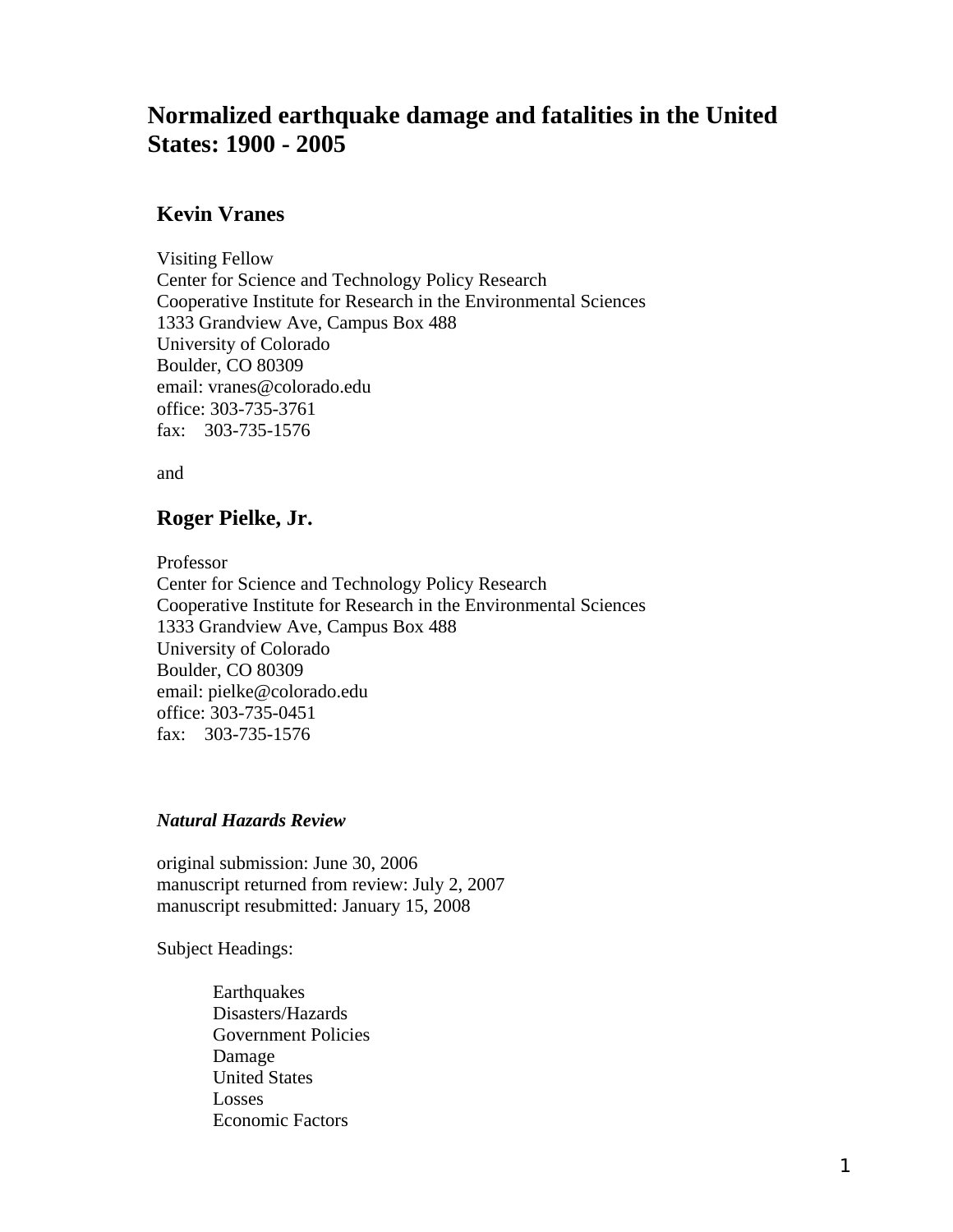#### **ABSTRACT**

.

Damage estimates from 80 United States earthquakes since 1900 are "normalized" to 2005 dollars by adjusting for inflation, increases in wealth and changes in population. A factors accounting for mitigation at 1% and 2% loss reduction per year are also considered. The earthquake damage record is incomplete, perhaps by up to 25% of total events that cause damage, but all of the most damaging events are accounted for. For events with damage estimates, cumulative normalized losses since 1900 total \$453 billion, or \$235 billion and \$143 billion when 1% and 2% mitigation is factored respectively. The 1906 San Francisco earthquake and fire adjusts to \$39 - \$328 billion depending on assumptions and mitigation factors used, likely the most costly natural disaster in U.S. history in normalized 2005 values. Since 1900, 13 events would have caused \$1B or more in losses had they occurred in 2005; five events adjust to more than \$10 billion in damages. Annual average losses range from \$1.3 billion to \$5.7 billion with an average across datasets and calculation methods of \$2.5 billion, below catastrophe model estimates and estimates of average annual losses from hurricanes. Fatalities are adjusted for population increase and mitigation, with five events causing over 100 fatalities when mitigation is not considered, four (three) events when 1% (2%) mitigation is considered. Fatalities in the 1906 San Francisco event adjusts from 3,000 to over 24,000, or 8,900 (3,300) if 1% (2%) mitigation is considered. Implications for comparisons of normalized results with catastrophe model output and with normalized damage profiles of other hazards are considered.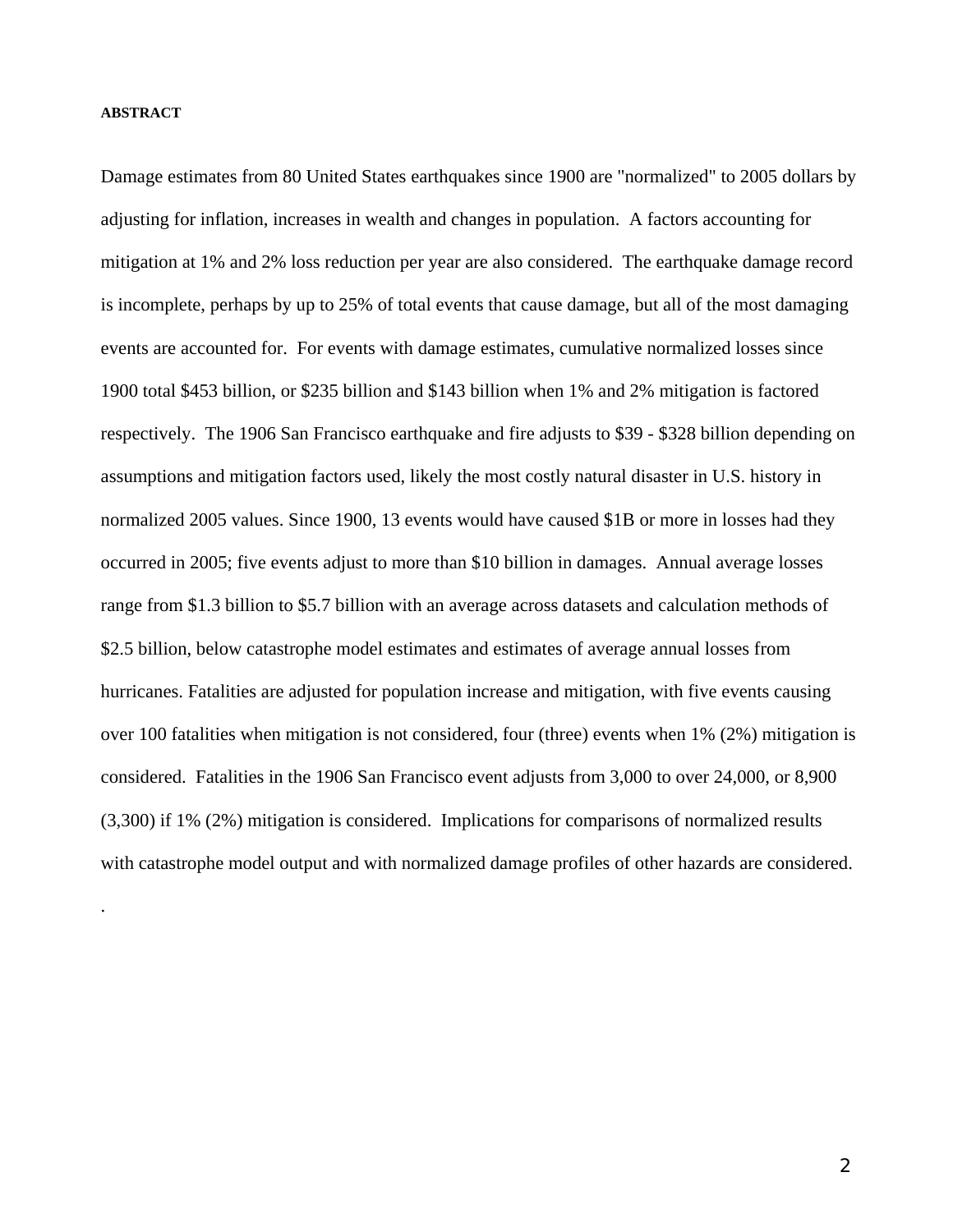### **INTRODUCTION**

 Unlike many weather-related hazards, a comprehensive accounting of earthquake damage in the United States through time has yet to be compiled. Accurate understanding of trends in property damage requires accounting for societal factors that, in addition to earthquakes, shape economic losses. This paper contributes to a growing literature that seeks to "normalize" past disaster damage by accounting for societal change, as a complement to other approaches focused on modeling events and their losses.

 This paper provides a normalization of earthquake losses in the United States and Puerto Rico. Damage estimates of earthquake events since 1900 are adjusted for changes in inflation, wealth and population in the locales affected by earthquakes. A factor accounting for improvements in building standards is also considered. In addition, fatality data is adjusted for population increase, under several assumptions about the effectiveness of mitigation, providing a non-economic metric by which to compare various disasters.

### **NORMALIZATION METHODOLOGIES**

 Pielke et al. (2008) describe the goals of disaster loss normalization as applied to historical hurricane damage as follows: "to provide longitudinally consistent estimates of the economic damage that past storms would have had under contemporary levels of population and development." The logic of normalization is straightforward: two identical structures will experience twice the damage of a single structure for a given geophysical event. Over time, normalization becomes more complicated because loss data are influenced by a number of important societal factors, including changes in the number of properties and the value of their contents, as well as efforts to mitigate losses through changing building practices and codes. Catastrophe models are one important tool that has been developed to assess potential losses in the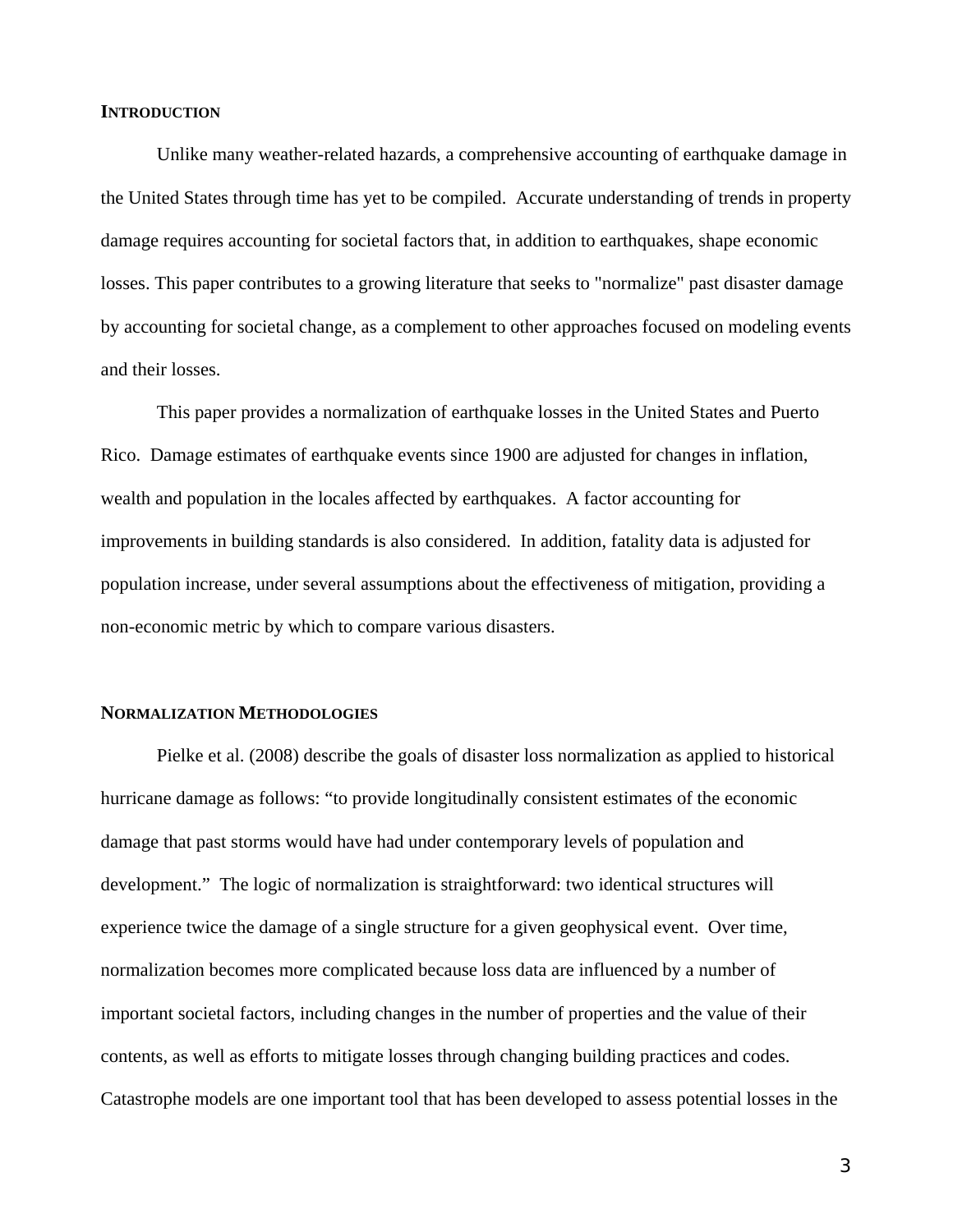face of changing exposure and vulnerability, in the context of various geophysical events. Normalized losses provide an independent basis of loss estimation for comparison with catastrophe models and have been recommended within the insurance industry as a valuable contribution to loss estimation (e.g. Collins and Lowe 2001).

 Normalization methodologies have been applied to weather-related hazards in a wide range of contexts. Pielke et al. (2008) normalize U.S. hurricane losses over 2000-2005, providing an update to two earlier studies (Pielke and Landsea 1998; Collins and Lowe 2001). Pielke et al. (2006) also provide another independent estimate of normalized U.S. hurricane losses based on a dataset compiled by Munich Re insurance. Brooks and Doswell (2001) normalize major tornado losses for 1890 to 1999. Pielke et al. (2003) estimate of twentieth century normalized hurricane losses for Cuba and selected events in Latin America and the Caribbean. Crompton and McAneney (in review) provide normalized loss estimates for weather-related hazards in Australia for 1966 to 2005. Raghavan and Rajesh (2003) provide normalized tropical cyclone losses for the Andhra Pradesh region of India. To date, such methods have not been applied to U.S. earthquake losses.

 But do normalization approaches to loss estimation provide valuable information on loss potentials? Several studies have provided rigorous tests of normalized losses suggesting that the methodology is capable of adjusting effectively for societal factors related to losses. For example, using the dataset developed by Pielke and Landsea (1998), Katz (2002) found in the normalized loss data the presence of a climatological signal of the El Niño-Southern Oscillation which has a strong effect on Atlantic hurricane activity. Pielke et al. (2008) found trends in normalized U.S. hurricane losses match trends in the climatology of hurricane landfalls, concluding,

4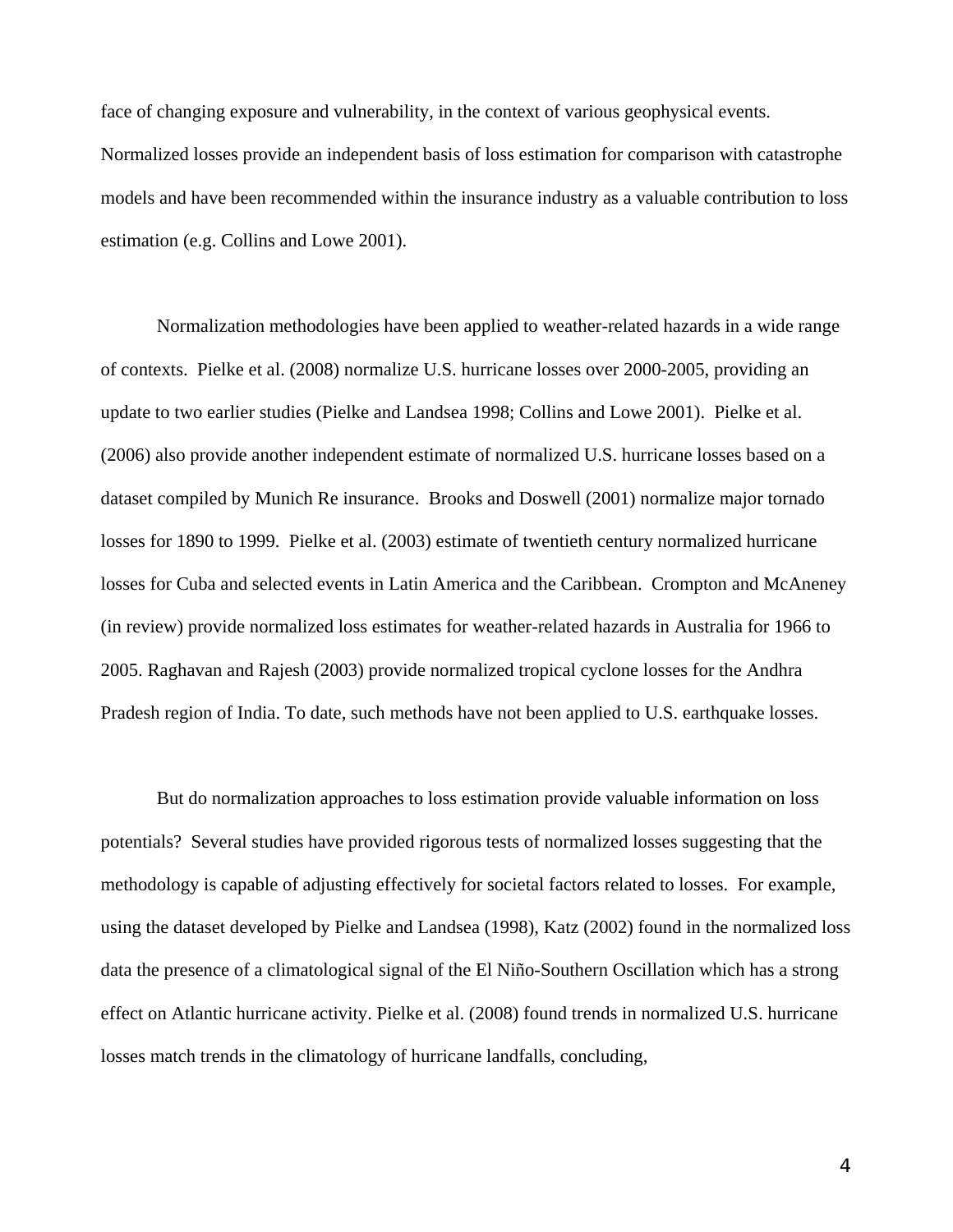This finding should add some confidence that, at least to a first degree, the normalization approach has successfully adjusted for changing societal conditions. Given the lack of trends in hurricanes themselves, any trend observed in the normalized losses would necessarily reflect some bias in the adjustment process, such as failing to recognize changes in adaptive capacity or misspecifying wealth. That we do not have a resulting bias suggests that any factors not included in the normalization methods do not have a resulting net large significance.

Thus, one effective approach to evaluating the results of a disaster normalization is to compare the resulting statistical characteristics of the distribution of losses with those of the geophysical phenomena that causes losses. Because the goal of disaster loss normalization is to remove the signal of societal change in the loss data, at a minimum an effectively adjusted dataset should reflect the statistical characteristics of geophysical events better than a non-adjusted dataset.

### **EARTHQUAKE DATA**

 Property damage estimates from earthquakes are scattered among hundreds of sources and collated in three databases of varying comprehensiveness. This factor alone means that a normalization of historical earthquake losses is likely to be subject to a greater degree of uncertainty than comparable datasets related to weather disasters which have been collected by single agencies using consistent methodologies (e.g. Downton and Pielke 2005).

 The main database used for this research is the Significant Earthquake Database (NGDC-s) published by the National Geophysical Data Center (Dunbar et al. 2006). Each NGDC-s record is listed with at least one source and in some cases many sources. Earthquakes listed in NGDC-s that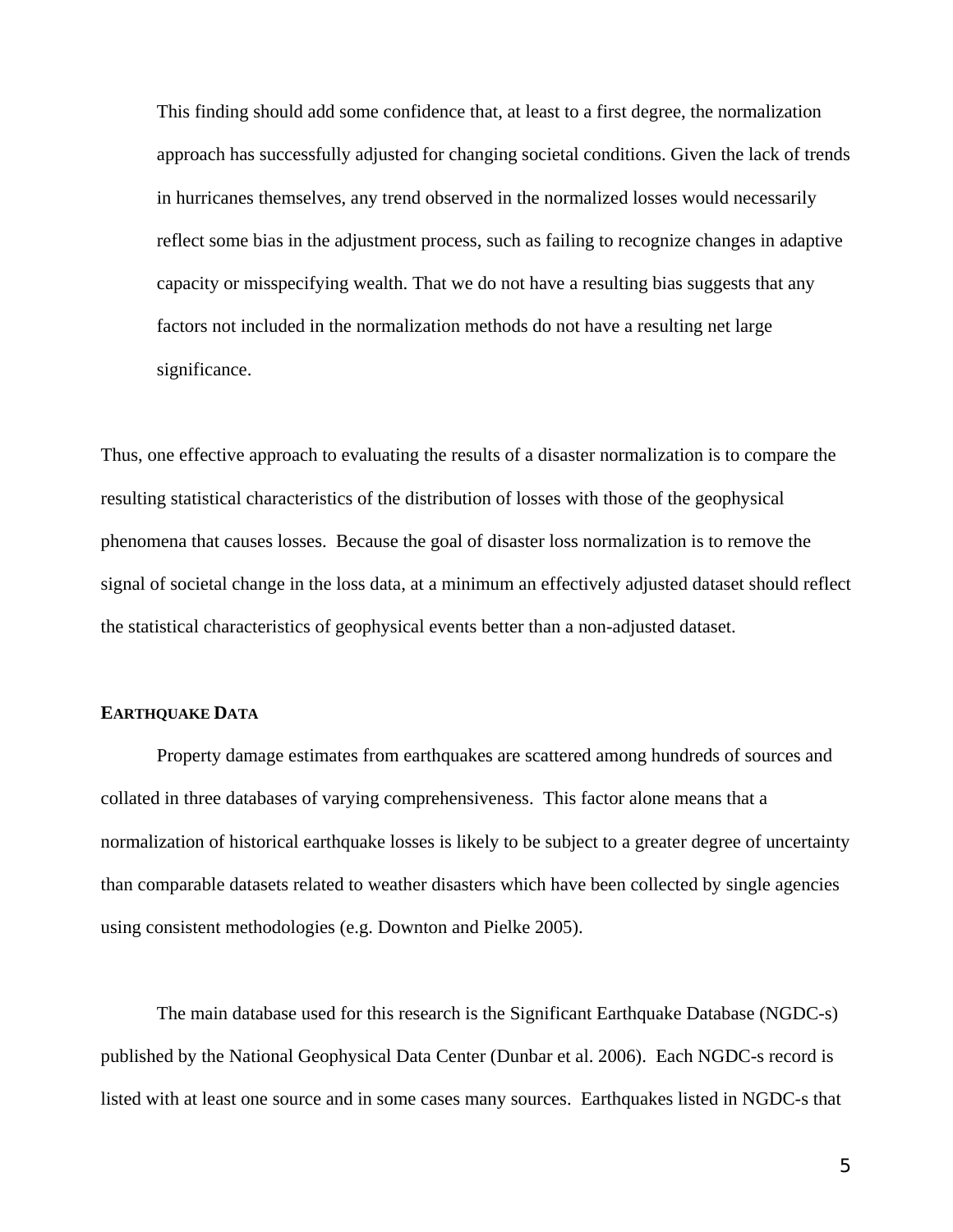occurred prior to the 1980's generally draw on Stover and Coffman (1993), Coffman et al. (1982) or other serial reports of the United States Geological Survey (USGS). Like all of the datasets with damage estimates, the information in NGDC-s is sparse before 1970 (Figure 1a). Some NGDC-s records cite EM-DAT (2006) as a primary source, but Stover and Coffman (1993) is the most complete source used.

 The SHELDUS database is a product of the Hazards Research Lab of the University of South Carolina (Cutter and Emrich 2005; Hazards Research Lab 2006). In most cases SHELDUS uses the NGDC-s value or the most conservative value if multiple numbers are given by NGDC-s, but in a few cases SHELDUS and NGDC-s disagree or SHELDUS lists a damage estimate that does not match the lowest NGDC-s estimate. In such cases the SHELDUS value is based on other published reports (M. Gall, personal communication, April 2006). SHELDUS contains data only since 1960.

 EM-DAT (2006) is a disasters database of the Center for Research on the Epidemiology of Disasters (CRED) at the Université Catholique de Louvain in Brussels, Belgium. Its coverage is much less extensive than NGDC-s, and EM-DAT does not contain any events not also contained by either SHELDUS or NGDC-s, but EM-DAT often lists damage estimates different than NGDC-s. CRED claims that all data in EM-DAT comes from a variety of sources, "including governmental and non-governmental agencies, insurance companies, research institutes and press agencies" and that validation procedures are in place. Citation information for individual events is not readily available, however, making it impossible to evaluate the original source for loss information. Further, when comparing EM-DAT records with NGDC records there is an almost systematic elevation of estimated losses in the EM-DAT report.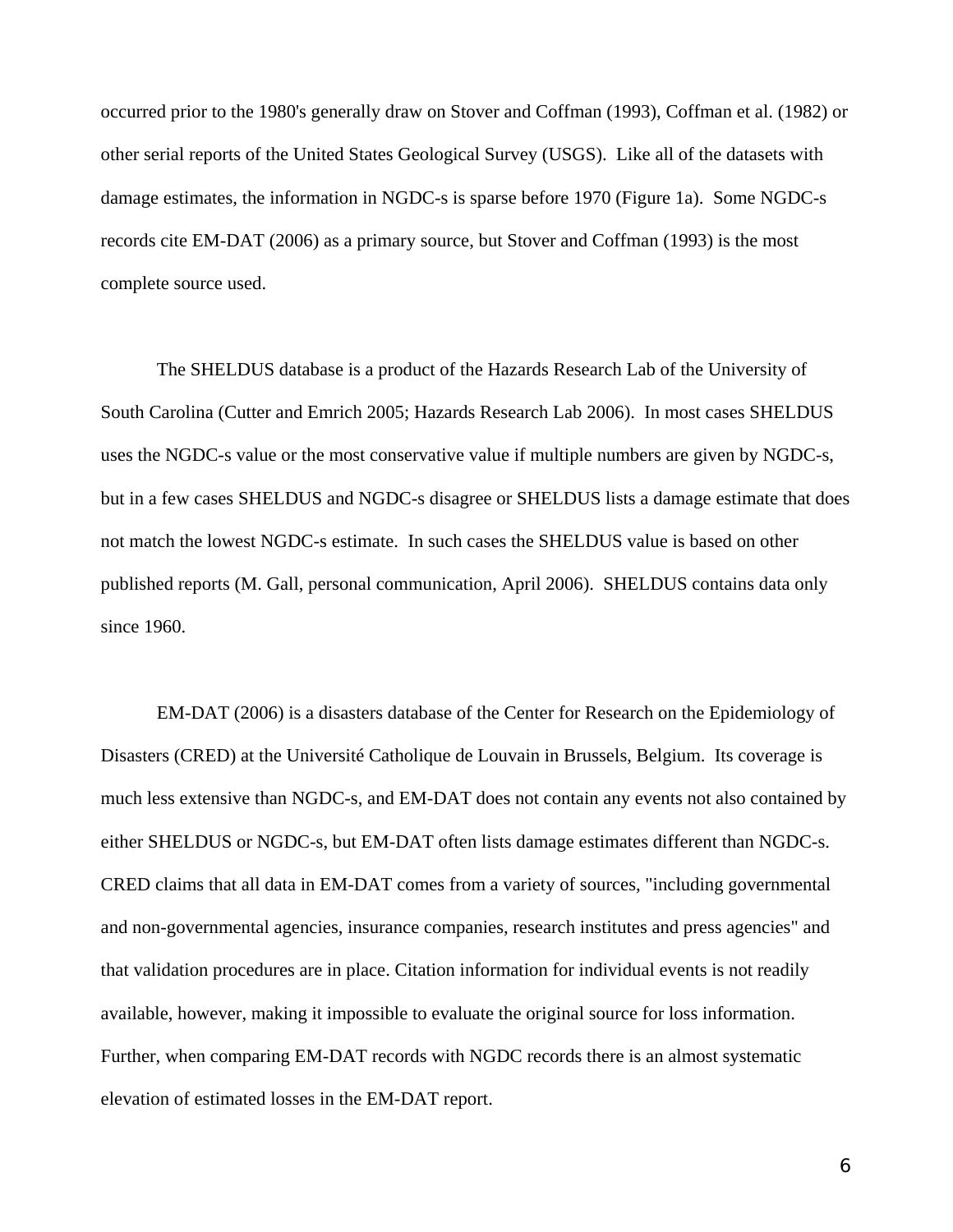The most comprehensive descriptive catalog of United States seismicity is Stover and Coffman (1993), which is not available electronically and ends in 1989. Stover and Coffman (1993) was scanned thoroughly as a check on the NGDC-s, SHELDUS and EMDAT databases. Twenty additional events with estimated property losses were found in Stover and Coffman (1993) that do not appear in any of the databases, and thirteen events were found with estimated damages differing from the database sources.

 Other electronic data sources carry more limited earthquake damage information, and were used as a reference for events that carried multiple damage estimates. The California Geological Survey (CAGS) makes available a Significant California Earthquakes list (available at http://www.consrv.ca.gov/CGS/rghm/quakes/eq\_chron.htm). Since it is derived directly from Stover and Coffman (1993) and does not report every event given a property damage estimate by Stover and Coffman (1993), the CAGS list is useful only after 1989. Post-1989 citation information is not available. The Munich Re reinsurance company also makes available a disaster list (NATHAN) but it only describes the ten largest U.S. earthquakes and does not carry information independent of the other sources mentioned above. Literature sources were also consulted on various events and are cited where appropriate in Appendix A.

 The datasets used report damage values for two Hawaiian tsunamis spawned by Alaskan earthquakes (1-April-1946 Unimak Island and 9-March-1957 Andreanof Islands). Because damages are reported only for the tsunami effects in Hawaii they are not included in the calculations reported in the text or in Tables  $2 - 5$ , but they are listed in Appendix B. Curiously, although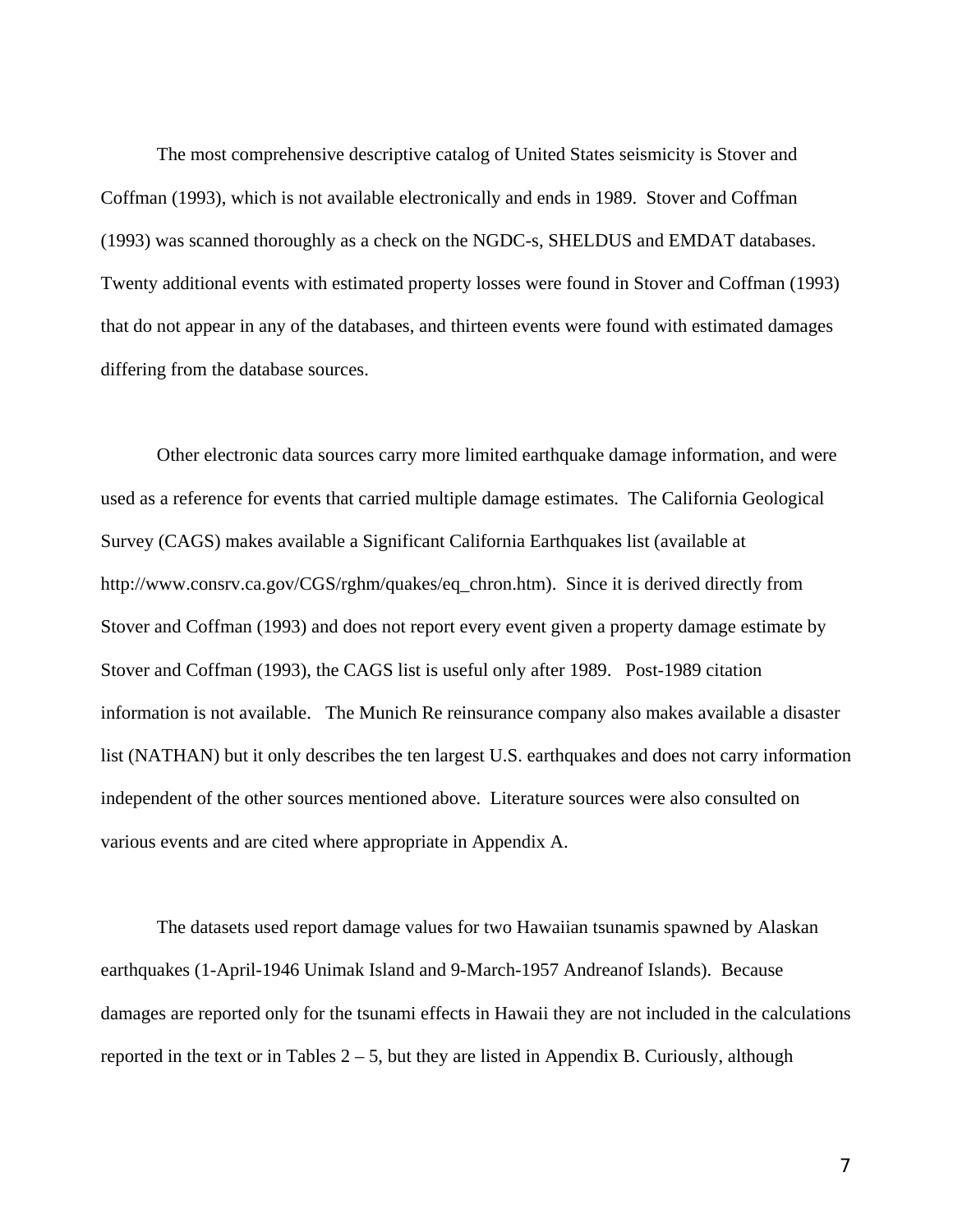extensive infrastructure damage was reported in Alaska in the 1957 event, aside from Hawaiian tsunami damages (\$5 million), we located no estimate of Alaskan damage losses.

 Among the datasets listed above, there are 64 unique events since 1900. Stover and Coffman (1993) provide damage estimates on an additional 16 events that do not appear in the databases, bringing the total number of events to 80. Since there has never been a systematic methodology for determining total losses from an earthquake (NRC 1999), there is blurry separation between direct and indirect damage throughout the record. Further, many events have multiple estimates of damage. Where different sources provided conflicting damage estimates, three lists are derived from the 80-event list: a "high" list keeping only the highest damage estimate or the solitary estimate when only one is given; a "low" list keeping only the most conservative or solitary estimate; and a subjectively-determined "middle" list from the literature on each earthquake for which multiple damage estimates exist. In cases for which the literature provides no clear consensus, an average of available estimates is used. Appendix A contains a brief discussion of the events for which a "middle" value is derived. All available estimates are provided in Appendix B.

 The average difference between the low and high estimates for the database, as a percentage of the low estimate, is 137%. An analysis of flood damages across different sources found differences in estimates varied with the size of the event, with smaller events having larger percentage differences and larger events having smaller percentage differences (Downton and Pielke 2005). The effect is opposite here: of the 80 events, the average percentage difference in the lower half (the 40 events with lowest reported damages) is 50% while for the upper half it is 189%. Thus, estimates for individual events should be interpreted with caution, with an understanding that unique, original damage estimates for the same event could differ by a significant amount.

8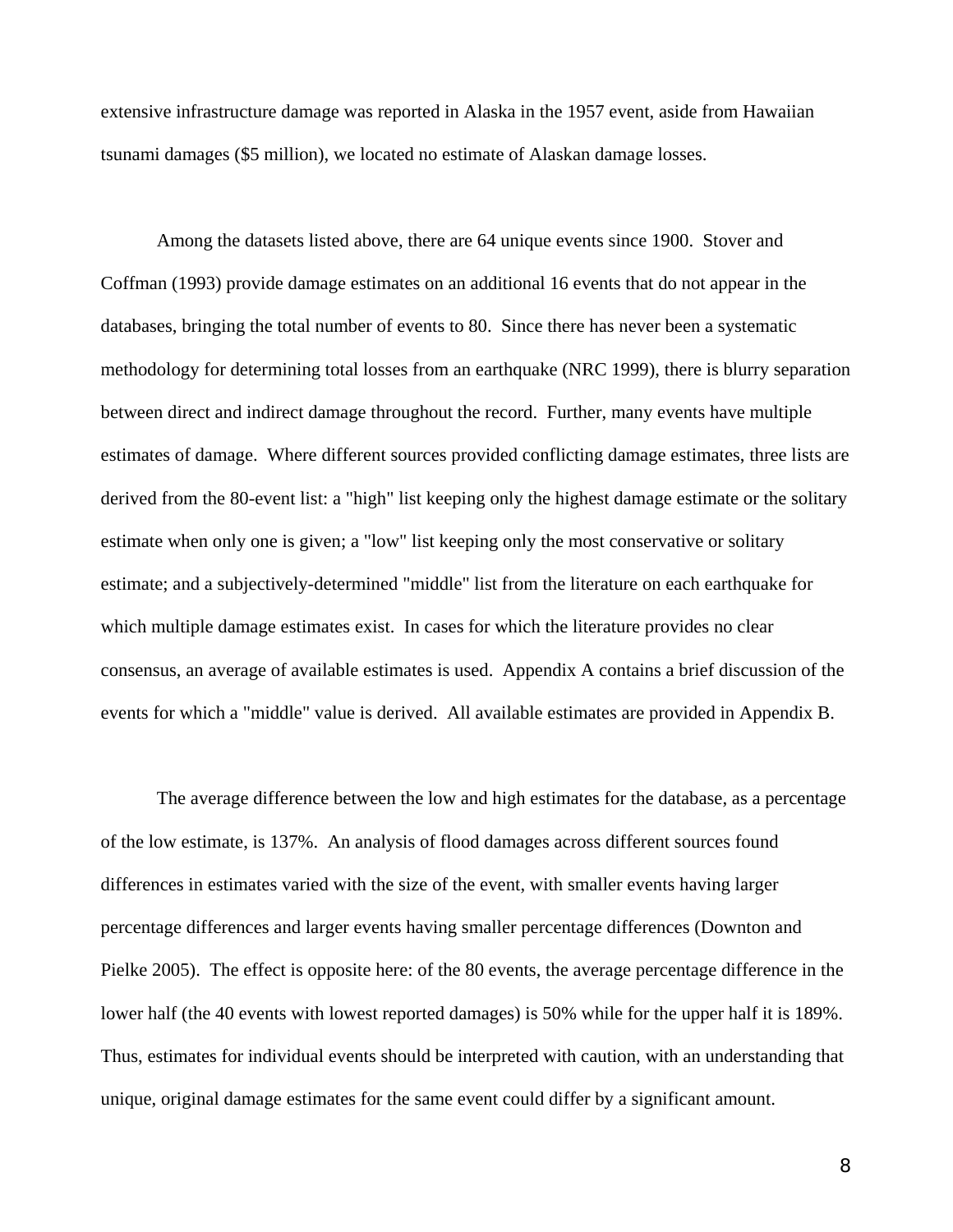Normalization of earthquake damages can be improved with a standardized and consistent approach to documenting damage, such as performed by the National Weather Service in context of floods and hurricanes (NRC 1999).

 In addition to the four databases that contain property damage estimates, the National Geophysical Data Center publishes the Earthquake Intensity Database (NGDC-i, Dunbar 1985). NGDC-i does not include damage estimates, but does include Modified Mercalli Intensities (MMI), a descriptive assessment of earthquake effects on a twelve-point scale (Wood and Neumann 1931), by convention denoted with Roman numerals. In general, any earthquake that achieves MMI of VIII should be associated with measurable economic losses; the largest quakes will achieve MMI of IX, X and XI. The NGDC-i only contains data to 1985 but is more comprehensive than any of the other databases listed (Figure 1b) so while it does not contain damage estimates, it provides a useful check to ensure that all major earthquakes are included in the damage list, and also a basis for comparing adjusted losses to the geophysical characteristics of past events. NGDC-i contains some records of events MMI VIII, IX and X for which neither NGDC-s, EMDAT nor SHELDUS list property damage estimates. Stover and Coffman (1993) also describe many events with Modified Mercalli Intensities of VIII, IX and X for which estimated damages are not given. To ensure that all of the largest earthquakes are accounted for in this analysis, any event listed at MMI VIII or higher in NGDC-i with no damage estimate was investigated further, and the descriptions in Stover and Coffman (1993) were examined similarly. Most of these major seismic events occurred in sparselypopulated Alaska, Nevada or Utah, with severe damage to only a small number of structures. In some cases significant economic losses probably occurred but were not given. These events are described in Appendix C, listing 27 events that likely caused significant damages. Although the earthquake property damage record is clearly incomplete, likely by at least 25% and especially for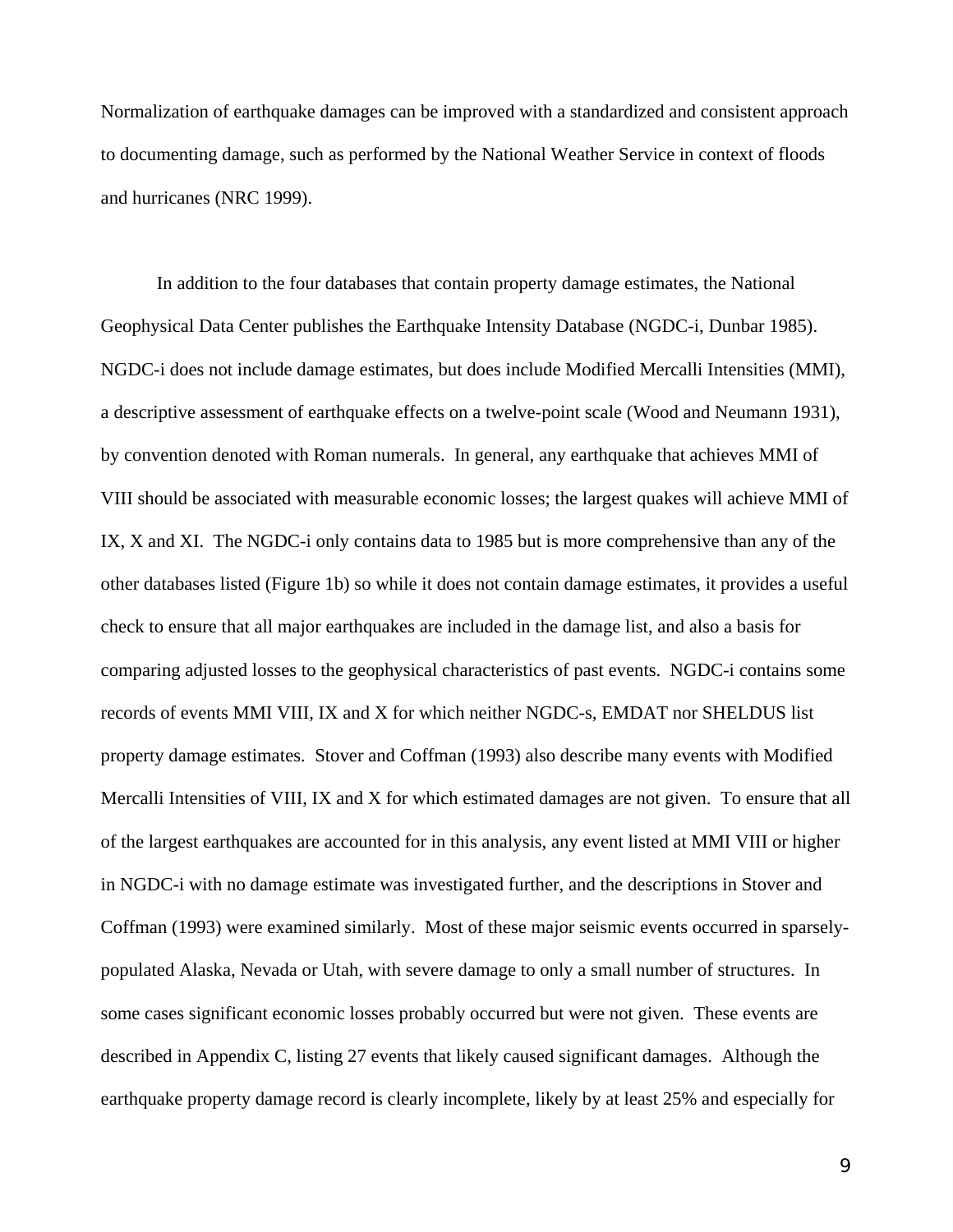events occurring before the 1960's, we are confident that all of the most damaging United States earthquakes of the past century are accounted for.

#### **NORMALIZING PROPERTY DAMAGE DATA**

 The normalization of past earthquake damage begins with three factors: inflation, wealth and population, and then considers the effects of mitigation (cf. Crompton and McAneney, in review). All damages are normalized to 2005 values. Trends in the variables are displayed in Figure 2.

#### **Inflation**

 The inflation adjustment uses the Implicit Price Deflator (IPD) for Gross Domestic Product (GDP), available from the U.S. Bureau of Economic Analysis (BEA) for 1929-2005. For years before 1929, the GDP deflator of Johnston and Williamson (2006) is used. The Johnston and Williamson deflator draws on the work of multiple economic historians but is not considered as accurate as the official BEA deflator; Johnston and Williamson suggest that their analysis is accurate to two significant digits. An alternative statistic commonly used for inflation is the Consumer Price Index (CPI), but the IPD is considered a more robust statistic for inflation as it does not rely on a fixed measurement of goods and services. Brooks and Doswell (2001) used CPI rather than IPD because at the time IPD was available only to 1940.

#### **Wealth**

 The wealth adjustment uses the BEA's Fixed Assets and Consumer Durable Goods (FACDG) statistic, available for the period 1925-2005 (Table 1.1 of http://www.bea.gov/bea/dn/FAweb/AllFATables.asp). In the absence of an available estimate for values before 1925, values to 1900 are extrapolated based on the 1925 - 1928 average change (a

10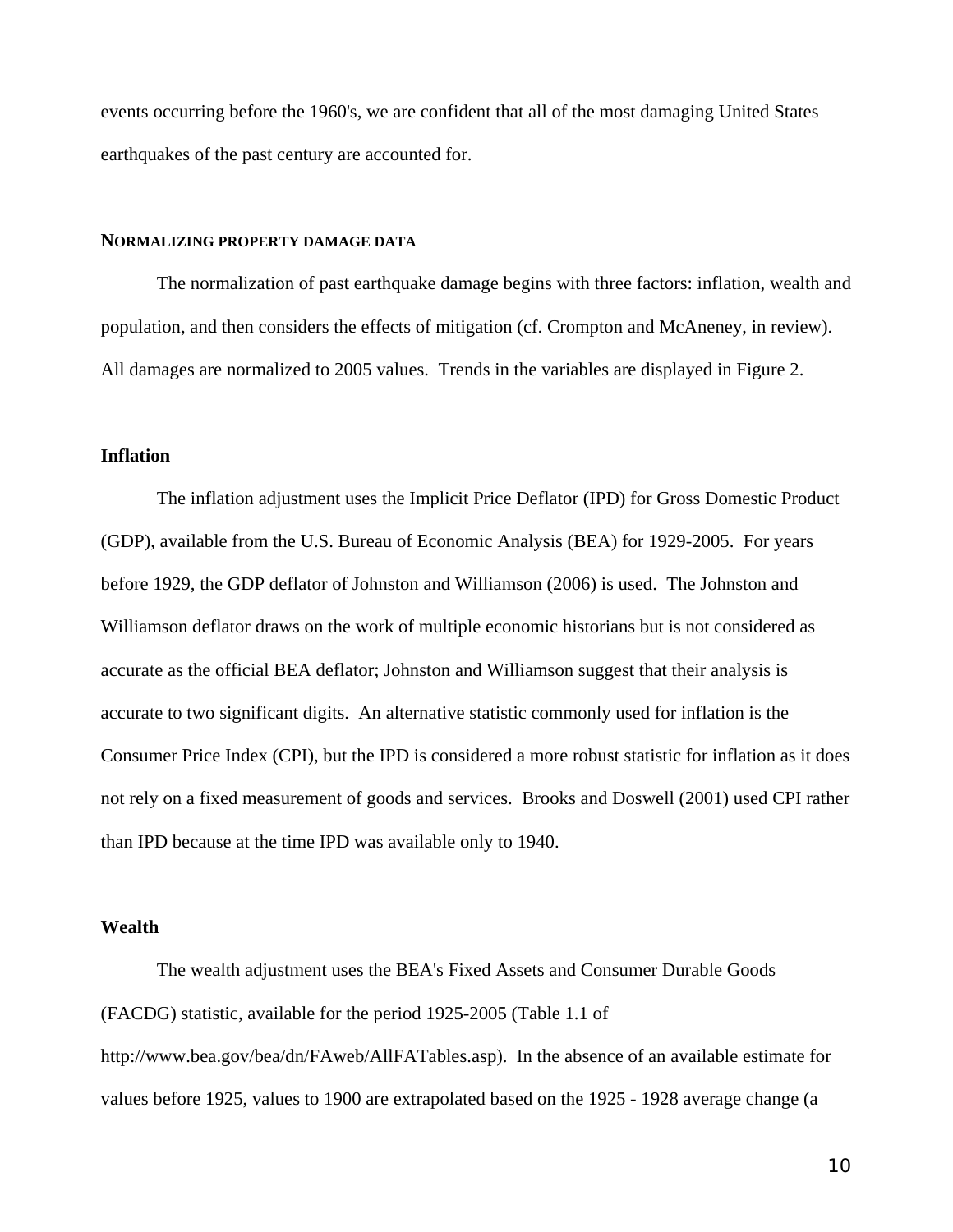reduction of 3% per year; Pielke et al. 2008). Fixed assets are defined as private and government assets such as equipment and structures. Consumer durable goods are non-business goods purchased by households with a life expectancy of at least three years (Parker and Triplett 1995).

 Like inflation, the FACDG is a national number with no local information. The wealth numbers are adjusted for inflation and United States population to a per capita basis following (Pielke et al. 2008) in order to separate the independent effects on damage of changes in wealth over time. The *per capita* adjustment is used because while the increasing rate of wealth is population-dependent, wealth and population are not increasing at the same rate. The *per capita* wealth adjustment produces a more conservative estimate than using wealth changes adjusted for inflation alone (Figure 2).

### **Population**

 The third adjustment factor used in this analysis is population change between the event year and 2005 in the areas affected by each earthquake, applied at the county level with intra-decadal population estimates interpolated between the totals of the bracketing decades. While the inflation and wealth adjustments for each earthquake are fixed based on the year of the event and are thus straightforward in their application, the population correction introduces some challenges. Large earthquakes are usually regional in their effects, thus population corrections should account for the average change amongst all counties affected by each event. However, an earthquake occurring many decades ago may have caused considerable shaking but little damage in an area that at the time of the event was sparsely populated, but today is densely populated. The effect on the normalization in ignoring these areas would be a significant underestimate of the potential for contemporary damages.

11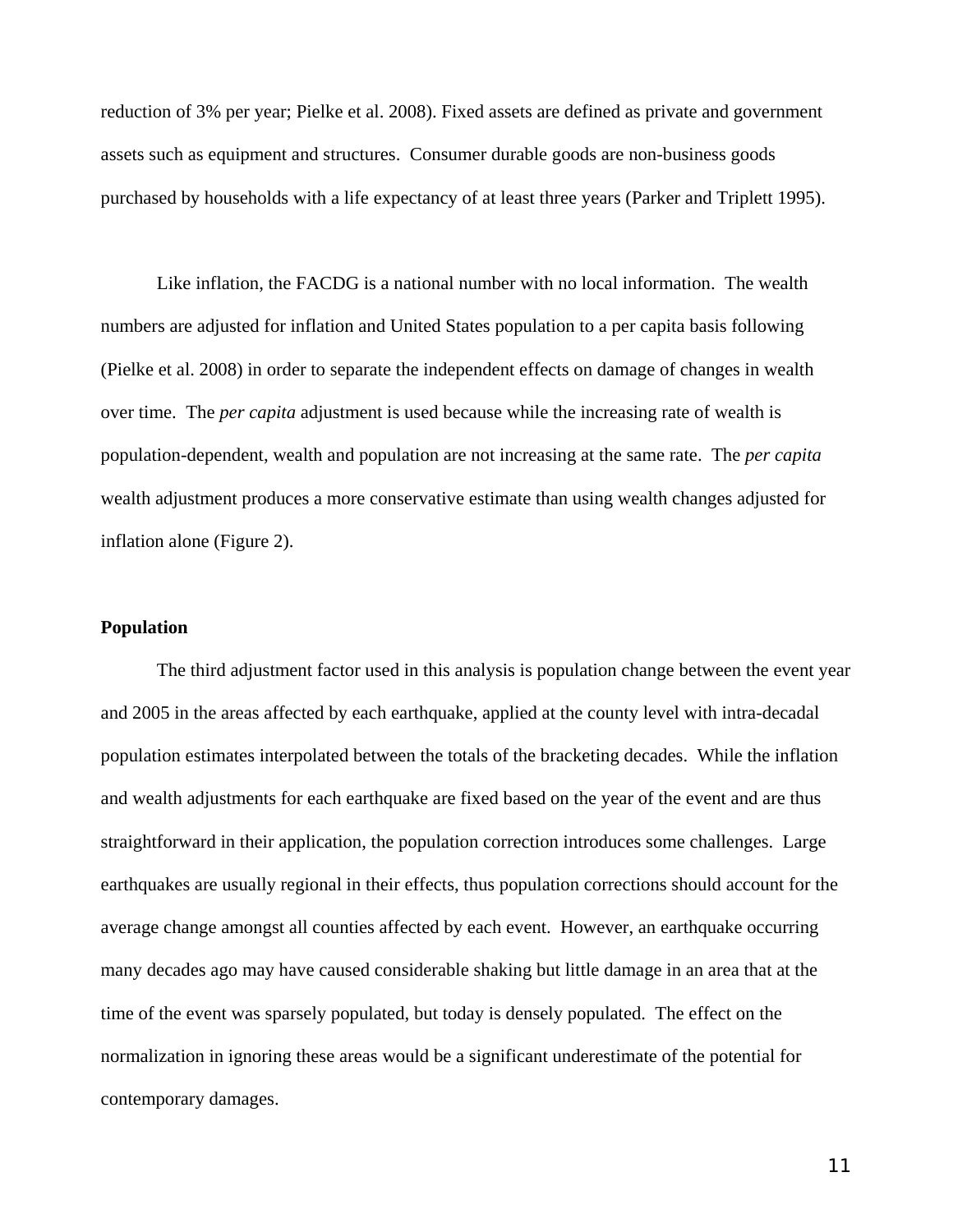To account for regional population changes, a "Combined Statistical Areas" approach is used to correct certain quakes. The Combined Statistical Area (CSA) is a legal definition set by the Office of Management and Budget for use by the U.S. Census Bureau. The important CSAs used in the normalization adjustments are defined as:

- **San Francisco Bay Area (SF CSA):** Alameda, Contra Costa, Marin, San Francisco, San Mateo, Santa Clara Counties.
- **Los Angeles area (LA CSA):** Kern, Los Angeles, Orange, Riverside, San Bernardino and Ventura Counties.
- **Seattle area:** King, Pierce and Snohomish Counties.

 The 1933 Long Beach (California) earthquake (Tables 1 and 2) illustrates the approach of using a CSA rather than only the reported county. The Long Beach event caused extensive damage in Los Angeles County, but the earthquake also affected ten other Southern California counties (Stover and Coffman 1993), most of which were sparsely populated in 1933. While Los Angeles County has grown in population by a factor of 4 since 1933, other area counties have grown by as much as 15 times (San Bernardino County has grown from about 135,000 people in 1933 to almost 2 million people in 2005). The population adjustment factor between 1933 and 2005 using only Los Angeles County is 4.17; the adjustment factor using all counties in the Los Angeles metropolitan CSA is 6.36.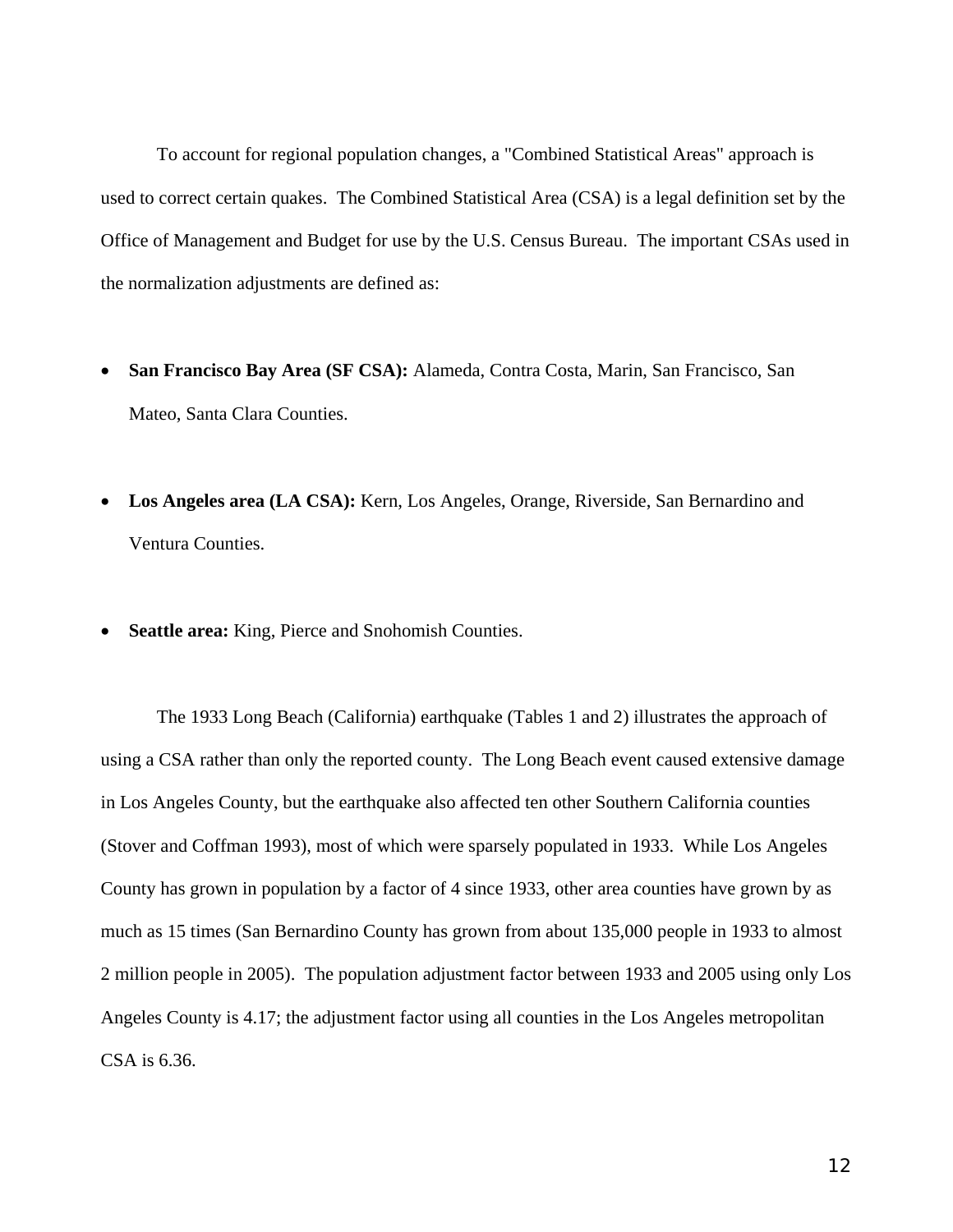The CSA concept is informed by damage reports collated by Stover and Coffman (1993) and other sources. In general, the CSA adjustment factor is used for any earthquake which NGDC-i lists the maximum MMI as occurring in a county within a defined CSA. The use of a CSA is only an approximation of areas affected. Utilization of the CSA approach likely underestimates the potential for contemporary damages, as it excludes counties beyond the immediate metropolitan areas that are still potentially affected by shaking. Many of these counties have grown considerably in population and are in near-enough proximity to historic epicenters to expect damage in contemporary "repeat" quakes. The CSA usage therefore provides a conservative estimate of population increase for historic events.

 The census unit used in the normalization calculations is indicated by a FIPS code (Federal Information Processing Standards), corresponding to an individual county (Appendix B). FIPS codes created for this paper and listed in Appendix B – corresponding to CSAs – are 6901 for the U.S. Census Bureau-defined SF CSA, 6902 for the LA CSA, 53999 for the Seattle CSA. In some cases the defined CSA was not deemed appropriate; customized CSAs appearing in Appendix B for individual events are:

- 2099 for Anchorage Borough (FIPS = 2020), Fairbanks North Star Borough (2090) and Valdez-Cordova Census Area (2261)
- 6903 for San Francisco County (6075) and Santa Clara County (6085)
- 6904 for Orange County (6059) and San Diego County (6073)
- 6905 for Los Angeles County (6037) and San Bernardino County (6071)
- 30999 for Beaverhead County (30001) and Madison County (30057)

### **Normalization equation**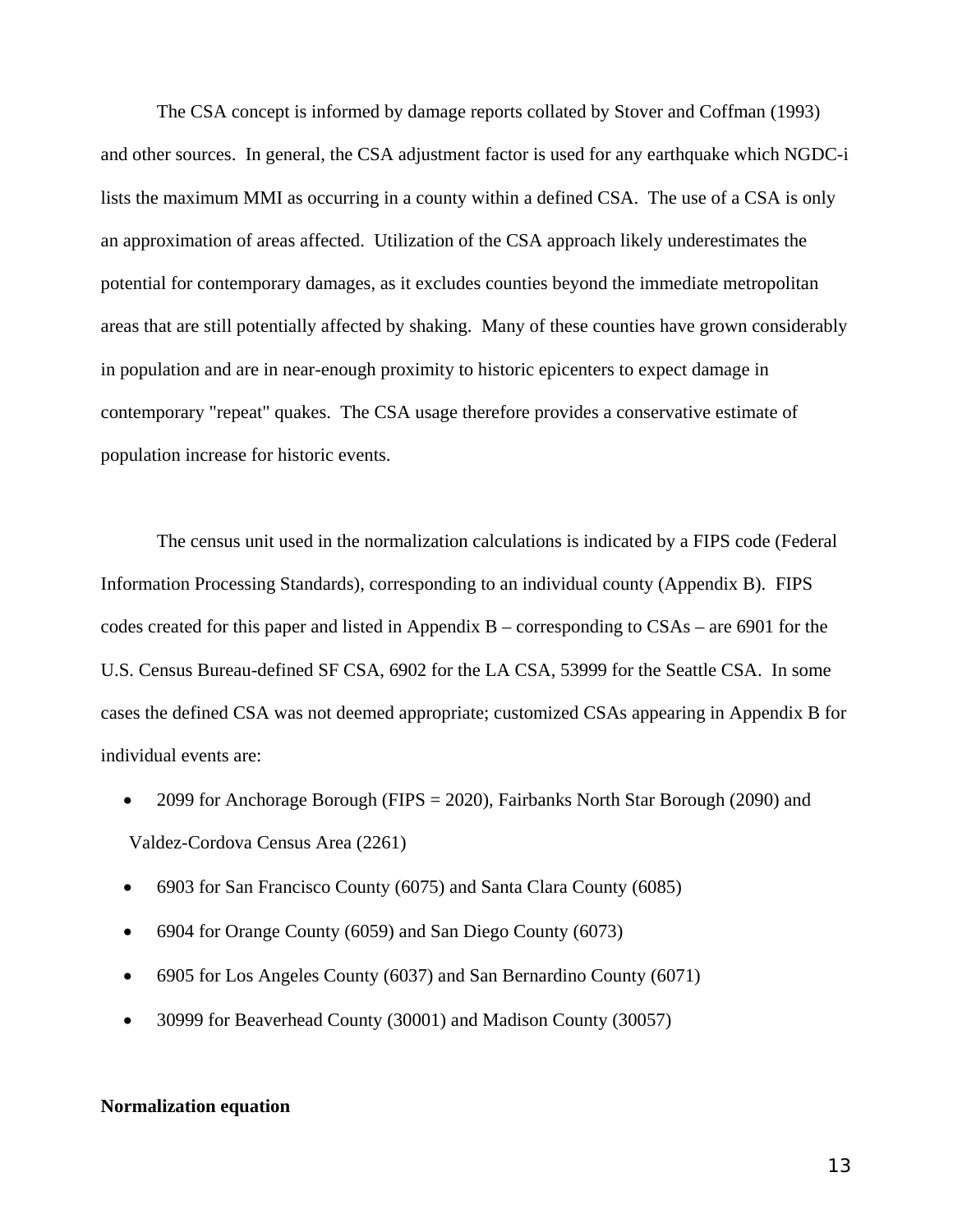When the three adjustment factors are combined, the normalization calculation is performed as follows:

$$
D_{2005} = D_y \times IPD_y \times W_y \times \Delta P_{2005-y} \times [MF_y]
$$

where

| $D_{2005}$ :                    | normalized damages in 2005 dollars                                                   |
|---------------------------------|--------------------------------------------------------------------------------------|
| $D_{\rm v}$<br>$\sim$ 1         | reported damages in event-year dollars                                               |
| IPD $_{\rm v}$ :                | inflation multiplier based on difference between year (y) GDP and 2005 GDP           |
| $W_{v}$ :                       | wealth multiplier based on difference between FACDG in year (y) and<br>FACDG in 2005 |
| $\varDelta P_{2005\text{-}v}$ : | population change between 2005 and event year                                        |

[*MF<sub>y</sub>*] : mitigation factor (either no mitigation [1], 1% mitigation [scaled percentage decrease from 2005], or 2% mitigation [scaled percentage decrease from 2005]; mitigation factors are described in the next section)

For example, using the consensus damage estimate (Appendix A), the 1964 Good Friday earthquake

near Anchorage, Alaska would be normalized as

 $D_{2005}$  = \$540,000,000  $\times$  5.07  $\times$  2.44  $\times$  2.54  $= $16,932,000,000$ 

where \$540M is reported damages in 1964 dollars (consensus value), 5.07 is the inflation

adjustment, 2.44 the wealth adjustment, and 2.54 the regional population correction factor

accounting for the Anchorage Borough, Fairbanks North Star Borough and Valdez-Cordova census

areas. If the same calculation is performed with a 1% mitigation factor it proceeds as

$$
D_{2005} = $540,000,000 \times 5.07 \times 2.44 \times 2.54 \times 0.66
$$

 $= $11,213,000,000.$ 

**ACCOUNTING FOR MITIGATION**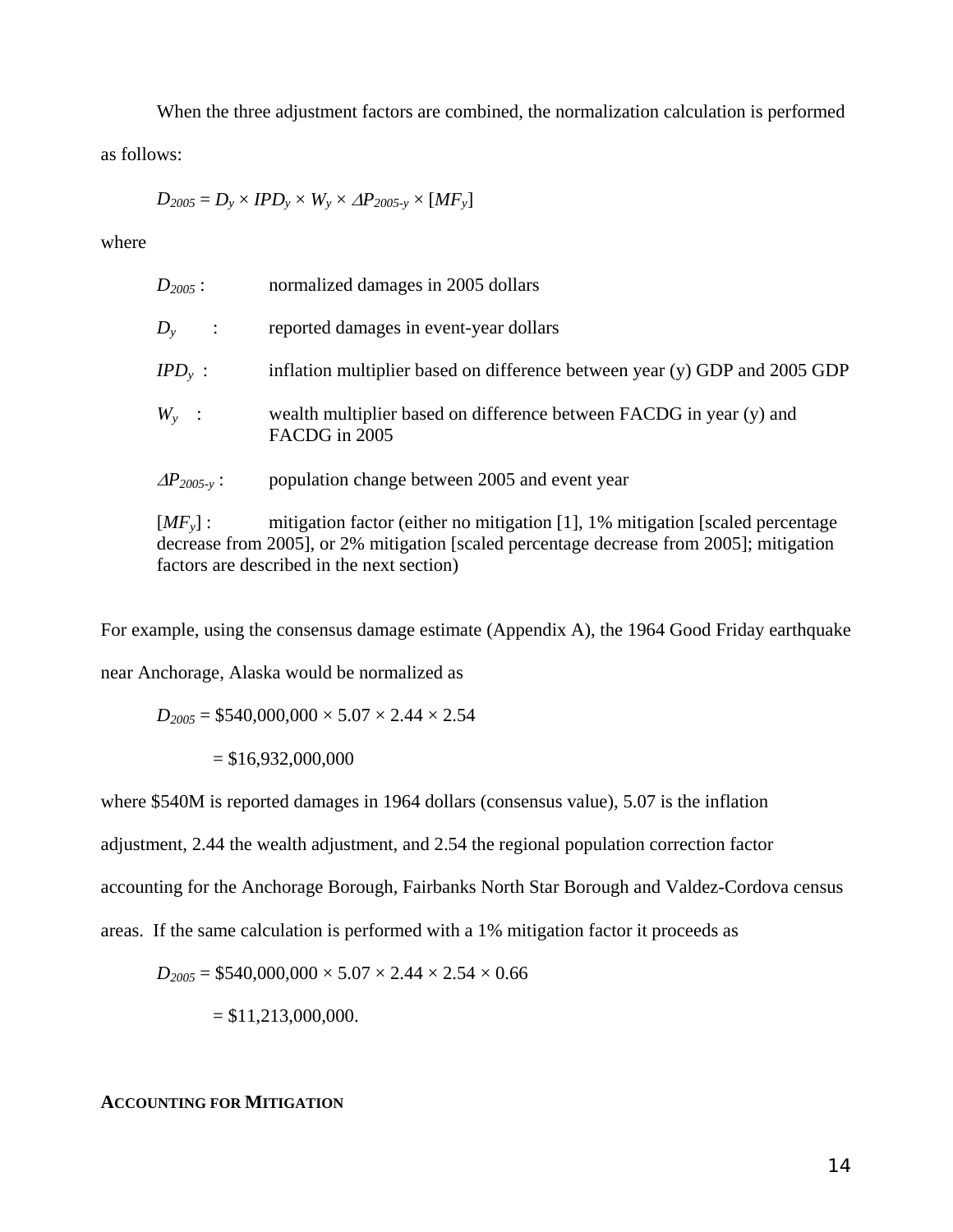In the United States, considerable attention has been paid to structural mitigation of buildings in response to the threat of earthquakes. Such mitigation efforts will have the effect of decreasing normalized historical losses. Studies of the value of mitigation suggest a benefit to cost ratio of 2 to 4 (e.g. CBO 2007). Crompton and McAneney (in review) use a dummy variable to reflect an annual decrement in normalized losses resulting from tropical cyclone mitigation policies implemented in Australia. In addition to the no mitigation case, we consider two values for annual effects of mitigation, 1.0% and 2.0% reduction in structural vulnerability per year. A 1.0% reduction in vulnerability per year equates to a halving of vulnerability (and thus losses) over about 70 years, all else being equal, and a 2.0% reduction per year equates to a halving of vulnerability over about 37 years, all else being equal. It seems highly unlikely that earthquake mitigation has resulted in a decrease in vulnerability of more than 2.0% per year (e.g., suggesting that the same quake in the same location 74 years apart would result in 25% of the original losses, all else being equal). However, an evaluation of the effects of mitigation goes well beyond the scope of this paper, and we simply acknowledge that other values for the effectiveness of mitigation are plausible (both inside and outside of the range that we discuss). The values that we present are provided to illustrate the possible effects of mitigation over the long term on loss potentials.

 For example, in the case of the 1964 Good Friday earthquake near Anchorage, Alaska, the \$16.9 billion normalized loss estimate is reduced to \$11.2 billion with 1% mitigation per year and \$7.4 billion with 2% mitigation. A consistent time series of disaster losses would also enable a more rigorous evaluation of the effectiveness of mitigation in comparison to growth in population and wealth. The results discussed below are presented with no mitigation, 1% mitigation, and 2% mitigation.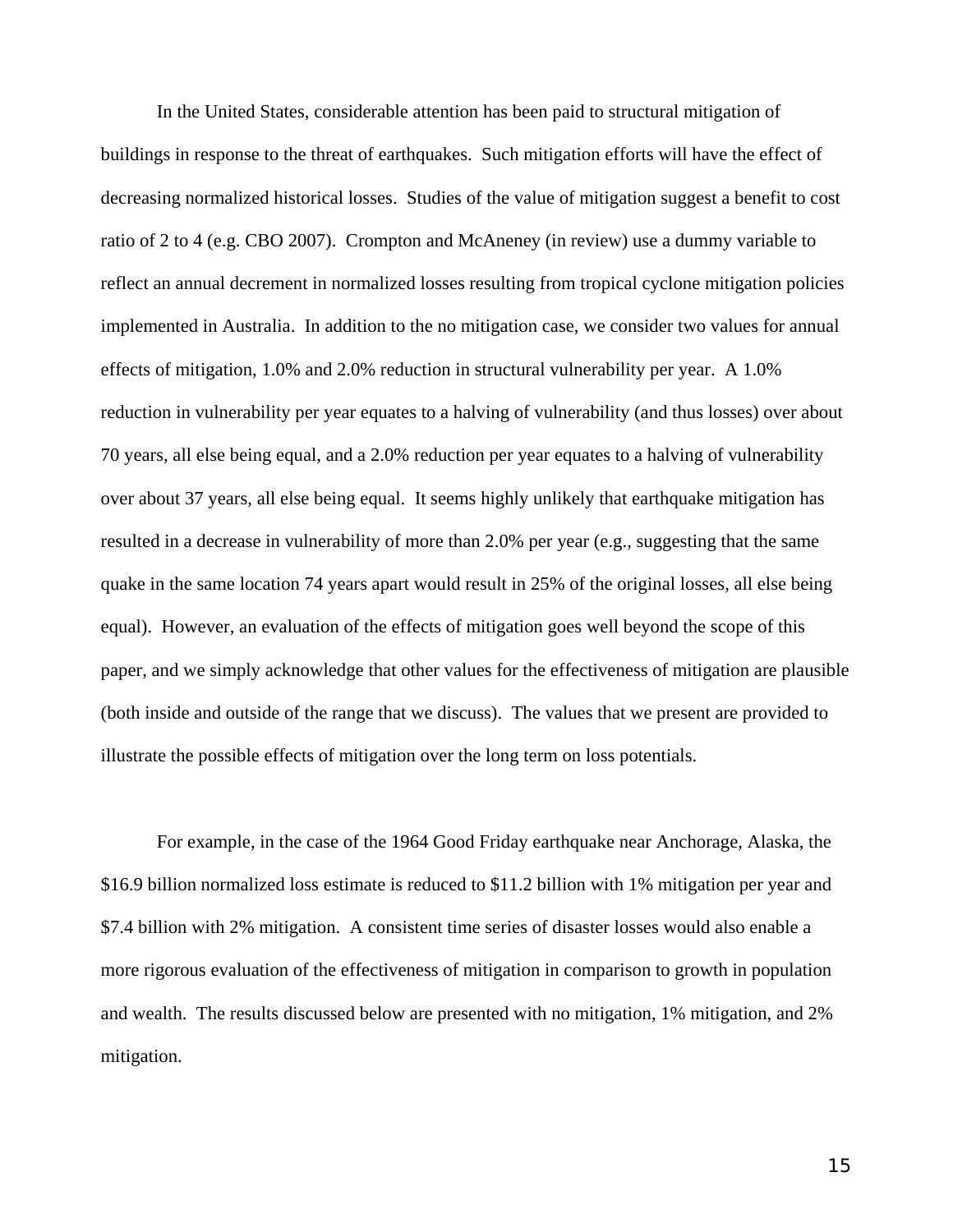#### **INFLATION-ADJUSTED AND NORMALIZED EARTHQUAKE LOSSES**

 The ten most damaging earthquakes adjusted only for inflation are listed in Table 1. All 17 events exceeding \$500 million in normalized damages by normalizing for inflation, wealth and population, and no mitigation, 1% mitigation, and 2% mitigation are listed in Table 2. Figures 3a-d show annual time series of the inflation-adjusted case and the three mitigation cases with an eightyear running mean overlain on each. Figures 4a-c show the distributions of the no mitigation, 1% and 2% cases.

 Normalization significantly readjusts the picture of damaging U.S. earthquakes. Whereas none of their inflation-adjusted damages exceeded \$500 million, events from 1918, 1933, 1949 in Puerto Rico, Los Angeles and Olympia (WA) respectively adjust to between \$800 million and \$16 billion (Tables 1 - 2), indicating that these were extreme events. When only adjusting for inflation, the costliest earthquake in U.S. history is the 1994 Northridge event with losses near \$50 billion. With normalization, the 1906 San Francisco earthquake becomes the most costly, with losses of \$40-\$300 billion, depending upon mitigation, and with maximum losses exceeding \$300 billion when a larger affected area is considered (see 1906 SAN FRANCISCO EARTHQUAKE section). With no mitigation, five events exceed \$10 billion in damages, thirteen exceed \$1 billion and seventeen exceed \$500 million. When 1% (2%) mitigation is considered, 14 (12) events exceed \$500 million, 11 (9) exceed \$1 billion and 4 (2) exceed \$10 billion. Figure 5 shows the cumulative distribution function of losses for all three mitigation cases.

 Earthquake magnitude and inflation-adjusted damage results are correlated at 0.12. Using the normalized losses improves this correlation to 0.25, suggesting that the normalization adds value to an inflation-only adjustment, as would be expected. Considering mitigation at 1% results in a

16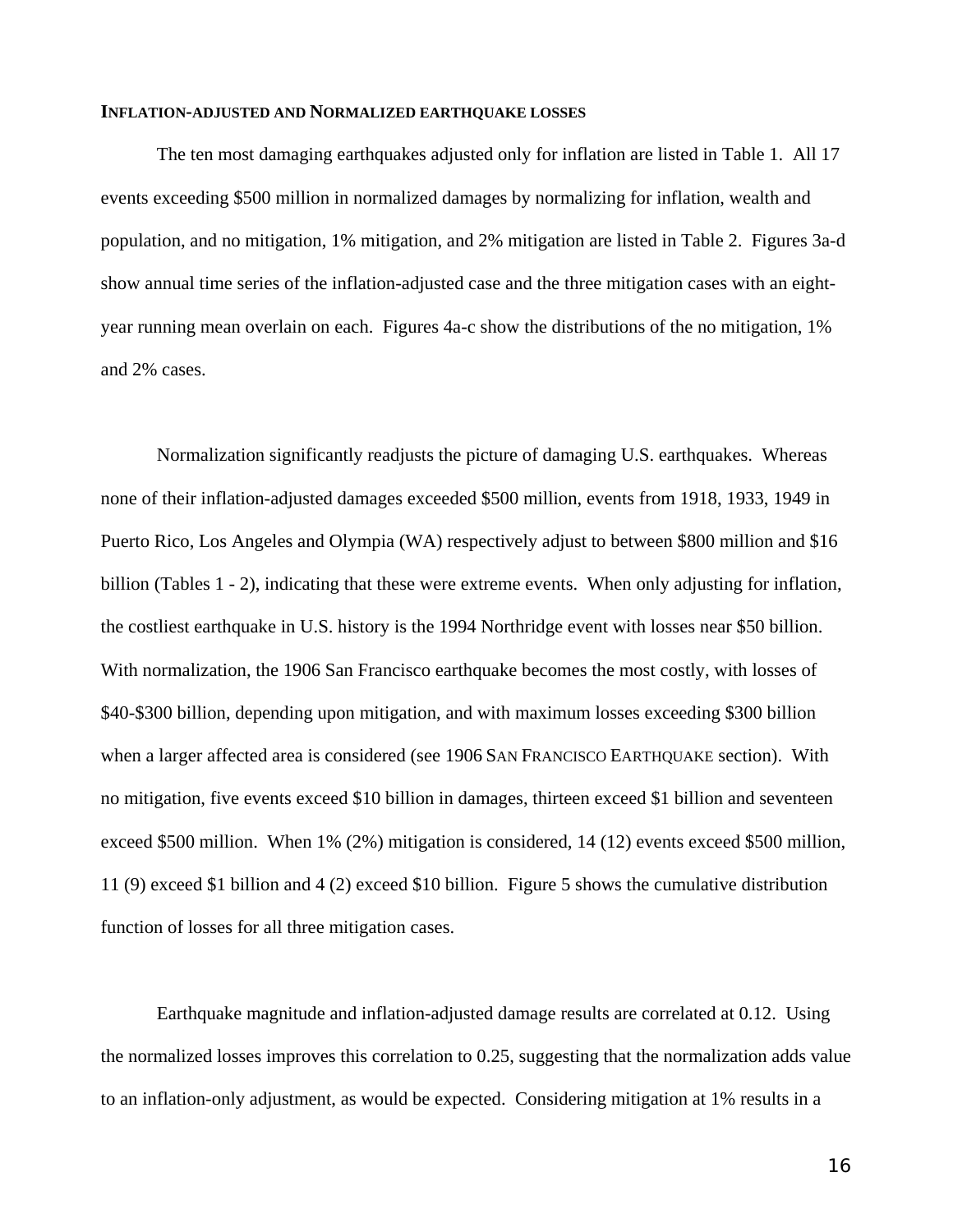correlation of 0.25 and 2% results in 0.20. The difference in relationship with magnitude between no mitigation and 1% is not significant, but the degrading of the relationship at 2% is suggestive – but hardly conclusive – that mitigation may have an effect at less than 2%. The overall low relationship should be expected given the uneven distribution of population and wealth in locations exposed to earthquakes, and the unique characteristics of different events. In other words, if population and wealth were uniformly distributed, and earthquake behavior was uniform for every event, we would expect a correlation between intensity and normalized damage of 1.0.

 In contrast to earthquakes, normalizing hurricanes to 2005 dollars, Pielke et al. (2008) found the most costly hurricane to be approximately \$140 billion from the 1926 Miami event. In 2005 dollars, 90 hurricanes exceed \$1 billion in damages and 27 exceed \$10 billion (Pielke et al. 2008), more than five times the number of earthquakes with no mitigation, and 6.8 and 13.5 times more with 1% and 2% mitigation respectively.

 Normalizing by wealth and inflation but not population, the most expensive tornado in U.S. history was the 1896 St. Louis event at \$2.9 billion in 1997 dollars (Brooks and Doswell 2001), or \$4.2 billion in 2005 dollars. When the Brooks and Doswell record is adjusted to 2005 dollars, only the 1896 tornado exceeds \$2.5 billion, 13 tornados exceed \$1 billion in damages, and an additional 11 adjust to between \$500 million and \$1 billion.

#### **ANNUAL NORMALIZED LOSSES**

 Interpretation of annual losses from the data record is complicated by the temporal sparseness of events and damage data that is skewed to the recent decades of the  $20<sup>th</sup>$  century (Figure 1a). Tables 3 and 4 list estimates made using various averaging windows and for different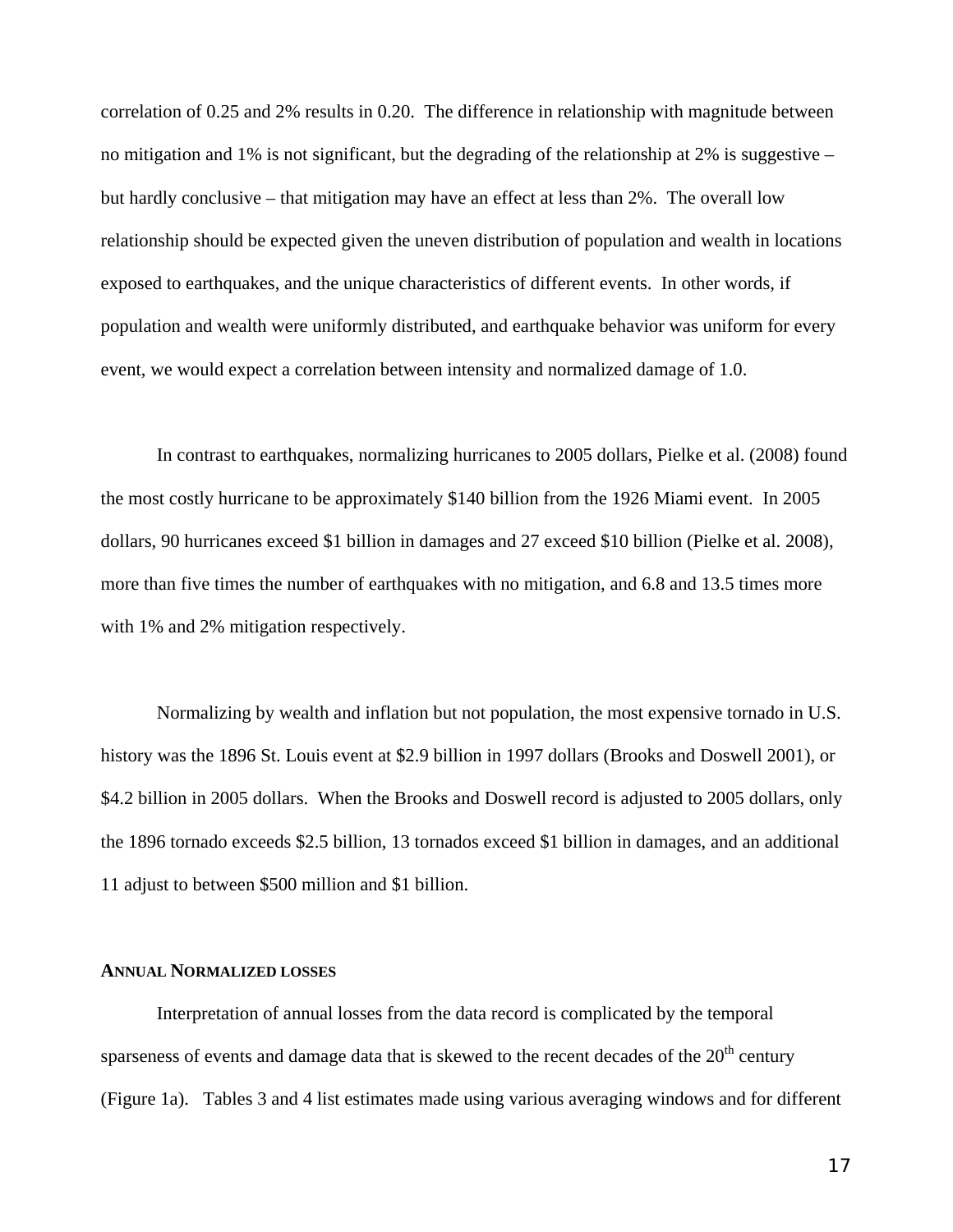assumptions about mitigation. Sliding the averaging window is sensitive to the two extreme events (1906 and 1994 Northridge). If the 1906 San Francisco event is considered an outlier, annual losses increase when using more recent averaging periods. However, if both the 1906 event and the 1994 event are removed as outliers, no trend in annual losses is apparent. Figure 6 shows average annual losses by decade as a time series.

 Estimates of annual losses using individual datasets (Dunbar et al. 2006; EM-DAT 2006; Hazards Research Lab 2006) rather than the consensus damage list produce a range of \$434 million to \$4.7 billion with a mean across datasets and averaging windows of \$2.5 billion (\$2.0 billion and \$1.7 billion with 1% and 2% mitigation respectively; Table 4).

 Using earthquake damage simulations from the HAZUS catastrophe model, FEMA estimated in 2001 expected U.S. annual losses to be \$4.4B (in 1994 dollars; FEMA 2001). This loss estimate adjusts to \$5.5B accounting solely for inflation and \$8.0B in 2005 dollars accounting for inflation as well as proportional growth in national wealth and U.S. population with no adjustment for mitigation. With mitigation considered the FEMA annual estimate drops to about \$7.2 billion with 1% annual mitigation, and \$6.4 billion with 2% annual mitigation. A comparison with normalized losses developed here suggests that the normalized losses are considerably lower than those estimates provided by FEMA, especially when mitigation is considered in the normalization.

 The discrepancy between HAZUS-derived estimates and estimates derived from the normalized record could result for several reasons. One explanation could be a low bias in historical loss estimates. A second could be consideration by HAZUS of large events for which there is no historical precedent, and thus not present in the normalized database. A third factor is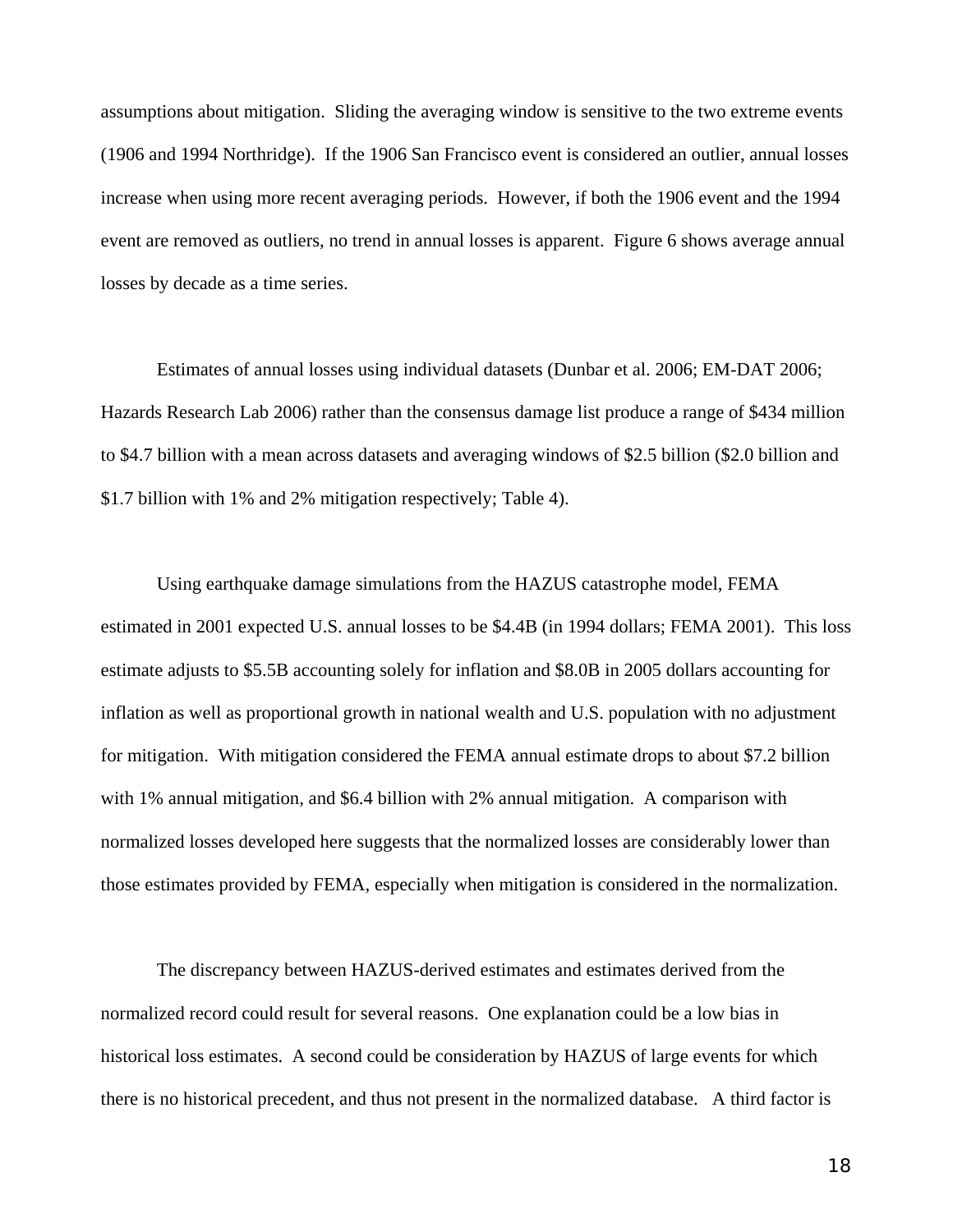macroeconomic factors that drive up the costs of losses (including "demand-surge") in the aftermath of an event (Pielke et al. 2008). In principle, normalized losses of accurate data spanning a range of events encompassing future possibilities should match well with estimates provided by catastrophe models. Because they do not in this case should provide additional motivation to examine the reasons for the differences and improve the baseline information on observed earthquake losses, which goes beyond the scope of the present analysis.

#### **1906 SAN FRANCISCO EARTHQUAKE**

 At \$40B – \$328B total loss, the April 18, 1906 San Francisco earthquake has the highest normalized loss (Tables 2, 6). In 1906 dollars, damage estimates range from \$350M (Haas et al. 1977) to \$1B (Steinbrugge 1982). The \$350M estimate only counts the cost to rebuild the city of San Francisco, so should be considered an lower bound on total loss. Some groups cite a \$400M estimate (Algermissen et al. 1972; Steinbrugge 1982), but currently the most accepted value, considered here as the best estimate, is \$524M (Munich Re 2001; Dunbar et al. 2006; EM-DAT 2006; Munich Re 2006). Munich Re (2006) implies that the \$524M is conservative.

 Different population corrections for the 1906 event can be justified. The event produced greatest damage in San Francisco County, which was the county both closest to the epicenter and the most densely populated during the event. However, many other areas far afield were severely damaged, most notably the city of Santa Rosa in Sonoma County (outside of the SF CSA). The Lawson Report (Lawson 1908) identifies eighteen counties damaged by shaking. Adjusting for San Francisco County alone is considered a lower bound. The SF CSA is used for consistency with how other events are treated in this analysis. The 18-county correction factor, considered most realistic, gives the highest multiplier at 9.28, about 15% greater than the SF CSA correction (Table 6).

19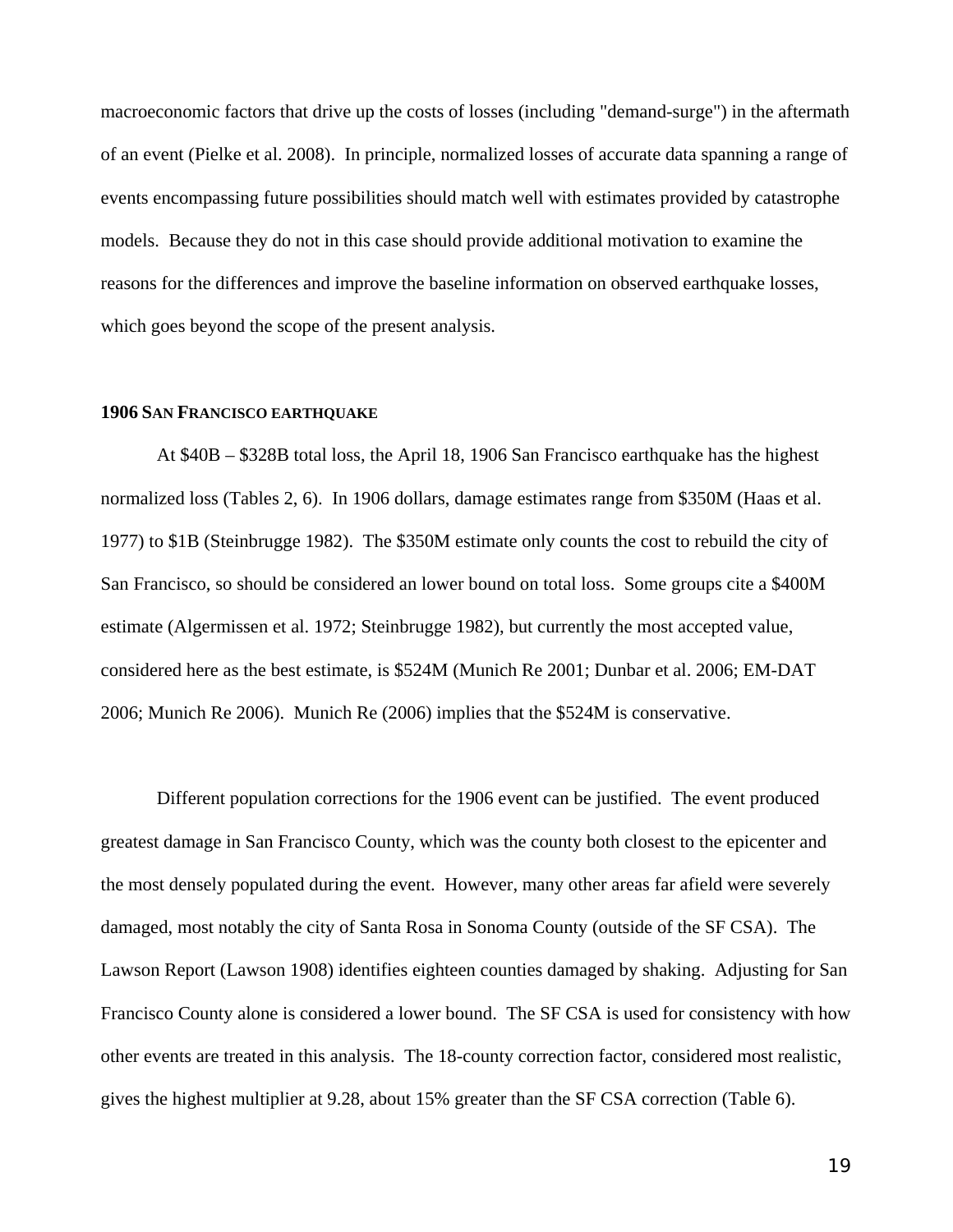Utilizing various 1906-value loss estimates and population factors, the normalization adjustments range from \$45B to \$626B, with \$328B the result of using the \$524M estimate and the 18-county population correction factor. The SF CSA population factor adjusts to \$284B. When the 1% (2%) mitigation factor is used with the \$524M damage estimate and 18-county population factor, the normalized damage adjusts to \$121B (\$44B); when mitigation is used with the CSA population factor the adjusted values are \$105B (\$38B).

 Using a total damage estimate of \$350M - \$500M, Odell and Weidenmier (2004) cite the 1906 event as costing 1.3% - 1.8% of nominal 1906 U.S. GNP. As a percentage of 2005 U.S. GNP (\$12,521 billion), 1.3% - 1.8% is \$163B – \$225B, comparable to the normalized adjustment. The discrepancy can be explained by the differences in population increase between the San Francisco area and the United States as a whole: since 1906 U.S. population has increased by about 3.5 times whereas the San Francisco area population has increased  $8 - 9$  times.

#### **ADJUSTED EARTHQUAKE FATALITIES**

 Earthquake event fatalities can be adjusted similarly to the damage adjustment, providing a relative comparison in non-economic terms of the magnitude of various calamities, a method pursued for Caribbean hurricanes by Pielke et al. (2003). Fatalities are adjusted only using population change, not economic metrics. As for the damage normalization, the intent is not to estimate how many people would perish in the same earthquake today, but rather to estimate how many people would have perished in the event had it occurred with today's population, all else being equal. As with economic losses, mitigation can also be considered as a factor that serves to reduce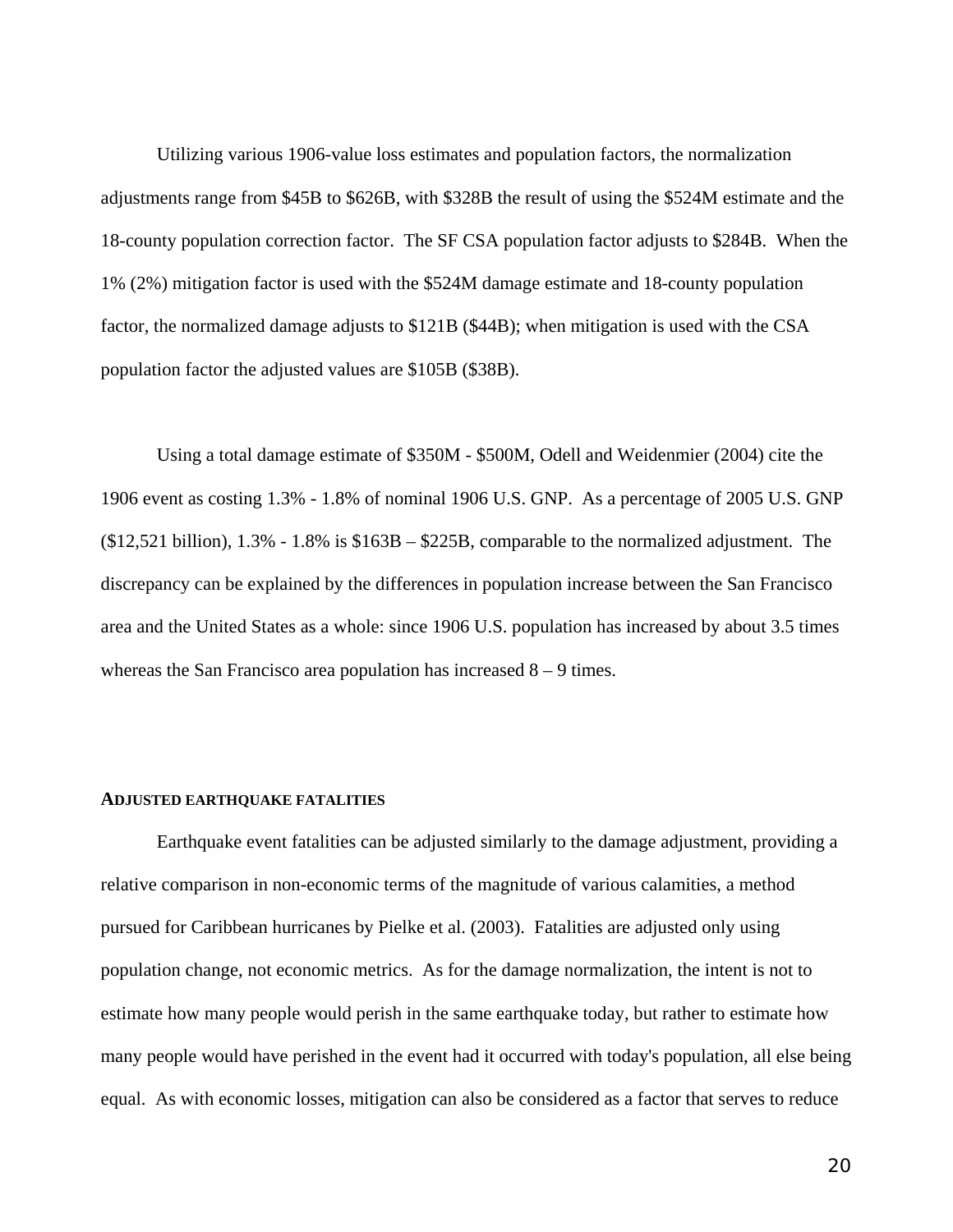losses. The calculation proceeds exactly as for the damage normalization while leaving out the wealth and inflation multipliers:

$$
F_{2005} = F_y \times \Delta P_{2005-y} \times [MF_y]
$$

where  $F_{2005}$  is adjusted fatalities and  $F_y$  is event fatalities. The Alaska Good Friday adjustment with 1% mitigation proceeds as:

$$
F_{2005} = 131 \times 2.54 \times 0.66
$$

$$
= 220.
$$

 Fatalities that have been recorded for 31 U.S. earthquakes are multiplied by the change in local population from the year of the event to 2005 (Table 7). Some records conflict in fatality numbers for a given event; in those cases the range is presented. All fatality estimates use the numbers given by the datasets employed for this paper, except for the 1906 event. Because the 1906 San Francisco event was a defining moment for the region and country, considerable research has been undertaken on the event. While all database records give a fatalities estimate of 700 (Algermissen et al. 1972) or 2,000 (original source unknown) for this event, more recent research by Hansen and Condon (1989) indicates that fatalities were over 3,000, a number now used by the USGS, Munich Re (2006) and other groups.

 When adjusted for population increase and no mitigation, six events caused over 100 fatalities and the 1906 event adjusts to over 24,000 fatalities (Table 7). The second-most deadly event is the 1933 Long Beach (Los Angeles area) earthquake with about 700 fatalities. An M7.9 event occurring near San Francisco today – similar to the 1906 event – is expected to cause an estimated 800 – 3,400 fatalities depending upon the time of day of shaking (Kircher et al. 2006a). With mitigation of 1% and 2% per year the 1906 quake adjusts to 8,900 and 3,250 deaths respectively. The difference between the values presented here with mitigation and Kircher et al.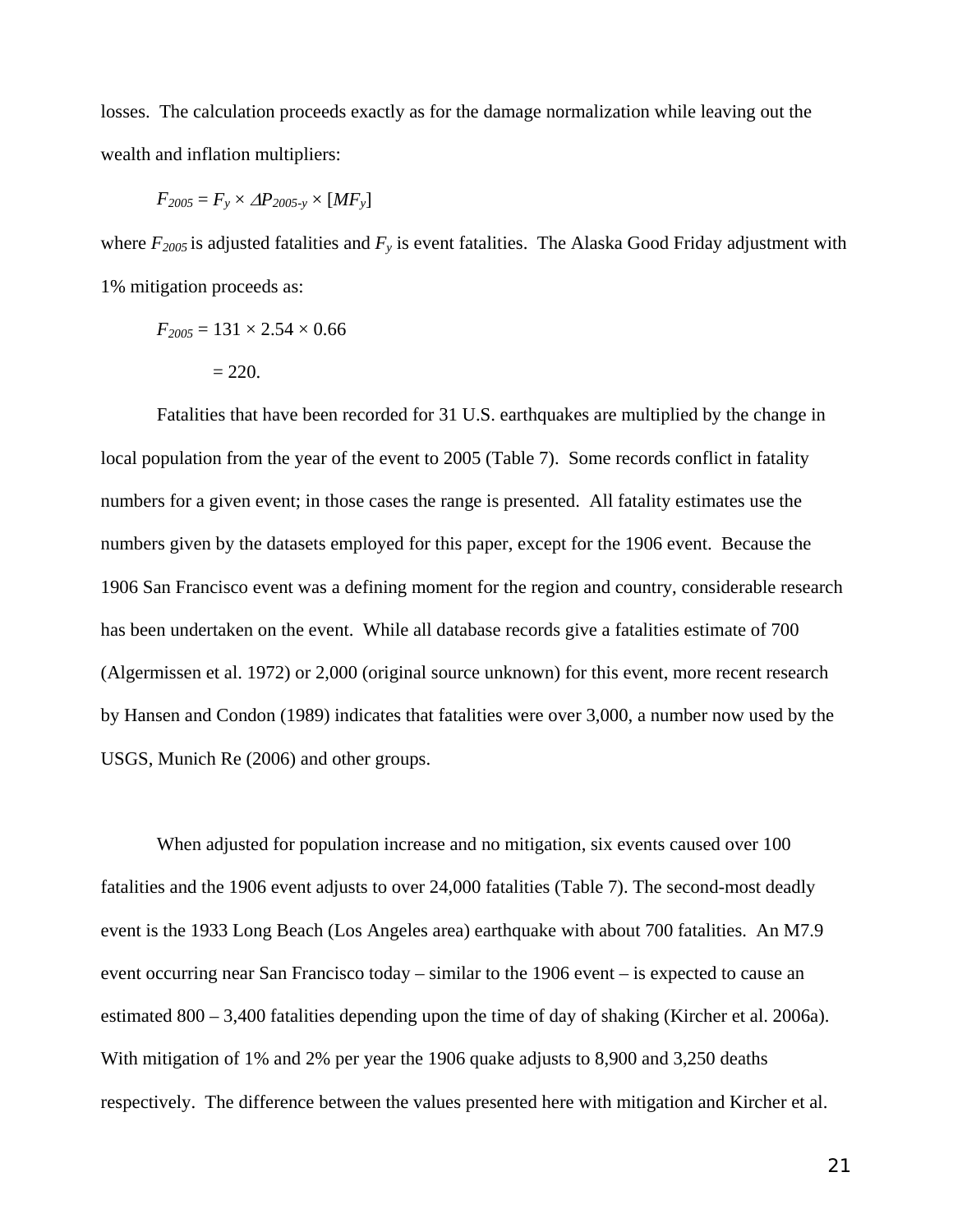(2006a), when compared to the normalized economic losses suggest a hypothesis that U.S. (and California) earthquake policy has been more successful in its focus on reducing loss of human life than economic damage. This is certainly the situation with respect to hurricanes, where loss of life has been reduced dramatically, with the notable exception of Katrina, while economic losses have escalated dramatically (and remained unchanged after normalization).

#### **DISCUSSION/CONCLUSION**

 The most damaging hurricane in U.S. history, the 1924 Miami event, normalizes to \$137B in normalized 2005 dollars (Bouwer et al. 2007) and the most expensive tornado, the 1896 St. Louis event, normalizes to \$4.2B (2005 dollars, not adjusted for population, Brooks and Doswell 2001). With the possible exception of the 1930's Dust Bowl (Hansen and Libecap 2004), the 1906 San Francisco arguably normalizes to the most expensive single natural disaster event in U.S. history since 1900, although there is some remaining uncertainty. Consistent with the findings of this analysis, the 1906 event represented the single greatest event loss in the 125-year history of the Munich Re Reinsurance Company (Munich Re 2006).

 A majority of high-fatality events occurred prior to the era of modern building codes, but after all events are adjusted, recent California quakes of 1971 (San Fernando), 1989 (Loma Prieta) and 1994 (Northridge) are the  $6<sup>th</sup>$ , 9<sup>th</sup> and 10<sup>th</sup> most deadly events. This suggests that while technological sophistication may be a factor in reducing fatalities relative to population levels (10 of the 13 events with more than 30 adjusted fatalities occurred before 1965), loss potential remains a concern for modern earthquakes.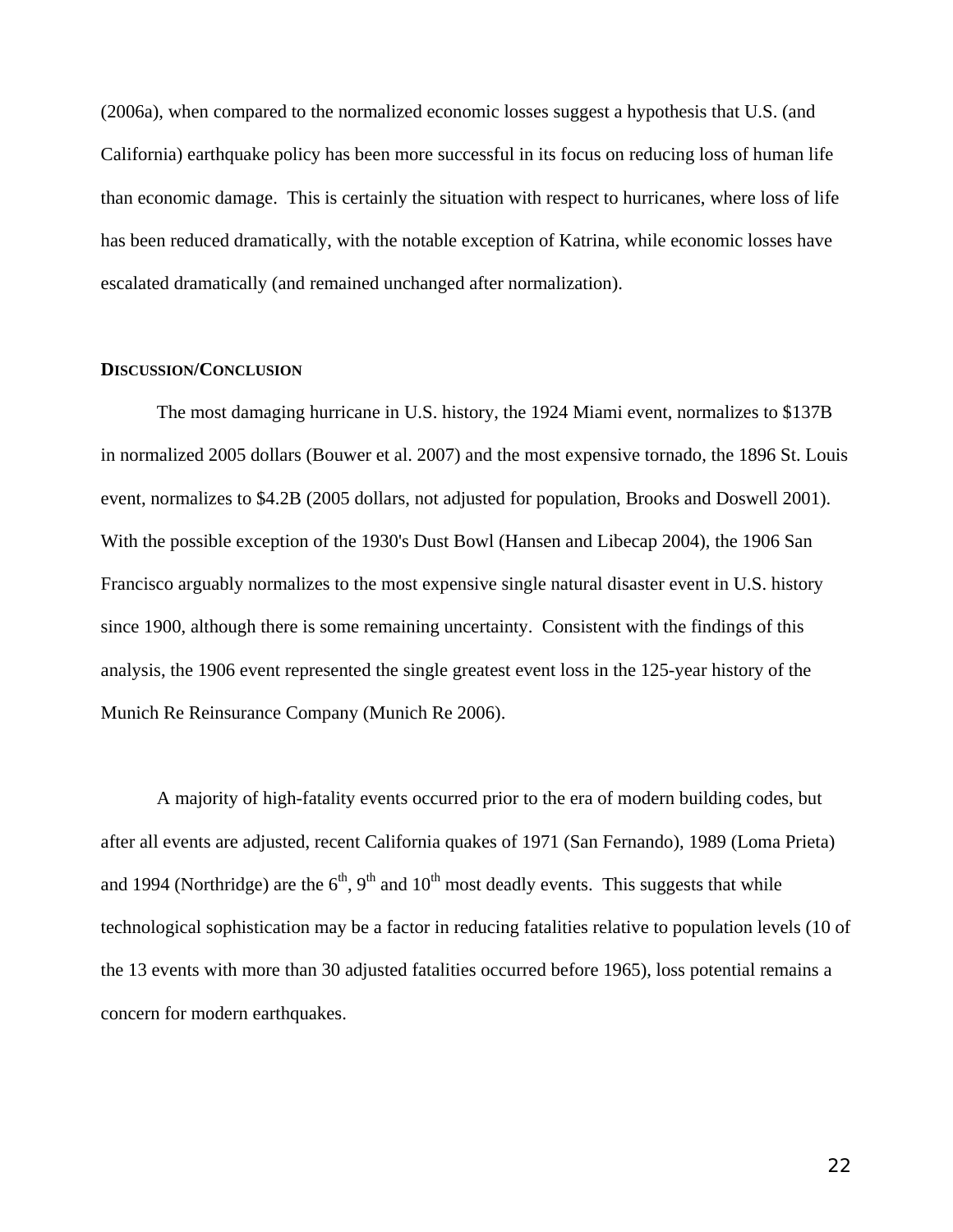Earthquakes fall between hurricanes and tornados in terms of frequency of extreme damages. In 2005 dollars, 90 hurricanes exceed \$1B in damages and 27 exceed \$10B, more than five times the number of earthquakes with commensurate damages. Only 13 tornados exceed \$1 billion in damages and only one tornado exceeds \$3 billion (Brooks and Doswell 2001). However, while hurricanes are far more frequent than large earthquakes with aggregated losses more than double that of earthquakes (\$1.05T vs. \$432B), at the highest level damages are similar, especially when mitigation is considered in earthquake damage.

 The loss data are suggestive of an imbalance between actual damage created by various hazard types and U.S. R&D spending on hazards. While weather-related hazards produce two to three times the damages of earthquakes, federal spending on weather-related hazards are more than an order of magnitude higher than spending on earthquakes (Meade and Abbott 2003). Drawing from Pielke and Carbone (2002), Meade and Abbott account for floods, hurricanes, winter storms, tornadoes, hail, extreme heat, and extreme cold in their weather-related losses calculation; they consider only federal funding in their spending analysis. The results of this paper suggests that the actual damage gap may be even greater than that noted by Meade and Abbott (4.3 times greater weather-related losses than earthquake losses), but still not at a level of equity with funding differences. Looking forward, an important question in natural hazards policy is whether or how to reconcile hazards R&D spending with damages, and more importantly, preventable damages resulting from R&D investments.

 An important implication of this analysis is that it provides real-world loss data with which to compare with catastrophe model output. For example, using a HAZUS model analysis with estimated 1906 ground motions over the 19-county northern California/San Francisco area, a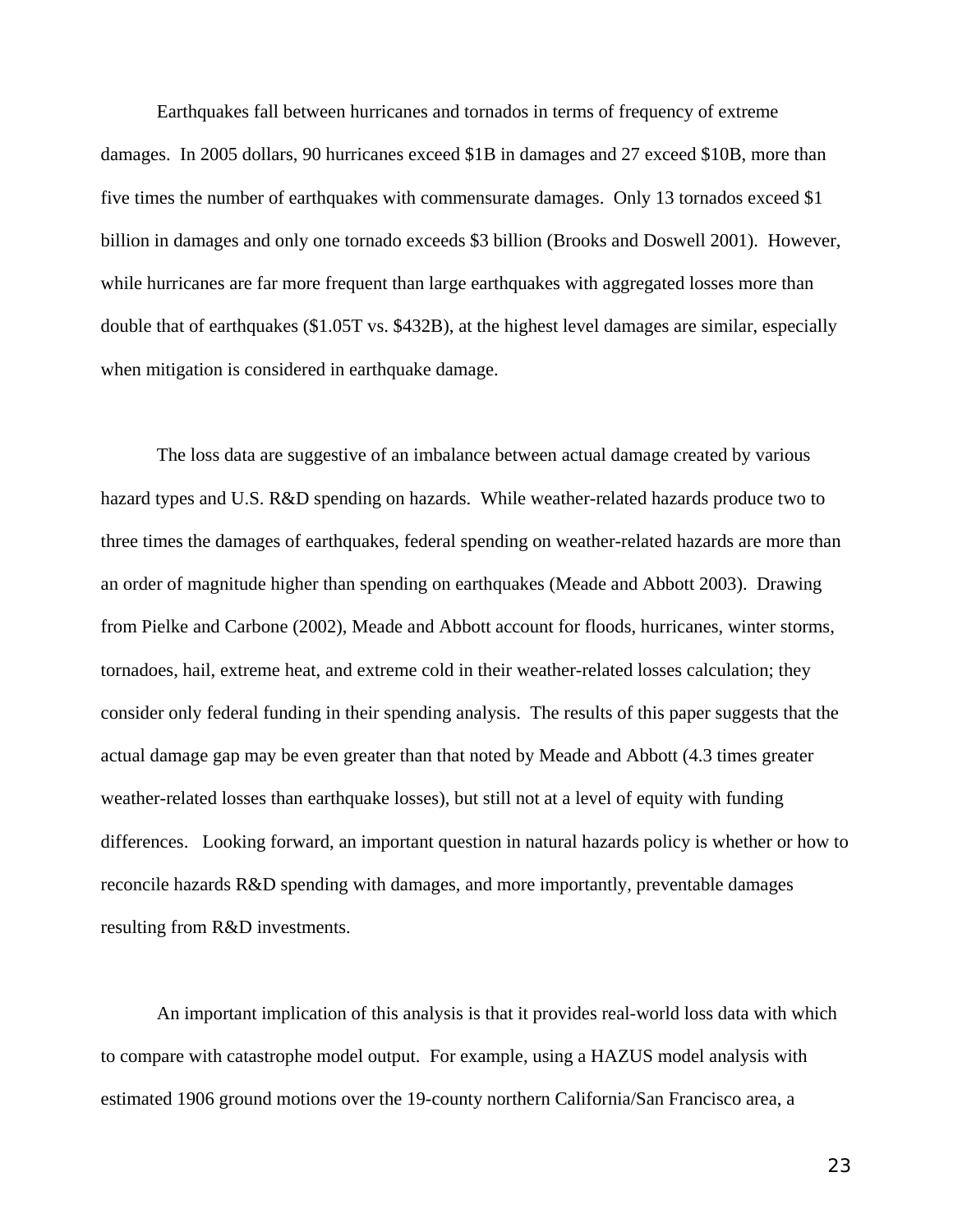modern repeat of the April 1906 shaking is expected to produce \$90B – \$120B in property loss to buildings (Kircher et al. 2006a). A comparison of HAZUS-derived losses to actual losses of the 1994 Northridge earthquake found that HAZUS produced "modestly conservative" estimates of damage and loss (Kircher et al. 2006b). The ~\$40B-\$300B results from normalization imply the possibility of larger or smaller losses than suggested by HAZUS. Munich Re (2006) notes that other estimates of economic losses of a repeat of the 1906 event run as high as \$400 billion, a figure well in line with the range of normalizations produced in this analysis.

 In addition to estimating a range of economic losses from a 1906 repeat, the Kircher et al. (2006a) study also estimates expected fatalities at  $800 - 3,400$ , similar to the adjusted fatalities derived in this paper using a 2% mitigation factor (3,250) and far lower than the fatalities derived from simple population scaling with no mitigation (24,000). The difference in expected fatalities from those resulting from a simple scaling implies strong success in reducing fatality risk exposure, whether through government-directed mitigation programs or natural evolution of building technology.

 This analysis should be considered only a first-step toward establishing a rigorous approach to normalized earthquake losses in the United States. Most important for improved estimates is the establishment of a high quality time series of earthquake losses. However, considering the widely varying loss estimates from major recent earthquakes such as the 1994 Northridge and 2001 Nisqually events, it is difficult to have confidence in the accuracy of reported disaster losses through time. Compilation of loss estimates for this analysis bolster the observations of NRC (1999) and Meade and Abbott (2003) that a lack of standardization of disaster loss data collection hampers the ability to assess disaster losses, as well as the effectiveness of disaster mitigation

24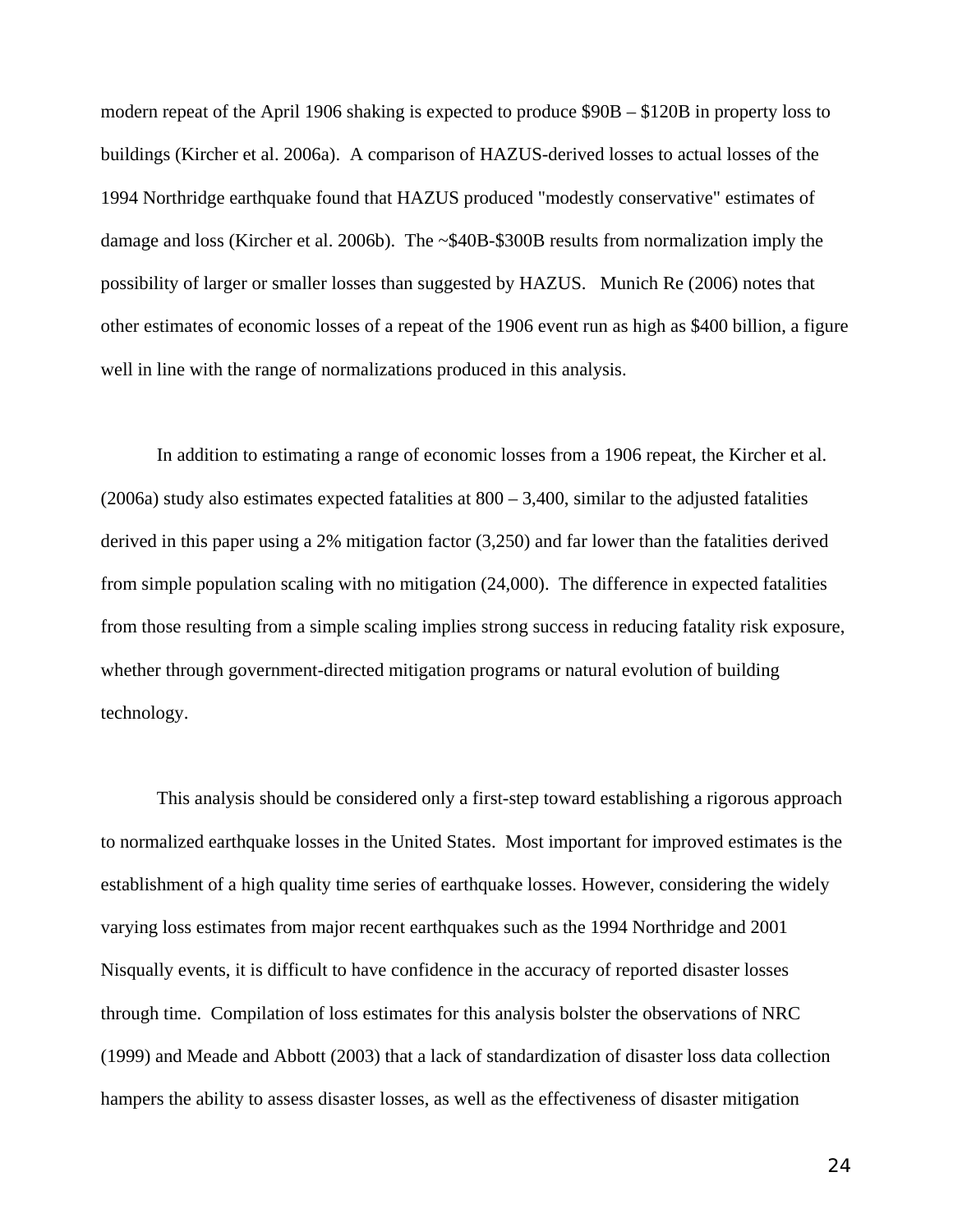policies. Detailed, systematic research into past event losses and a reconciliation of methods for future loss data collection with past loss estimates, combined with the methods of this paper, would add value to the decision-making process on hazards research and development.

### **ACKNOWLEDGEMENTS**

 Joel Gratz is thanked for sharing processed BEA wealth data. Kevin Vranes is supported by a Visiting Fellowship of the Cooperative Institute for Research in the Environmental Sciences, University of Colorado.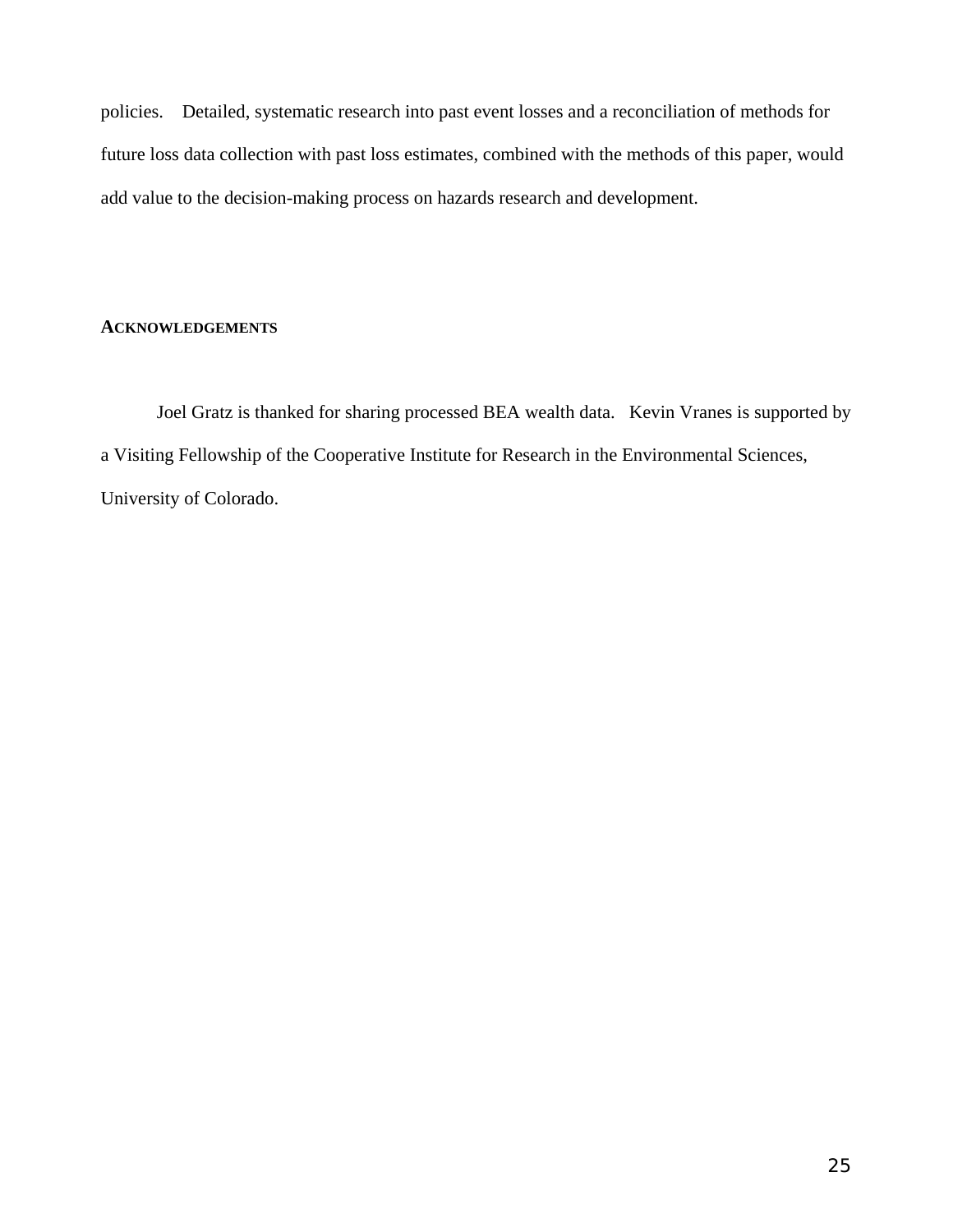### **REFERENCES**

Algermissen, S. T., Rinehart, W., and Dewey, J. W. (1972). "A study of earthquake losses in the San Francisco Bay Area - Data and Analysis." Environmental Research Laboratories, Boulder, CO, 220.

Beyers, W. B., and Chang, S. E. (2002). "Economic Impacts of the Nisqually Earthquake on Households in the Puget Sound Region." *North American Regional Science Meetings*, North American Regional Science Council, San Juan, Puerto Rico.

Bouwer, L. M., Crompton, R. P., Faust, E., Höppe, P., and Pielke Jr., R. A. (2007). "Confronting Disaster Losses." *Science*, 318(5851), 753.

Brooks, H. E., and Doswell, C. A. I. (2001). "Normalized damage from major tornadoes in the United States: 1890-1999." *Weather and Forecasting*, 16(2), 168-176.

CBO (2007). "Potential Cost Savings from the Pre-Disaster Mitigation Program." *Pub. No. 2926*, U.S. Congress, Congressional Budget Office, Washington, D.C., 10.

Coffman, J. L., von Hake, C. A., and Stover, C. W. (1982). "Earthquake History of the United States, Revised Edition (Through 1970), Reprinted 1982 With Supplement (1971-80)." *Pub. 41-1*, U.S. Department of Commerce, Boulder, Colorado, 258.

Collins, D. J., and Lowe, S. P. (2001). "A macro validation dataset for U.S. hurricane models." *Casualty Actuarial Society Forum*, Casualty Actuarial Society, Arlington, Virginia.

Crompton, R., and McAneney, K. J. (in review). "Trends in Australian insured losses due to natural hazards." *Environmental Science & Policy*, submitted.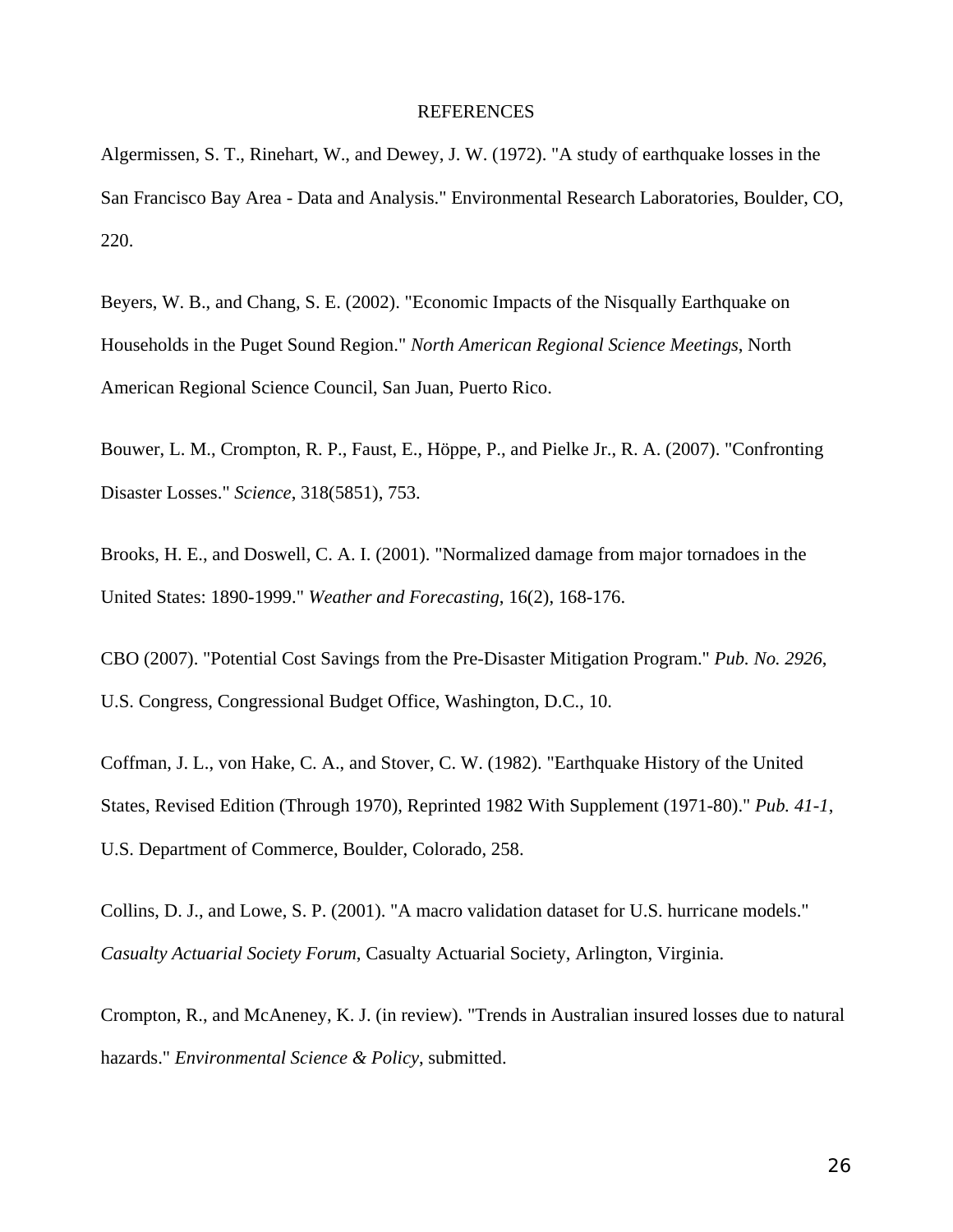Cutter, S. L., and Emrich, C. (2005). "Are Natural Hazards and Disaster Losses in the U.S. Increasing?" *Eos*, 86(41), 381, 388-389.

Downton, M. W., and Pielke, J., R. A. (2005). "How Accurate are Disaster Loss Data? The Case of U.S. Flood Damage." *Natural Hazards*, 35(2), 211-228.

Dunbar, P. K. (1985)."Earthquake Intensity Database." National Geophysical Data Center, National Oceanographic and Atmospheric Administration, <http://ngdc.noaa.gov/seg/hazard/int\_srch.shtml> (March 14, 2006).

Dunbar, P. K., Lockridge, P. A., and Whitewide, L. S. (2006)."Catalog of Significant Earthquakes 2150 B.C. to the present." National Geophysical Data Center, National Oceanographic and Atmospheric Administration, <http://ngdc.noaa.gov/seg/hazard/sigintro.shtml> (March 14, 2006).

EM-DAT (2006)."EM-DAT: The OFDA/CRED International Disaster Database." Université Catholique de Louvain, <http://www.em-dat.net> (March 23, 2006).

FEMA (2001). "HAZUS99 Estimated Annualized Earthquake Losses for the United States." *FEMA 366*, Federal Emergency Management Agency, Washington, D.C., 32.

Haas, J. E., Kates, R. W., and Bowden, M. J. (1977). "Reconstruction Following Disaster." The MIT Press, Cambridge, Massachusetts, 366.

Hansen, G., and Condon, E. (1989). "Denial of Disaster: The Untold Story and Photographs of the San Francisco Earthquake and Fire of 1906." Cameron & Company, San Francisco, 160.

Hansen, Z. K., and Libecap, G. D. (2004). "Small Farms, Externalities, and the Dust Bowl of the 1930s." *Journal of Political Economy*, 112(3), 665-694.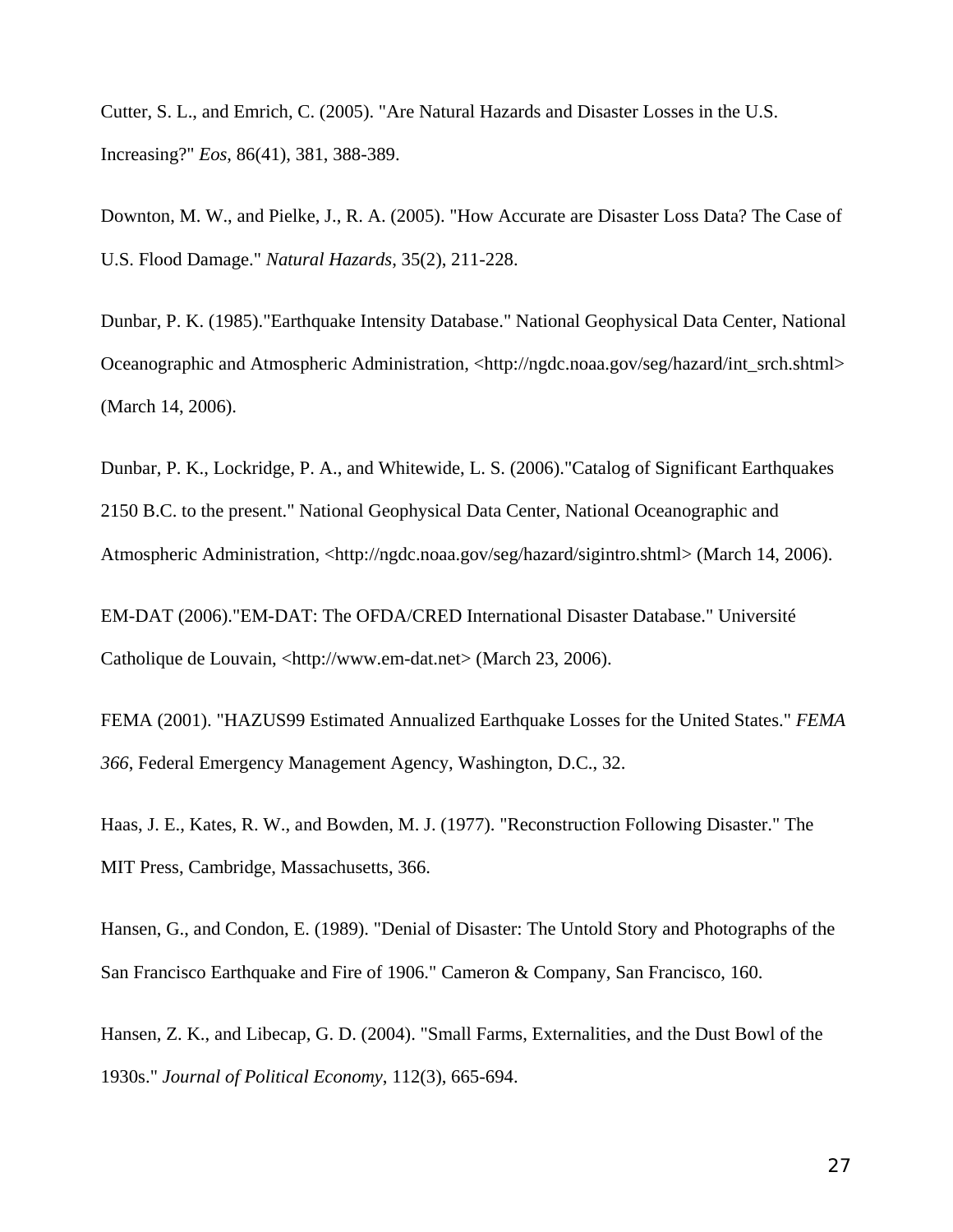Hazards Research Lab (2006)."The Spatial Hazard Events and Losses Database for the United States, v. 4.1." Hazards Research Lab, University of South Carolina, <http://go2.cla.sc.edu/sheldus> (April 11, 2006).

Hodgson, E. A. (1945). "The Cornwall-Massena Earthquake, September 5, 1944 (with Plates II-V)." *Journal of the Royal Astronomical Society of Canada*, 39(1), 5-13.

Johnston, L. D., and Williamson, S. H. (2006)."The Annual Real and Nominal GDP for the United States, 1790 - Present." Economic History Services, <http://eh.net/hmit/gdp/> (April 1, 2006).

Katz, R. W. (2002). "Stochastic modeling of hurricane damage." *Journal of Applied Meteorology*, 41(7), 754-762.

Kircher, C. A., Seligson, H. A., Bouabid, J., and Morrow, G. C. (2006a). "When the Big One Strikes Again – Estimated Losses due to a Repeat of the 1906 San Francisco Earthquake." *Earthquake Spectra*, 22(S2), S297-S339.

Kircher, C. A., Whitman, R. V., and Holmes, W. T. (2006b). "HAZUS Earthquake Loss Estimation Methods." *Natural Hazards Review*, 7(2), 45-59.

Lawson, A. C. (1908). "The California Earthquake of April 18, 1906, vol. 1." *Publication No. 87, Volume I, Parts I & II*, Carnegie Institution of Washington, Washington, D.C., 451.

Meade, C., and Abbott, M. (2003). "Assessing Federal Research and Development for Hazard Loss Reduction." *MR-1734-OSTP*, RAND Science and Technology Policy Institute, Santa Monica, CA, 65.

Meszaros, J., and Fiegener, M. (2002). "Effects of the 2001 Nisqually Earthquake on Small Businesses in Washington State." Economic Development Administration, Seattle, Washington, 43.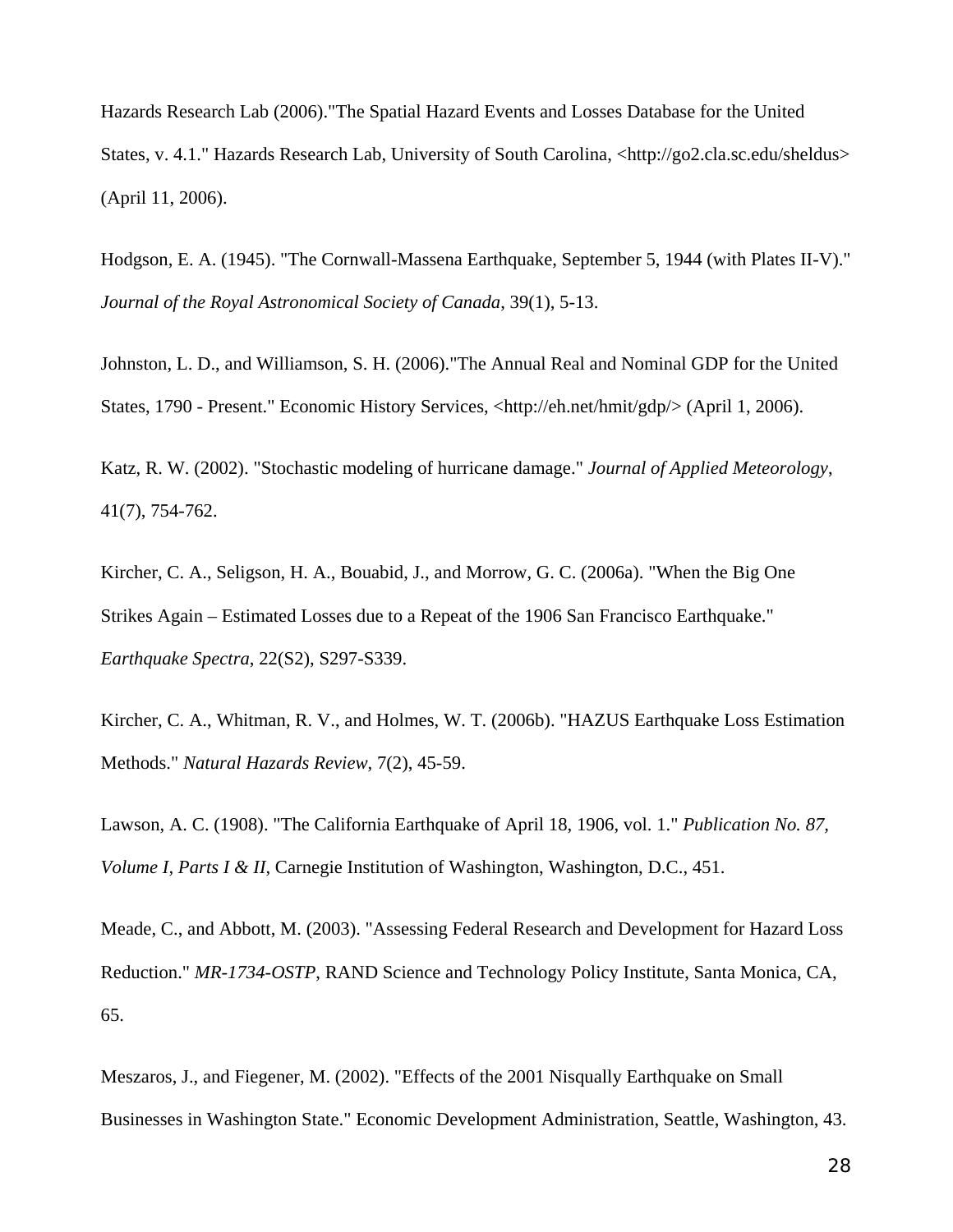Miller, R. K. (1979). "The Santa Barbara earthquake of 13 August, 1978." *Earthquake Engineering & Structural Dynamics*, 7(5), 491-506.

Munich Re (2001). "World of Natural Hazards CD-ROM." Munich Re Group, Munich, Germany.

Munich Re (2006). "The 1906 earthquake and Hurricane Katrina: Similarities and differences - Implications for the insurance industry." *302-04961*, Geo Risks Research, Munich Re, Munich, Germany, 16.

Noson, L. L., Qamar, A., and Thorsen, G. W. (1988). "Washington State Earthquake Hazards." *Information Circular 85*, Washington Division of Geology and Earth Resources, Olympia, Washington, 77.

NRC (1999). "The Impacts of Natural Disasters: A Framework for Loss Estimation." Committee on Assessing the Costs of Natural Disasters, National Research Council, Washington, D.C., 68.

Odell, K. A., and Weidenmier, M. D. (2004). "Real Shock, Monetary Aftershock: The 1906 San Francisco Earthquake and the Panic of 1907." *The Journal of Economic History*, 64(4), 1002-1027.

Office of the President (1999). "Economic Report of the President." United States Government Printing Office, Washington, DC, 454.

Parker, R. P., and Triplett, J. E. (1995). "Preview of the Comprehensive Revision of the National Income and Product Accounts: Recognition of Government Investment and a New Methodology for Calculating Depreciation." *Survey of Current Business*, 75(July), 33-41.

Pielke, J., R. A., Crompton, R., Faust, E., Gratz, J., Lonfat, M., Ye, Q., and Raghavan, S. (2006). "Factors Contributing to Human and Economic Losses." *Sixth WMO International Workshop on Tropical Cyclones*, World Meteorological Organization, San José, Costa Rica.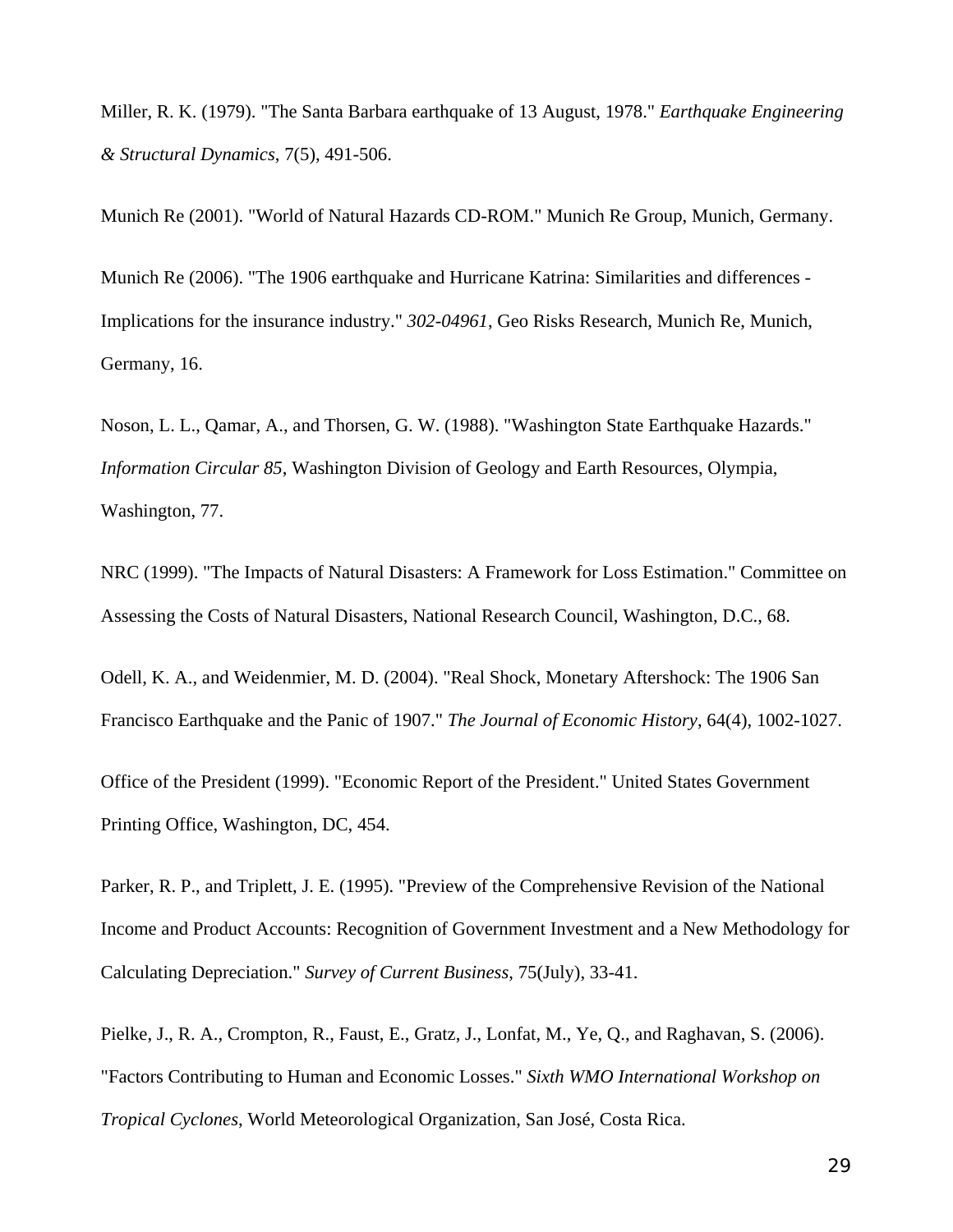Pielke, R., and Carbone, R. E. (2002). "Weather Impacts, Forecasts, and Policy: An Integrated Perspective." *Bulletin of the American Meteorological Society*, 83(3), 393-403.

Pielke, R. A., Jr., Gratz, J., Landsea, C. W., Collins, D., Saunders, M. A., and Musulin, R. (2008). "Normalized Hurricane Damages in the United States: 1900-2005." *Natural Hazards Review*, in  $press(x),$  xxx-xxx.

Pielke, R. A., Jr., and Landsea, C. (1998). "Normalized Hurricane Damages in the United States: 1925-95." *Weather and Forecasting*, 13(3), 621-631.

Pielke, R. A., Jr., Rubiera, J., Landsea, C., Fernández, M. L., and Klein, R. (2003). "Hurricane Vulnerability in Latin America and The Caribbean: Normalized Damage and Loss Potentials." *Natural Hazards Review*, 4(3), 101-114.

Raghavan, S., and Rajesh, S. (2003). "Trends in tropical cyclone impact: A study in Andhra Pradesh, India." *Bulletin of the American Meteorological Society*, 84(5), 635-644.

Steinbrugge, K. V. (1982). "Earthquakes, Volcanoes, and Tsunamis: An Anatomy of Hazards." Skandia America Group, New York, 392.

Stover, C. W., and Coffman, J. L. (1993). "Seismicity of the United States, 1568-1989 (Revised)." *USGS Professional Paper 1527*, United States Geological Survey, Washington, D.C., 427.

USGS (1996). "USGS Response to an Urban Earthquake: Northridge '94." *Open-File Report 96- 263*, U.S. Dept. of the Interior, U.S. Geologic Survey, Denver, Colorado, 78.

Wood, H. O., and Neumann, F. (1931). "Modified Mercalli Intensity Scale of 1931." *Bulletin of the Seismological Society of America*, 21(4), 277-283.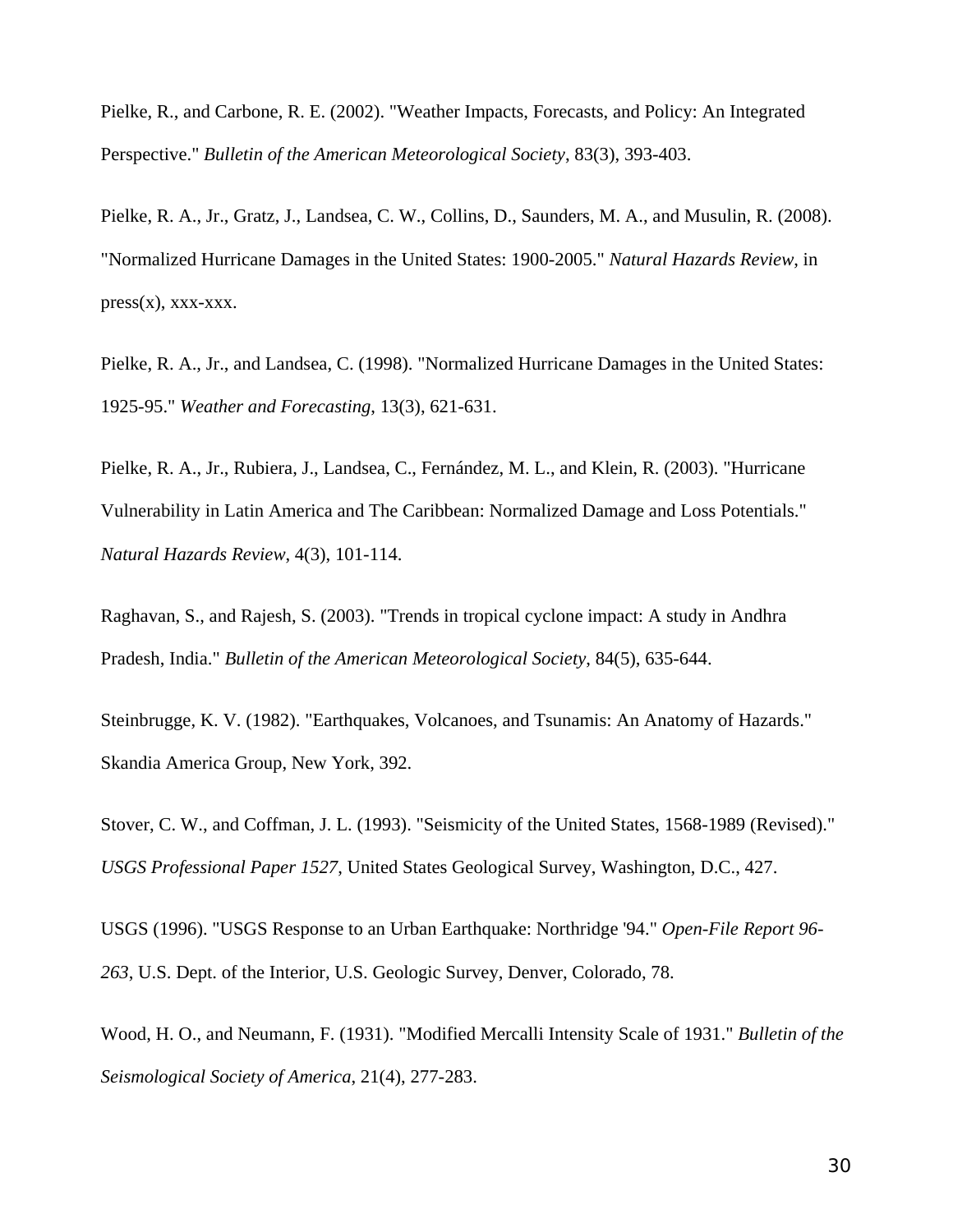### **FIGURE CAPTIONS**

**Figure 1.** Distribution of events in the NGDC-s and NGDC-i databases in 3-year bins starting 1900-1902.

**Figure 2.** (Pink diamonds) changes in time since 1900 in inflation (Implicit Price Deflator), (red stars) wealth (Fixed Reproducible Tangible Wealth), and (green circles) U.S. and (blue stars) San Francisco Combined Statistical Area population. The population changes are shown as examples; in the normalized record each event has a unique population adjustment.

**Figures 3a-d.** Time series of annual earthquake losses for (a) inflation-adjusted case; (b) normalized case with no mitigation factor; (c) normalized with 1% annual mitigation factor; (d) normalized with 2% annual mitigation factor. On each plot a 8-year centered running mean is plotted (red line). As there is a five order of magnitude range in the data, not all events appear and some exceed the upper limit on the dependent axis (these events are labeled). Note that each plot is drawn with different y-axis increments and limits.

**Figures 4a-c.** Distribution of normalized damages for the (a) no mitigation; (b) 1% mitigation; (c) 2% mitigation cases. Independent axis is log-scale and binning is set by half orders of magnitude.

**Figure 5.** Log-log cumulative distribution function (CDF) of normalized losses for the no mitigation (blue circles), 1% mitigation (black x's), and 2% mitigation (red crosses) cases.

Figure 6. Total losses by decade for the inflation-adjusted (dark blue), normalized with no mitigation (turquoise), normalized with 1% mitigation (yellow) and 2% mitigation (red) cases.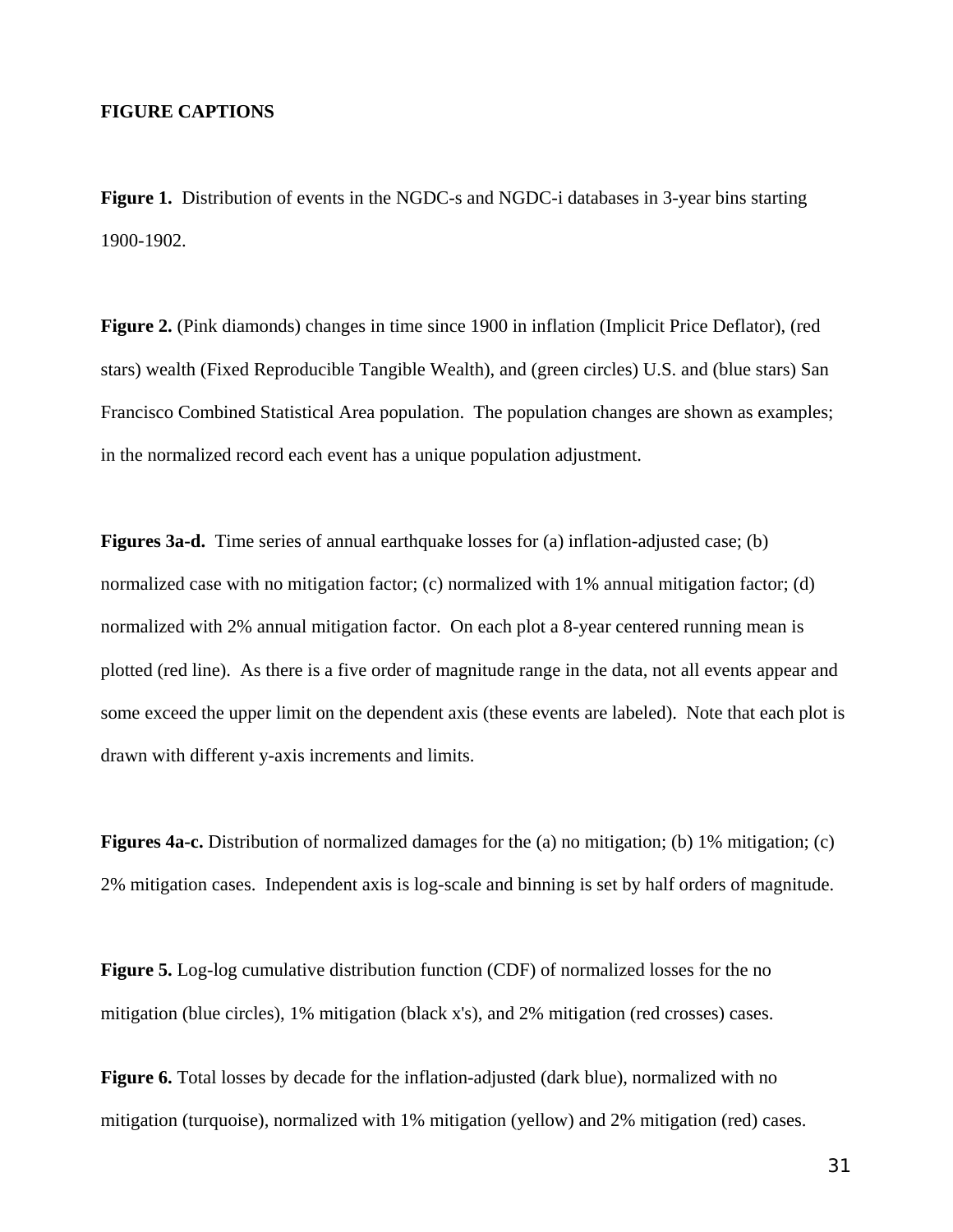### **TABLE CAPTIONS**

**Table 1.** List of ten most-damaging earthquakes when adjusting only for inflation. Damage estimates in event-year dollars ("Estimated Property Damage" column) use the consensus list, described in text. Inflation adjustment uses the Implicit Price Deflator to adjust to 2005 dollars. All values are expressed in millions of dollars.

**Table 2.** List of all earthquake events with normalized losses of \$500 million and greater in 2005 dollars. Normalization adjustment accounts for inflation, wealth and population as described in text. Adjustments for 1% and 2% mitigation appear in the rightmost columns. Inflation adjustment also given  $(5<sup>th</sup>$  column) to contrast results of this common adjustment with the normalized adjustment. All values are given in millions of dollars.

**Table 3.** Calculation of annual losses is complicated by sparseness of events through time and data that is skewed to recent decades. Average annual losses are calculated from the ACC list with no mitigation factor applied, a 1% mitigation and 2% mitigation factor. Numbers in parentheses are annual losses calculated without the 1906 San Francisco and 1994 Northridge events. Second column indicates number of events with recorded damages for decades starting with first year in first column and ending in last year of that decade. For example, in the decade 1940-1949 (fifth row from top), there were eight events with recorded damages.

**Table 4.** Individual datasets are used to estimate annualized losses with various averaging periods and mitigation levels. Two lists are derived from the NGDC-Significant record: one using only the lowest estimates when multiple loss estimates exist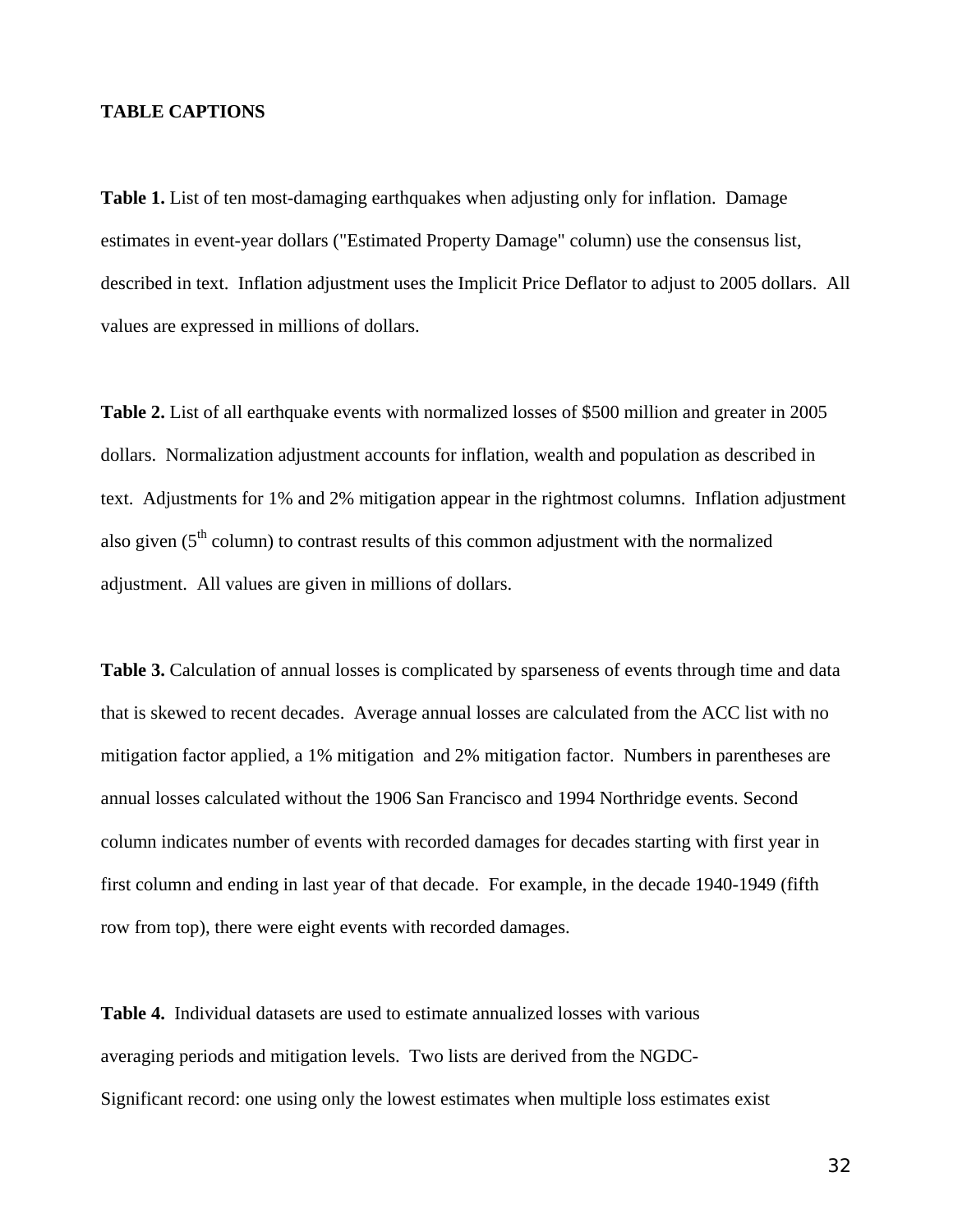for the same event, the other using only the highest estimates. SHELDUS data extends back only to 1960.

**Table 5.** Normalized losses by decade, showing number of events exceeding various damage thresholds. Average damage per year and total damage is shown for each decade, and a ratio given of damage in each decade to total damage.

**Table 6.** Highlight of the 1906 San Francisco earthquake. From left, columns use population correction factors from San Francisco County, the San Francisco Bay Area Combined Statistical Area, and the 18 counties that sustained damage in the quake (Lawson 1908). See text and Appendix A for discussion of damage estimates used. The inflation and wealth multipliers for the 1906-to-2005 correction are 17.06 and 3.96 respectively. In each column normalized values are stacked vertically using no mitigation correction factor, a 1% factor and a 2% factor.

**Table 7.** Adjusted earthquake fatalities (table sorted by event date). Third column ("event deaths") represents deaths reported for each event. Fourth column ("% of total population") is event fatalities as a percentage of event-year population. Fifth column ("Proportional deaths") is fatalities reported multiplied by population difference between event year and 2005. Two rightmost columns are same as fifth column with 1% and 2% mitigation factor applied.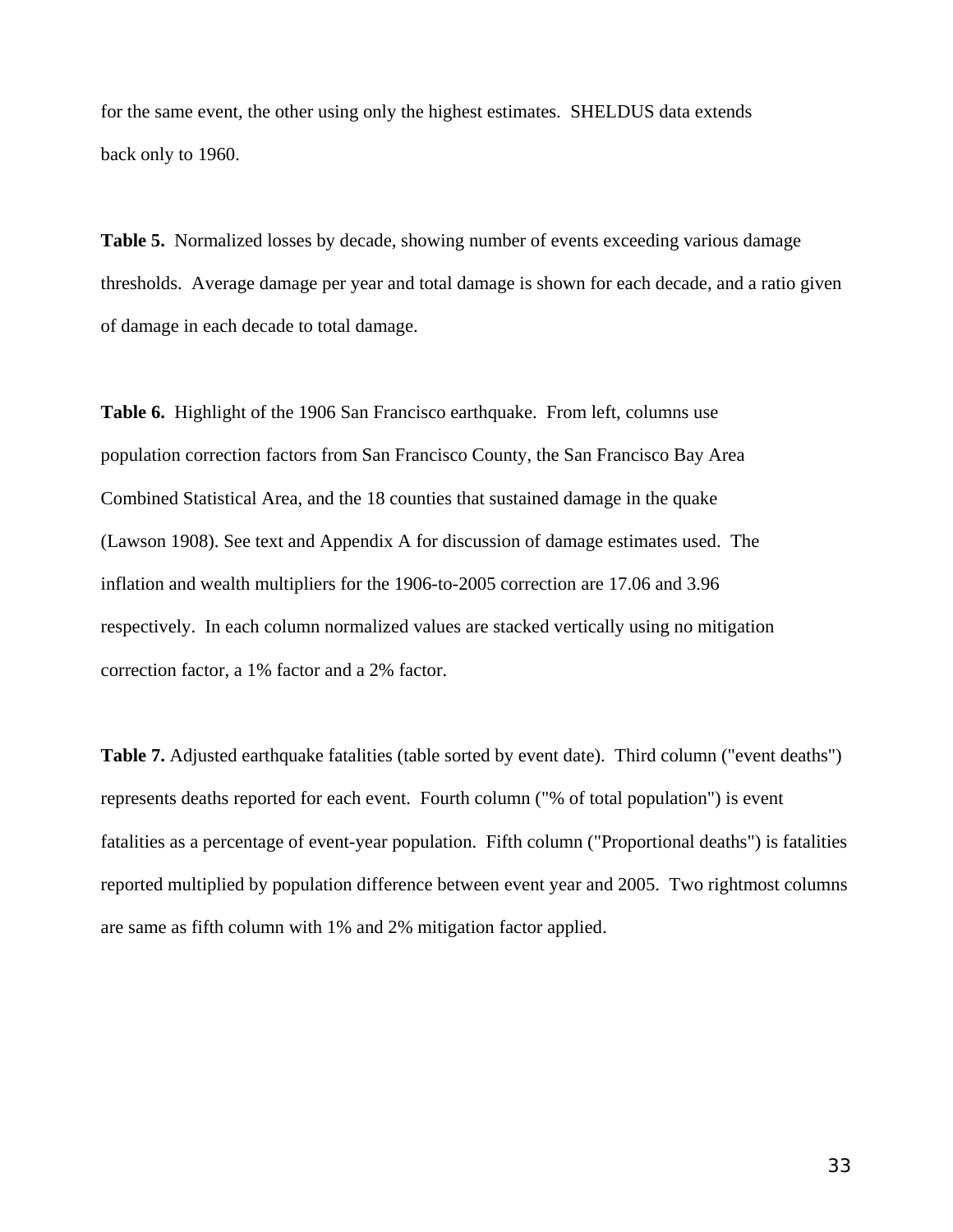| Table 1. Ten most damaging earthquakes, inflation adjustment only (2005 dollars) |                                         |                                                                                                      |                                                                |  |  |  |  |  |  |  |  |
|----------------------------------------------------------------------------------|-----------------------------------------|------------------------------------------------------------------------------------------------------|----------------------------------------------------------------|--|--|--|--|--|--|--|--|
| Date                                                                             | Location                                | <b>Estimated</b><br>property damage<br>(millions of<br>event-year<br>$\text{dollars}$ ) <sup>1</sup> | Inflation-<br>adjusted damage<br>(millions of 2005<br>dollars) |  |  |  |  |  |  |  |  |
|                                                                                  |                                         |                                                                                                      | \$46,983                                                       |  |  |  |  |  |  |  |  |
|                                                                                  |                                         |                                                                                                      | \$8,942                                                        |  |  |  |  |  |  |  |  |
| October 18, 1989                                                                 | San Francisco Bay Area, California      | \$5,833                                                                                              | \$8,206                                                        |  |  |  |  |  |  |  |  |
| March 28, 1964                                                                   | Southern Alaska, Anchorage area         | \$780                                                                                                | \$2,736                                                        |  |  |  |  |  |  |  |  |
| February 28, 2001                                                                | Seattle/Olympia areas, Washington State | \$2,000                                                                                              | \$2,190                                                        |  |  |  |  |  |  |  |  |
| February 9, 1971                                                                 | Los Angeles metro area, California      | \$500                                                                                                | \$2,092                                                        |  |  |  |  |  |  |  |  |
| October 1, 1987                                                                  | Los Angeles metro area, California      | \$350                                                                                                | \$542                                                          |  |  |  |  |  |  |  |  |
| March 11, 1933                                                                   | Los Angeles metro area, California      | \$40                                                                                                 | \$496                                                          |  |  |  |  |  |  |  |  |
| April 13, 1949                                                                   | Olympia/Puget Sound, Washington         | \$53                                                                                                 | \$360                                                          |  |  |  |  |  |  |  |  |
| July 21, 1952                                                                    | Bakersfield / Kern County, California   | \$50                                                                                                 | \$342                                                          |  |  |  |  |  |  |  |  |
|                                                                                  | January 17, 1994<br>April 18, 1906      | Los Angeles metro area, California<br>San Francisco Bay Area, California                             | \$38,700<br>\$524                                              |  |  |  |  |  |  |  |  |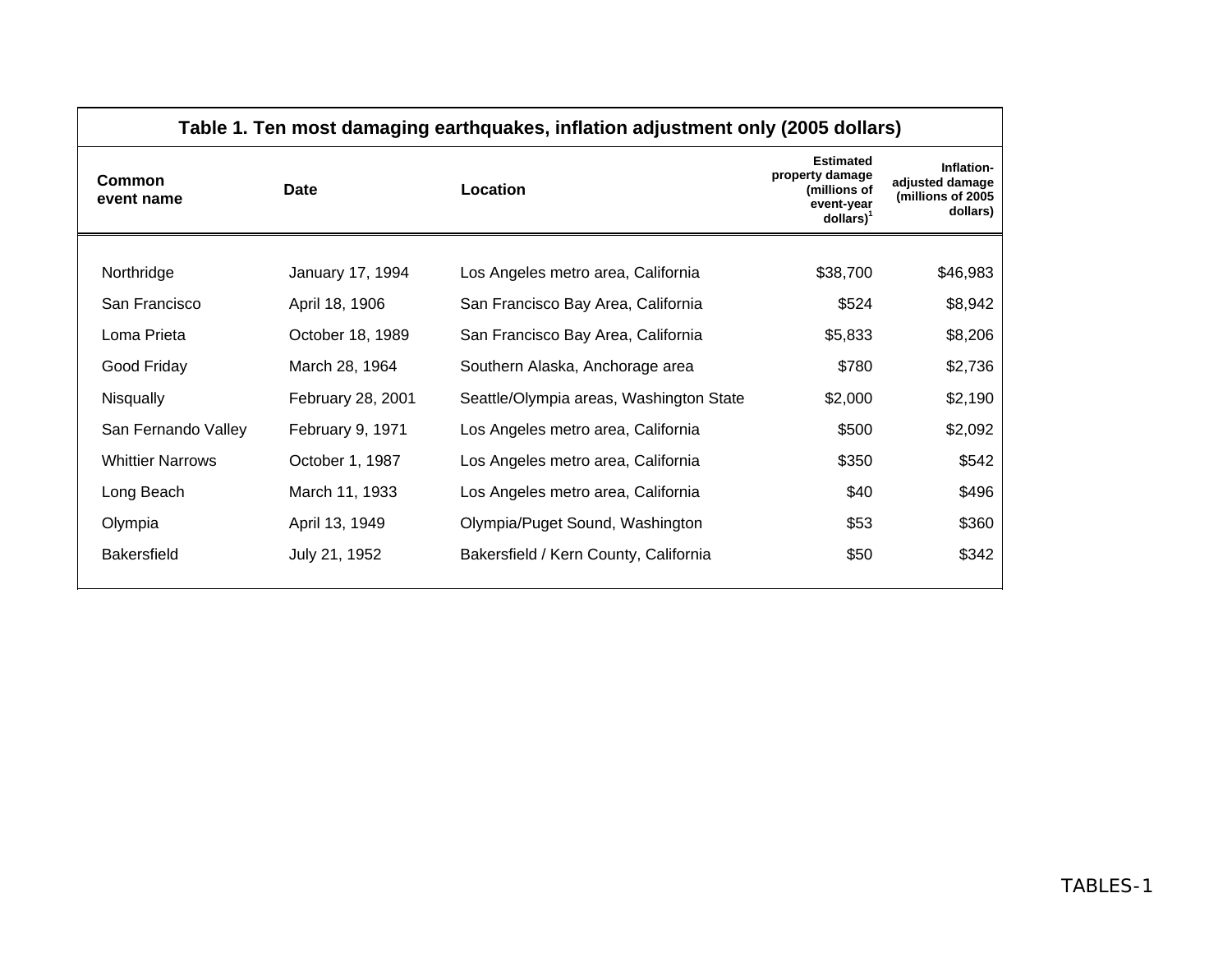|                             |                   | Table 2. Earthquakes >\$500M, millions of normalized 2005 dollars |                                        |                                  |                                          |                                          |                                          |
|-----------------------------|-------------------|-------------------------------------------------------------------|----------------------------------------|----------------------------------|------------------------------------------|------------------------------------------|------------------------------------------|
| <b>Common event</b><br>Name | Date              | Location                                                          | Est. losses<br>(event year<br>dollars) | Inflation-<br>adjusted<br>losses | Normalized<br>damages<br>(no mitigation) | Normalized<br>damages<br>(1% mitigation) | Normalized<br>damages<br>(2% mitigation) |
|                             |                   |                                                                   |                                        |                                  |                                          |                                          |                                          |
| San Francisco <sup>1</sup>  | April 18, 1906    | San Francisco Bay Area, California                                | \$524                                  | \$8,942                          | \$283,735                                | \$104,905                                | \$38,397                                 |
| Northridge                  | January 17, 1994  | Los Angeles metro area, California                                | \$47,350                               | \$58,815                         | \$87,381                                 | \$78,235                                 | \$69,968                                 |
| Good Friday                 | March 28, 1964    | Southern Alaska, Anchorage area                                   | \$540                                  | \$2,736                          | \$16,932                                 | \$11,213                                 | \$7,395                                  |
| Long Beach                  | March 11, 1933    | Los Angeles metro area, California                                | \$39                                   | \$496                            | \$15,599                                 | \$7,565                                  | \$3,642                                  |
| Loma Prieta                 | October 18, 1989  | San Francisco Bay Area, California                                | \$5,750                                | \$8,206                          | \$12,315                                 | \$10,485                                 | \$8,913                                  |
| San Fernando Valley         | February 9, 1971  | Los Angeles metro area, California                                | \$540                                  | \$2,092                          | \$7,155                                  | \$5,084                                  | \$3,600                                  |
| Olympia                     | April 13, 1949    | Olympia, Washington                                               | \$53                                   | \$360                            | \$5,975                                  | \$3,404                                  | \$1,928                                  |
| Mona Passage                | October 11, 1918  | Puerto Rico                                                       | \$29                                   | \$262                            | \$4,660                                  | \$1,944                                  | \$804                                    |
| Kern County                 | July 21, 1952     | Kern County, California                                           | \$55                                   | \$342                            | \$3,102                                  | \$1,821                                  | \$1,063                                  |
| Santa Barbara               | June 29, 1925     | Santa Barbara, California                                         | \$8                                    | \$74                             | \$3,066                                  | \$1,372                                  | \$609                                    |
| Nisqually                   | February 28, 2001 | Seattle/Olympia areas, Washington State                           | \$2,000                                | \$2,190                          | \$2,476                                  | \$2,378                                  | \$2,284                                  |
| Bakersfield                 | August 22, 1952   | Kern County, California                                           | \$20                                   | \$124                            | \$1,128                                  | \$662                                    | \$387                                    |
| Helena                      | October 31, 1935  | Helena, Montana                                                   | \$6                                    | \$70                             | \$1,035                                  | \$512                                    | \$252                                    |
| <b>Whittier Narrows</b>     | October 1, 1987   | Los Angeles metro area, California                                | \$354                                  | \$542                            | \$954                                    | \$796                                    | \$663                                    |
| <b>Imperial Valley</b>      | May 19, 1940      | Southern California / Mexico                                      | \$6                                    | \$69                             | \$753                                    | \$392                                    | \$202                                    |
| <b>Terminal Island</b>      | November 18, 1949 | Los Angeles metro area, California                                | \$9                                    | \$62                             | \$728                                    | \$415                                    | \$235                                    |
| Hegben Lake                 | August 18, 1959   | Hegben Lake / southeastern Montana                                | \$4                                    | \$41                             | \$604                                    | \$299                                    | \$147                                    |
|                             |                   |                                                                   |                                        |                                  |                                          |                                          |                                          |

# **Table 2. Earthquakes >\$500M, millions of normalized 2005 dollars**

 $1$  Normalization uses SF CSA for population correction (8.02, see text for explanation)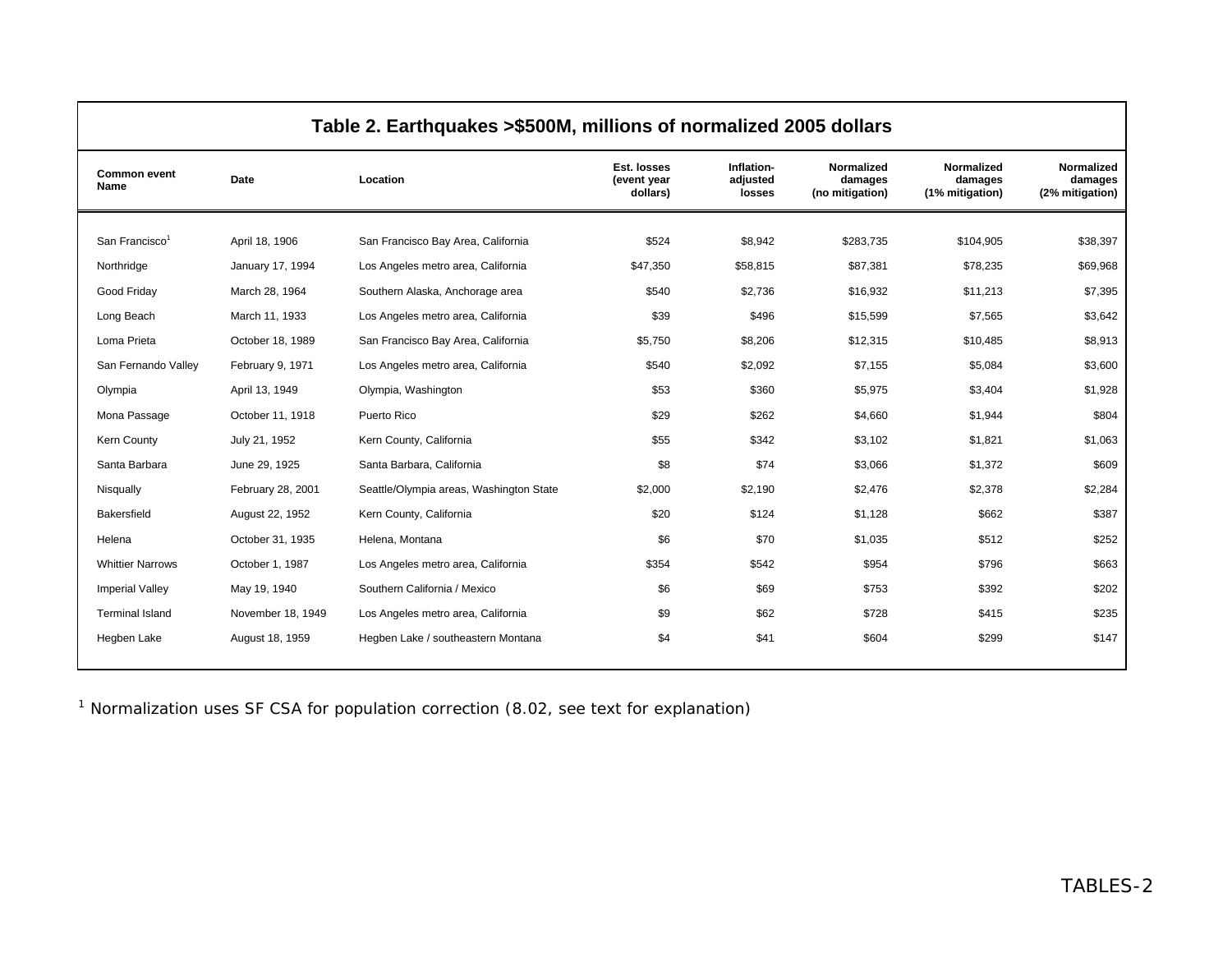| Table 3: Annual losses based on ACC list with and without 1906/1994 events |                     |                 |                                             |                                             |                                             |  |  |  |  |  |  |
|----------------------------------------------------------------------------|---------------------|-----------------|---------------------------------------------|---------------------------------------------|---------------------------------------------|--|--|--|--|--|--|
|                                                                            | Averaging<br>Period | Decade<br>count | Average annual<br>losses<br>(no mitigation) | Average annual<br>losses<br>(1% mitigation) | Average annual<br>losses<br>(2% mitigation) |  |  |  |  |  |  |
|                                                                            | 1900-2005           | 2               | 4270<br>(769)                               | 2215<br>(487)                               | 1347<br>(325)                               |  |  |  |  |  |  |
|                                                                            | 1910-2005           | 3               | 1759<br>(849)                               | 1353<br>(538)                               | 1088<br>(359)                               |  |  |  |  |  |  |
|                                                                            | 1920-2005           | 4               | 1900<br>(884)                               | 1484<br>(574)                               | 1203<br>(390)                               |  |  |  |  |  |  |
|                                                                            | 1930-2005           | 5               | 2106<br>(957)                               | 1660<br>(630)                               | 1353<br>(432)                               |  |  |  |  |  |  |
| ACC record                                                                 | 1940-2005           | $\overline{7}$  | 2164<br>(840)                               | 1784<br>(598)                               | 1497<br>(436)                               |  |  |  |  |  |  |
| (no 1906/1994)<br>(millions of 2005                                        | 1950-2005           | 10              | 2411<br>(850)                               | 2024<br>(627)                               | 1720<br>(470)                               |  |  |  |  |  |  |
| dollars)                                                                   | 1960-2005           | 8               | 2822<br>(922)                               | 2397<br>(696)                               | 2054<br>(533)                               |  |  |  |  |  |  |
|                                                                            | 1970-2005           | 9               | 3113<br>(685)                               | 2736<br>(563)                               | 2409<br>(466)                               |  |  |  |  |  |  |
|                                                                            | 1980-2005           | 18              | 4018<br>(657)                               | 3580<br>(571)                               | 3188<br>(497)                               |  |  |  |  |  |  |
|                                                                            | 1990-2005           | 8               | 5677<br>(215)                               | 5094<br>(205)                               | 4568<br>(194)                               |  |  |  |  |  |  |
|                                                                            | 2000-2005           | 6               | 487<br>(487)                                | 469<br>(469)                                | 452<br>(452)                                |  |  |  |  |  |  |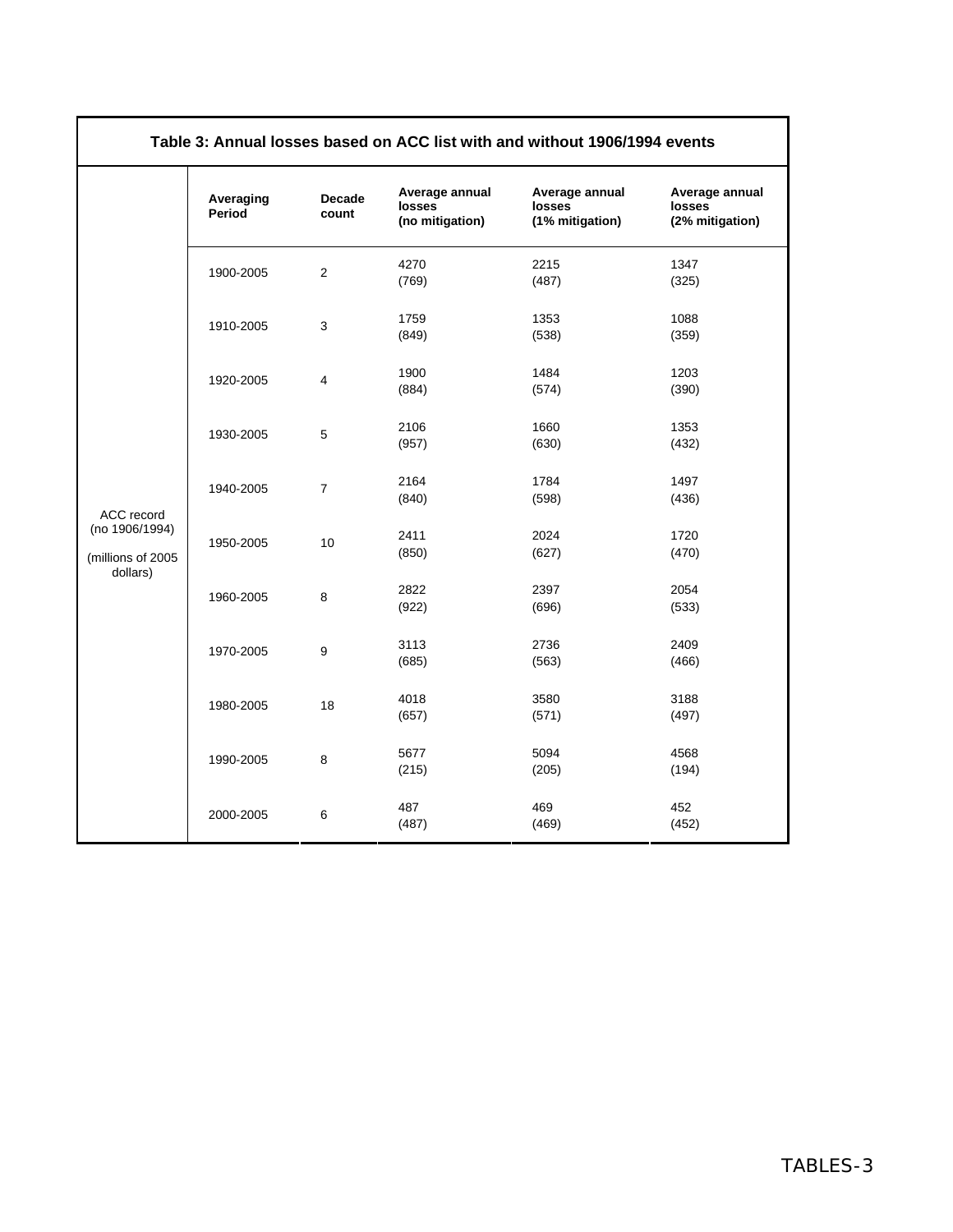|                                                         | Averaging<br>period | <b>No</b><br>mitigation          | 1%<br>mitigation                 | 2%<br>mitigation                 |
|---------------------------------------------------------|---------------------|----------------------------------|----------------------------------|----------------------------------|
|                                                         | 1900-2005           | 1,747<br>4,438<br>3,921          | 1,284<br>2,313<br>1,843          | 1,002<br>1,403<br>979            |
|                                                         | 1960-2005           | 2,933<br>2,956<br>1,796<br>1,877 | 2,463<br>2,486<br>1,466<br>1,474 | 2,087<br>2,110<br>1,212<br>1,177 |
| NGDC-low<br>NGDC-high<br><b>SHELDUS</b><br><b>EMDAT</b> | 1970-2005           | 3,268<br>3,278<br>1,805<br>1,482 | 2,834<br>2,846<br>1,549<br>1,278 | 2,464<br>2,477<br>1,334<br>1,107 |
| (millions of<br>2005 dollars)                           | 1980-2005           | 3,986<br>4,240<br>2,285<br>1,791 | 3,528<br>3,728<br>1,992<br>1,587 | 3,121<br>3,279<br>1,739<br>1,407 |
|                                                         | 1990-2005           | 4,849<br>4,710<br>2,363<br>2,136 | 4,354<br>4,239<br>2,125<br>1,924 | 3,906<br>3,812<br>1,911<br>1,732 |
|                                                         | 2000-2005           | 567<br>903<br>434<br>540         | 546<br>869<br>417<br>519         | 525<br>835<br>400<br>500         |

#### **Table 4. Estimates for normalized annual earthquake losses by dataset and averaging period (millions of 2005 dollars)**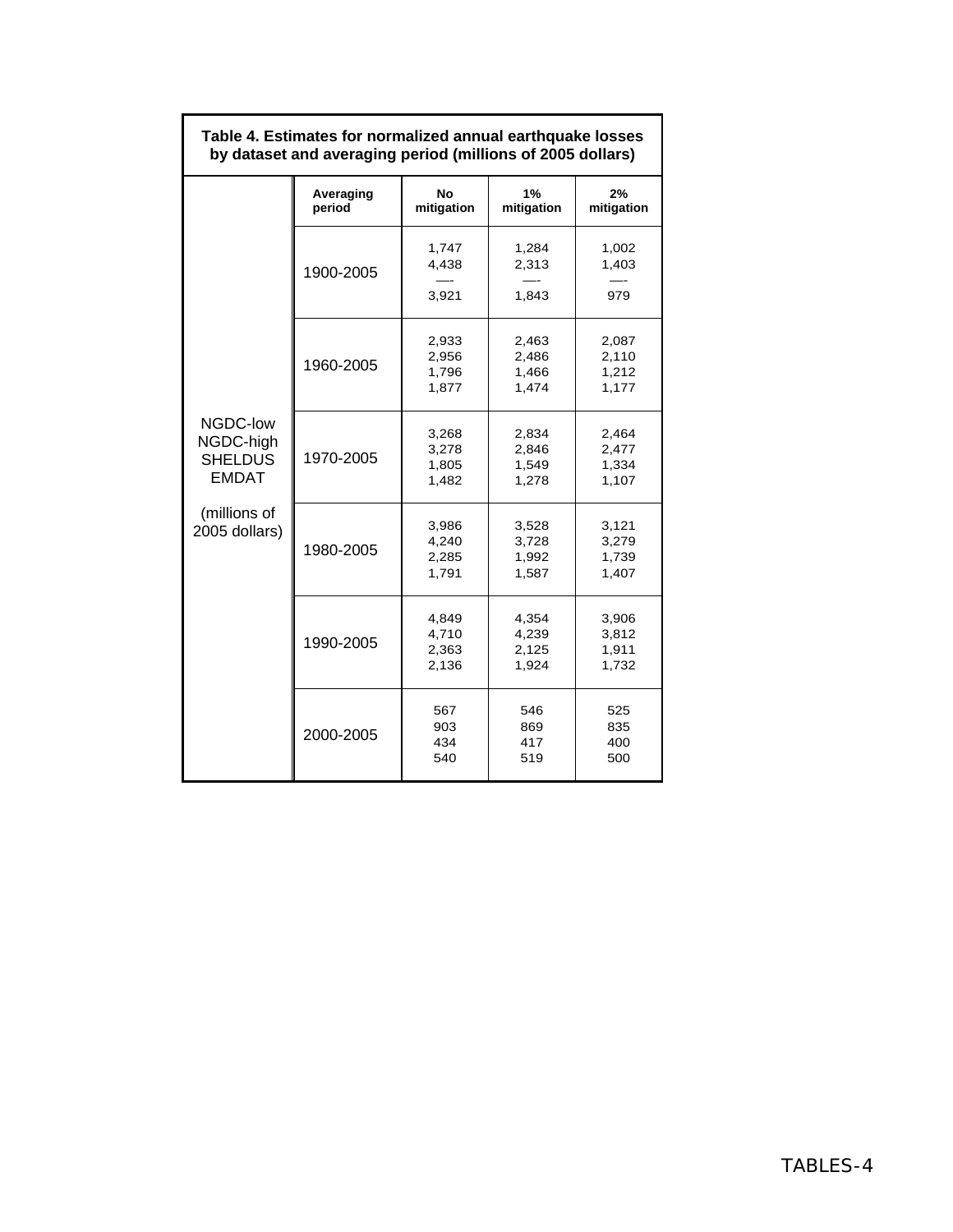|            | Table 5: Normalized (no mitigation) damage by decade |                |                |                |                |              |                             |                              |                      |  |  |  |
|------------|------------------------------------------------------|----------------|----------------|----------------|----------------|--------------|-----------------------------|------------------------------|----------------------|--|--|--|
| Year range | <b>Total count</b>                                   | count<\$100M   | count>\$100M   | count>\$500M   | count >\$1B    | count >\$10B | Avg. damage<br>per yr (\$M) | <b>Total</b><br>damage (\$M) | % of total<br>damage |  |  |  |
| 1900-1909  | $\overline{2}$                                       | $\overline{1}$ | $\mathbf{1}$   | $\overline{1}$ | 1              | $\mathbf{1}$ | \$28,376                    | \$283,761                    | 62.7%                |  |  |  |
| 1910-1919  | 3                                                    | $\mathbf 0$    | 3              | $\mathbf{1}$   | 1              | $\mathbf 0$  | \$543                       | \$5,433                      | 1.2%                 |  |  |  |
| 1920-1929  | 4                                                    | 2              | $\overline{2}$ | $\mathbf{1}$   | 1              | $\mathbf 0$  | \$332                       | \$3,324                      | 0.7%                 |  |  |  |
| 1930-1939  | 5                                                    | $\overline{2}$ | 3              | 3              | 2              | $\mathbf{1}$ | \$1,727                     | \$17,274                     | 3.8%                 |  |  |  |
| 1940-1949  | $\overline{7}$                                       | 3              | $\overline{4}$ | 3              | $\overline{1}$ | $\mathbf 0$  | \$783                       | \$7,828                      | 1.7%                 |  |  |  |
| 1950-1959  | 10                                                   | 5              | 5              | 2              | 2              | $\mathbf 0$  | \$518                       | \$5,178                      | 1.1%                 |  |  |  |
| 1960-1969  | 8                                                    | $\overline{4}$ | 4              | $\mathbf{1}$   | 1              | $\mathbf{1}$ | \$1,776                     | \$17,760                     | 3.9%                 |  |  |  |
| 1970-1979  | 9                                                    | $\overline{7}$ | $\overline{2}$ | $\mathbf{1}$   | $\overline{1}$ | $\mathbf 0$  | \$758                       | \$7,582                      | 1.7%                 |  |  |  |
| 1980-1989  | 18                                                   | 15             | 3              | $\overline{2}$ | 1              | $\mathbf{1}$ | \$1,364                     | \$13,642                     | 3.0%                 |  |  |  |
| 1990-1999  | 8                                                    | 5              | 3              | $\mathbf{1}$   | 1              | 1            | \$8,790                     | \$87,905                     | 19.4%                |  |  |  |
| 2000-2005  | 6                                                    | 4              | $\overline{2}$ | 1              | 1              | $\mathbf 0$  | \$487                       | \$2,924                      | 0.6%                 |  |  |  |
| Total      | 80                                                   | 48             | 32             | 17             | 13             | 5            | \$45,456                    | \$452,610                    | 100%                 |  |  |  |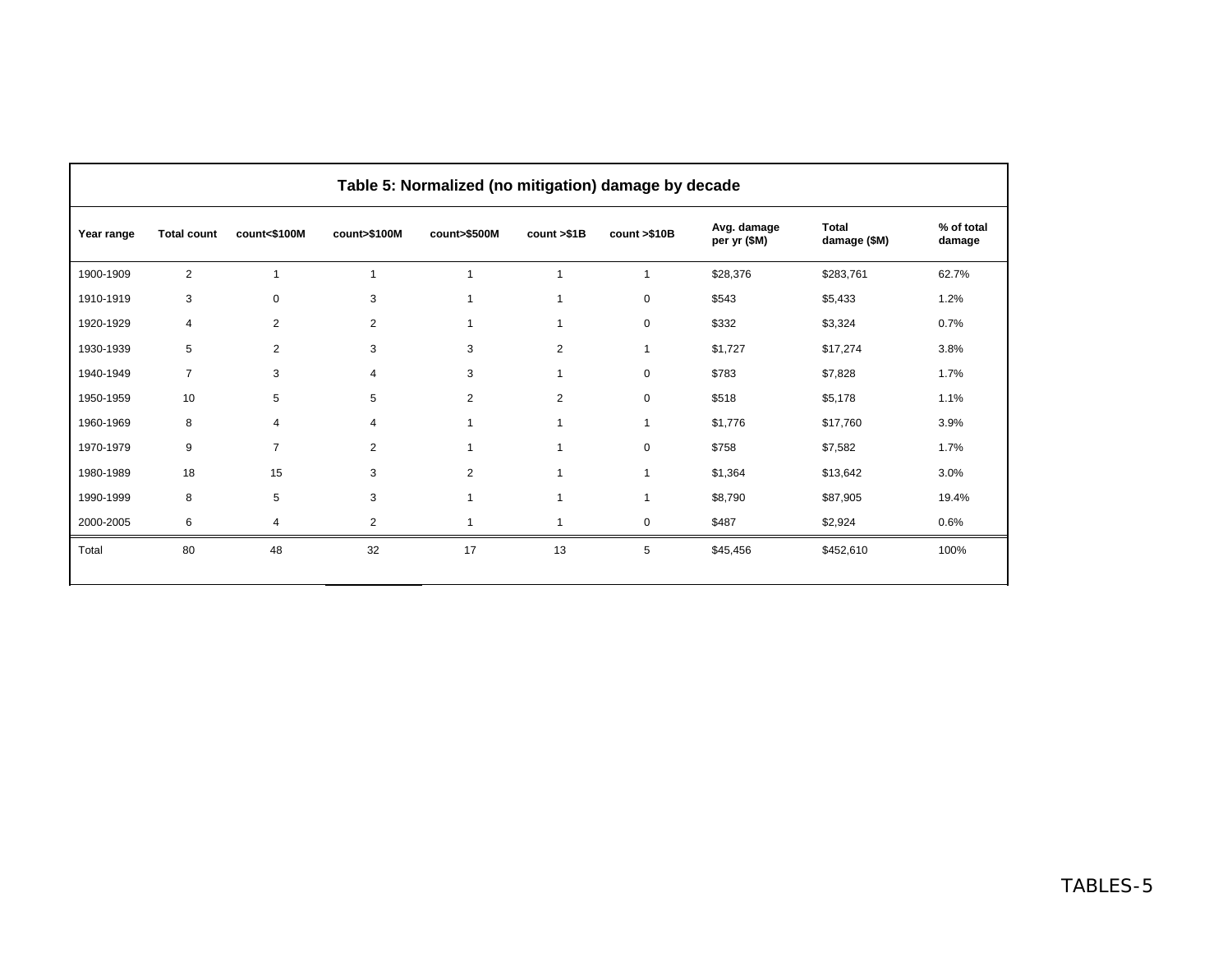# **Table 6. Estimates for normalization of April 18, 1906 San Francisco earthquake by population correction factor and original damage estimate (millions of 2005 dollars).**

|                                  |                                   |                                       | Normalized damage (millions of 2005 dollars) |                                         |  |  |  |  |  |  |
|----------------------------------|-----------------------------------|---------------------------------------|----------------------------------------------|-----------------------------------------|--|--|--|--|--|--|
|                                  |                                   | San<br><b>Francisco</b><br>County     | <b>AII 18</b><br>counties                    |                                         |  |  |  |  |  |  |
|                                  | Population<br>multiplier          | 1.91                                  | 8.02                                         | 9.28                                    |  |  |  |  |  |  |
|                                  | Loss<br>estimate<br>$(mil 1906 \$ |                                       |                                              |                                         |  |  |  |  |  |  |
|                                  | \$1,000                           | \$128,904<br>(\$47,660)<br>(\$17,444) | \$541,480<br>(\$200, 201)<br>(\$73,276)      | \$626,218<br>(\$231,531)<br>(\$84,744)  |  |  |  |  |  |  |
| no mitigation<br>(1% mitigation) | \$524                             | \$67,546<br>(\$24,974)<br>(\$9,141)   | \$283,735<br>(\$104,905)<br>(\$38,397)       | \$328,138<br>(\$121,322)<br>( \$44,406) |  |  |  |  |  |  |
| (2% mitigation)                  | \$400                             | \$51,562<br>(\$19,064)<br>(\$6,978)   | \$216,592<br>(\$80,080)<br>(\$29,311)        | \$250,487<br>(\$92,613)<br>(\$33,897)   |  |  |  |  |  |  |
|                                  | \$350                             | \$45,116<br>(\$16,681)<br>(\$6,105)   | \$189,518<br>(\$70,070)<br>(\$25,647)        | \$219,176<br>(\$81,036)<br>(\$29,660)   |  |  |  |  |  |  |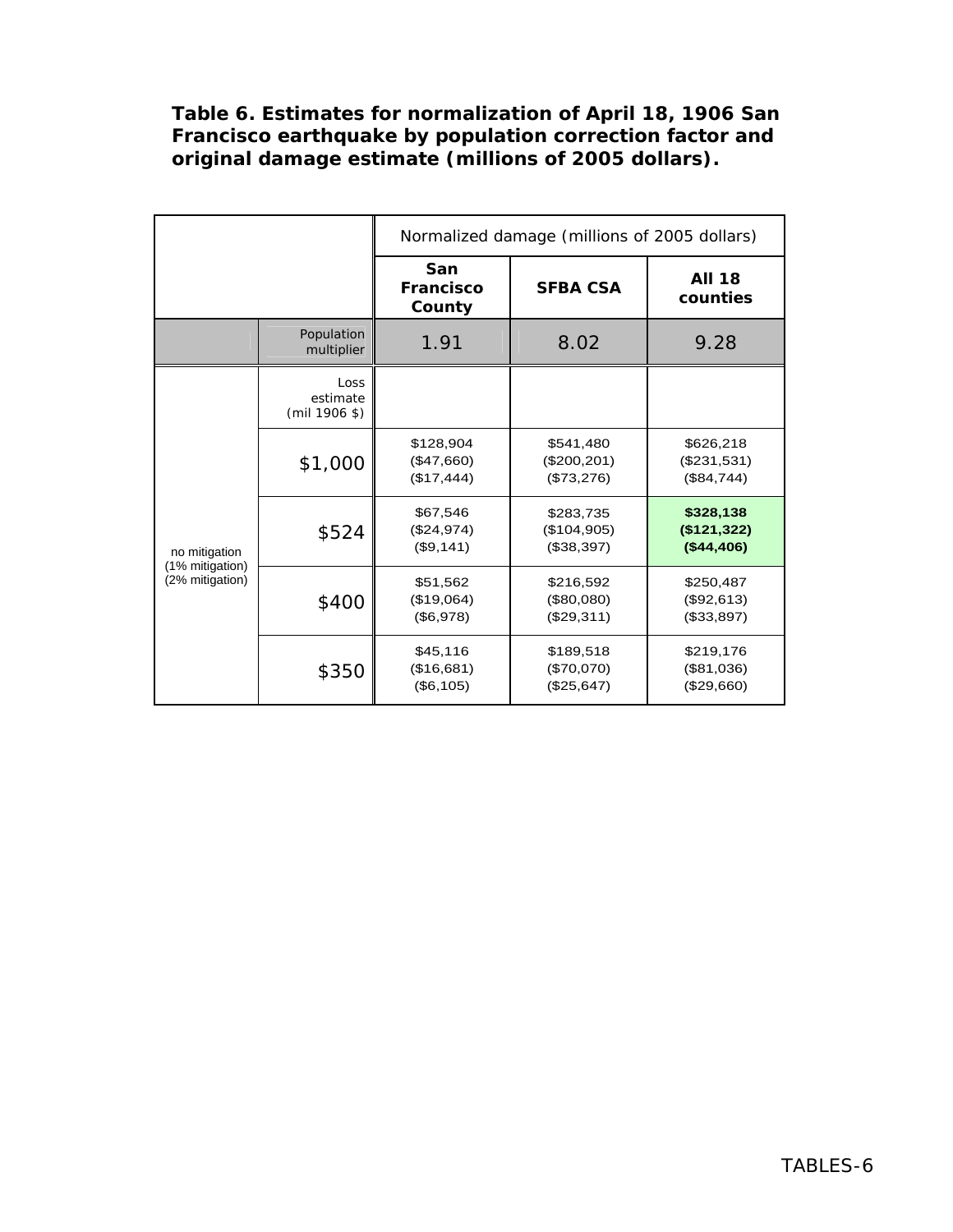| Table 7. Earthquake fatalities adjusted for population increase |                                       |                 |                          |                                           |                  |                  |  |  |  |  |  |  |
|-----------------------------------------------------------------|---------------------------------------|-----------------|--------------------------|-------------------------------------------|------------------|------------------|--|--|--|--|--|--|
| event<br>date                                                   | location                              | Event<br>deaths | % of total<br>population | Proportional<br>deaths<br>(no mitigation) | 1%<br>mitigation | 2%<br>mitigation |  |  |  |  |  |  |
| 4/18/1906                                                       | San Francisco, California             | 3,000           | 0.4112%                  | 24,062                                    | 8,896            | 3,256            |  |  |  |  |  |  |
| 6/22/1915                                                       | El Centro, California                 | 6               | 0.0210%                  | 33                                        | 13               | 5                |  |  |  |  |  |  |
| 10/11/1918                                                      | Mona Passage, Puerto Rico             | 116             | 0.0082%                  | 331                                       | 138              | 57               |  |  |  |  |  |  |
| 6/29/1925                                                       | Santa Barbara, California             | 13              | 0.0245%                  | 98                                        | 44               | 19               |  |  |  |  |  |  |
| 3/11/1933                                                       | Long Beach, California                | $100 - 116$     | 0.0035%                  | 636 - 737                                 | $308 - 357$      | 149 - 172        |  |  |  |  |  |  |
| 10/19/1935                                                      | Helena, Montana                       | $2 - 4$         | 0.0099%                  | 6 - 12                                    | $3 - 6$          | 1                |  |  |  |  |  |  |
| 10/31/1935                                                      | Helena, Montana                       | 2               | 0.0099%                  | 6                                         | 3                | 1                |  |  |  |  |  |  |
| 5/19/1940                                                       | El Centro/Imperial Valley, California | 8 - 9           | 0.0151%                  | $21 - 23$                                 | $11 - 12$        | 6                |  |  |  |  |  |  |
| 4/13/1949                                                       | Olympia, Washington                   | 8               | 0.0181%                  | 41                                        | 24               | 13               |  |  |  |  |  |  |
| 7/21/1952                                                       | Kern county/Bakersfield, California   | $12 - 14$       | 0.0054%                  | $38 - 44$                                 | $22 - 26$        | $13 - 15$        |  |  |  |  |  |  |
| 8/22/1952                                                       | Kern county/Bakersfield, California   | 2               | 0.0008%                  | 6                                         | 4                | 2                |  |  |  |  |  |  |
| 12/21/1954                                                      | Eureka-Arcata, California             | 1               | 0.0012%                  | 2                                         | 1                | 1                |  |  |  |  |  |  |
| 10/24/1955                                                      | Concord-Walnut Creek, California      | 1               | 0.0003%                  | 3                                         | $\overline{2}$   | 1                |  |  |  |  |  |  |
| 3/22/1957                                                       | Daly City, California                 | 1               | 0.0003%                  | 2                                         | 1                | 1                |  |  |  |  |  |  |
| 8/18/1959                                                       | Hebgen Lake, Montana                  | 28              | 0.1092%                  | 85                                        | 54               | 34               |  |  |  |  |  |  |
| 3/28/1964                                                       | Anchorage/Fairbanks, Alaska           | 131             | 0.0892%                  | 332                                       | 220              | 145              |  |  |  |  |  |  |
| 4/29/1965                                                       | Seattle, Washington                   | 7               | 0.0005%                  | 13                                        | 9                | 6                |  |  |  |  |  |  |
| 10/2/1969                                                       | Santa Rosa, California                | 1               | 0.0005%                  | 2                                         | 2                | 1                |  |  |  |  |  |  |
| 2/9/1971                                                        | San Fernando, California              | $58 - 65$       | 0.0006%                  | $102 - 114$                               | $72 - 81$        | $51 - 57$        |  |  |  |  |  |  |
| 11/29/1975                                                      | Kalapana (Kilauea), Hawaii            | 2               | 0.0026%                  | 4                                         | 3                | 2                |  |  |  |  |  |  |
| 1/24/1980                                                       | Livermore, California                 | 1               | 0.0000%                  | 1                                         | 1                | 1                |  |  |  |  |  |  |
| 11/8/1980                                                       | Northwestern California               | 5               | 0.0046%                  | 6                                         | 5                | 4                |  |  |  |  |  |  |
| 10/28/1983                                                      | Borah Peak, Idaho                     | $2 - 3$         | 0.0831%                  | $2 - 3$                                   | 2                | $1 - 2$          |  |  |  |  |  |  |
| 10/1/1987                                                       | Whittier (Los Angeles), California    | 8               | 0.0001%                  | $10\,$                                    | 9                | $\overline{7}$   |  |  |  |  |  |  |
| 10/18/1989                                                      | Loma Prieta (SF Bay Area), California | 62              | 0.0012%                  | 71                                        | 60               | 51               |  |  |  |  |  |  |
| 6/28/1991                                                       | Pasadena area, California             | 2               | 0.0000%                  | 2                                         | 2                | 2                |  |  |  |  |  |  |
| 6/28/1992                                                       | Landers, California                   | $1 - 3$         | 0.0002%                  | $1 - 4$                                   | $1 - 3$          | $1 - 3$          |  |  |  |  |  |  |
| 9/21/1993                                                       | Klamath Falls, Oregon                 | 2               | 0.0034%                  | 2                                         | 2                | 2                |  |  |  |  |  |  |
| 1/17/1994                                                       | Northridge, California                | 60              | 0.0004%                  | 69                                        | 62               | 56               |  |  |  |  |  |  |
| 2/28/2001                                                       | Seattle area, Washington              | 1               | 0.0000%                  | 1                                         | 1                | 1                |  |  |  |  |  |  |
| 12/22/2003                                                      | San Robles, California                | 2               | 0.0008%                  | 2                                         | $\overline{2}$   | $\overline{c}$   |  |  |  |  |  |  |

### **Table 7. Earthquake fatalities adjusted for population increase**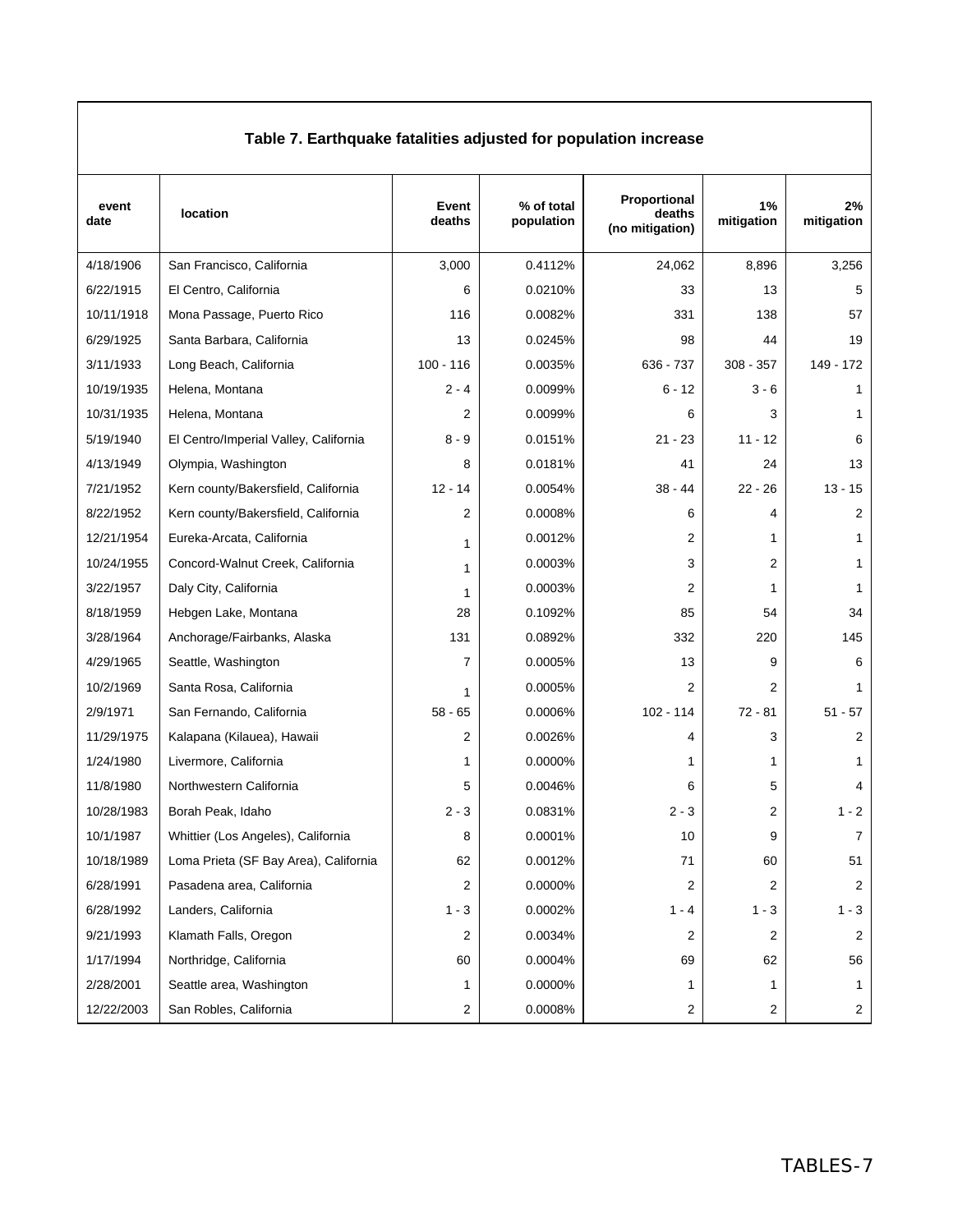# **Figure 1: Histogram of data availability**



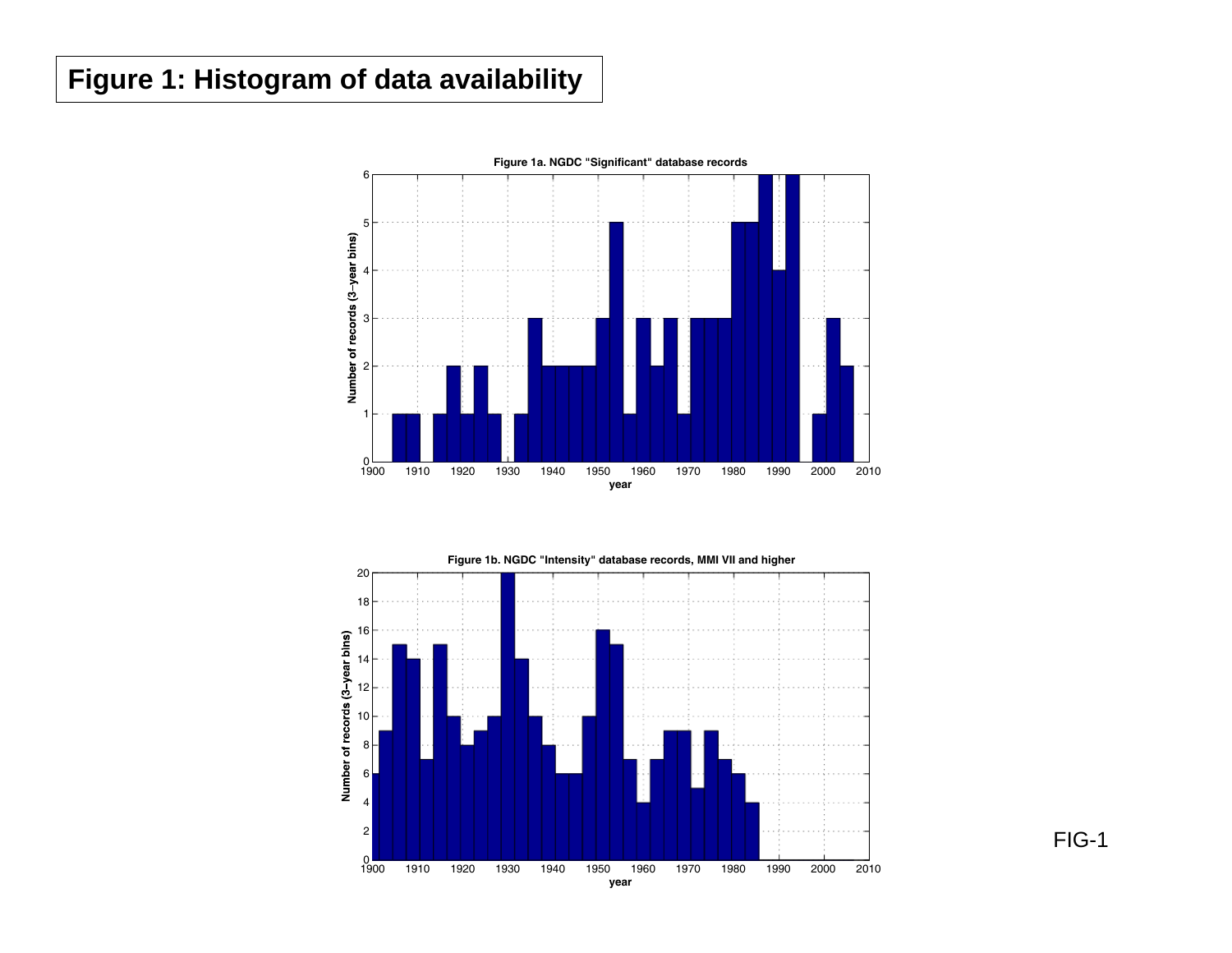# **Figure 2: wealth/pop/IPD trends + SF CSA population trend**

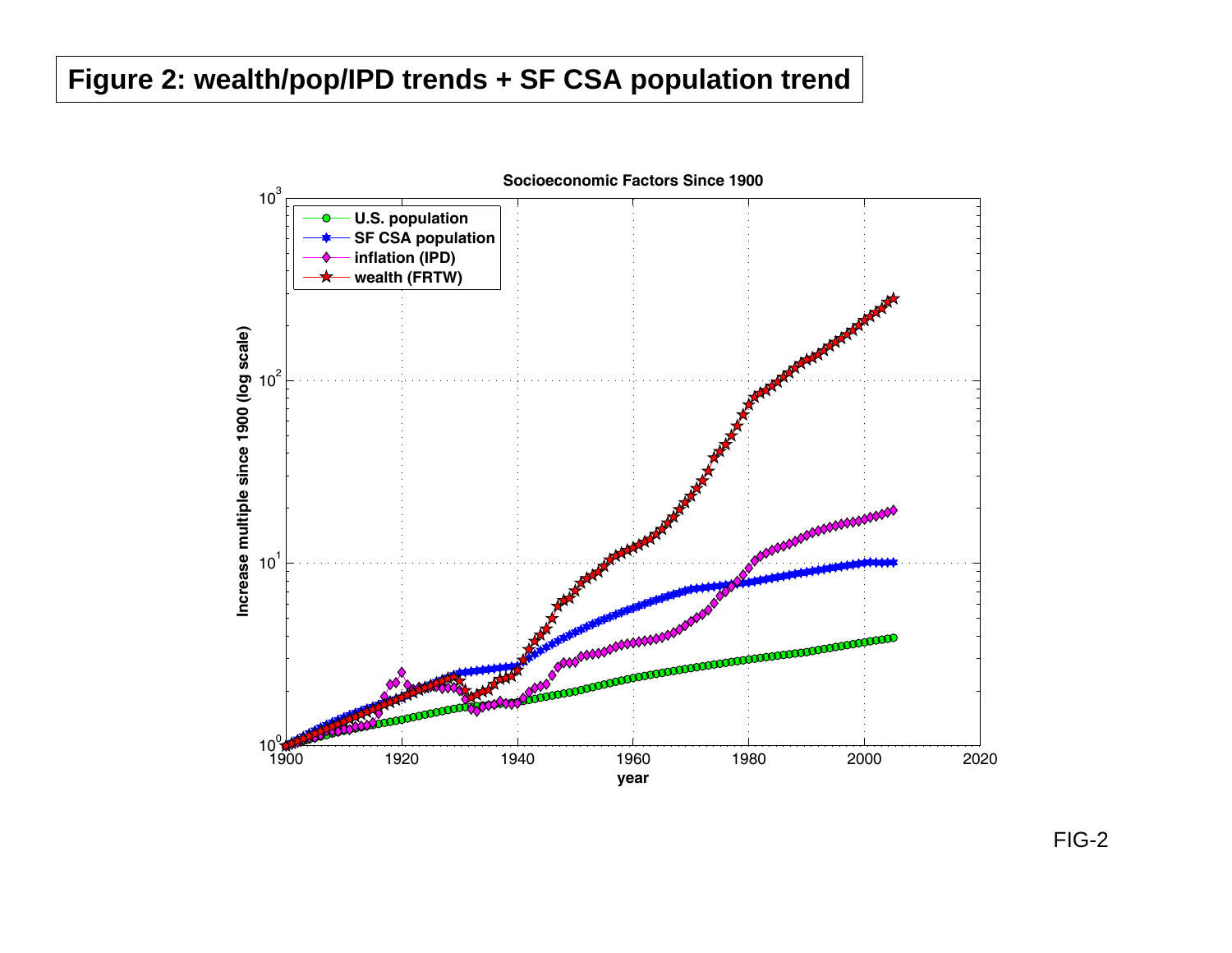# **Figure 3a: Annual damages for inflation-adjusted series**

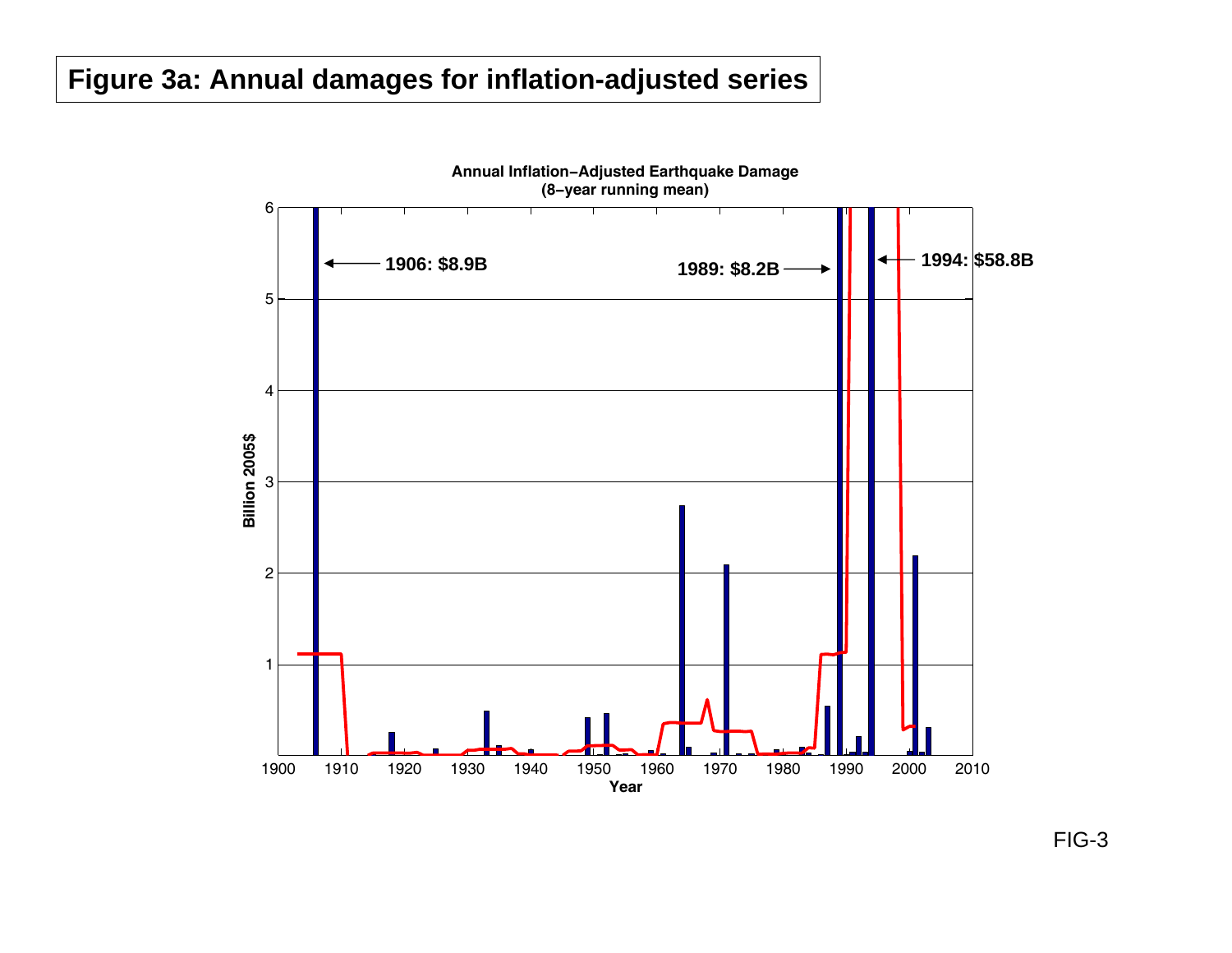# **Figure 3b: Annual damages for normalized case with no mitigation**

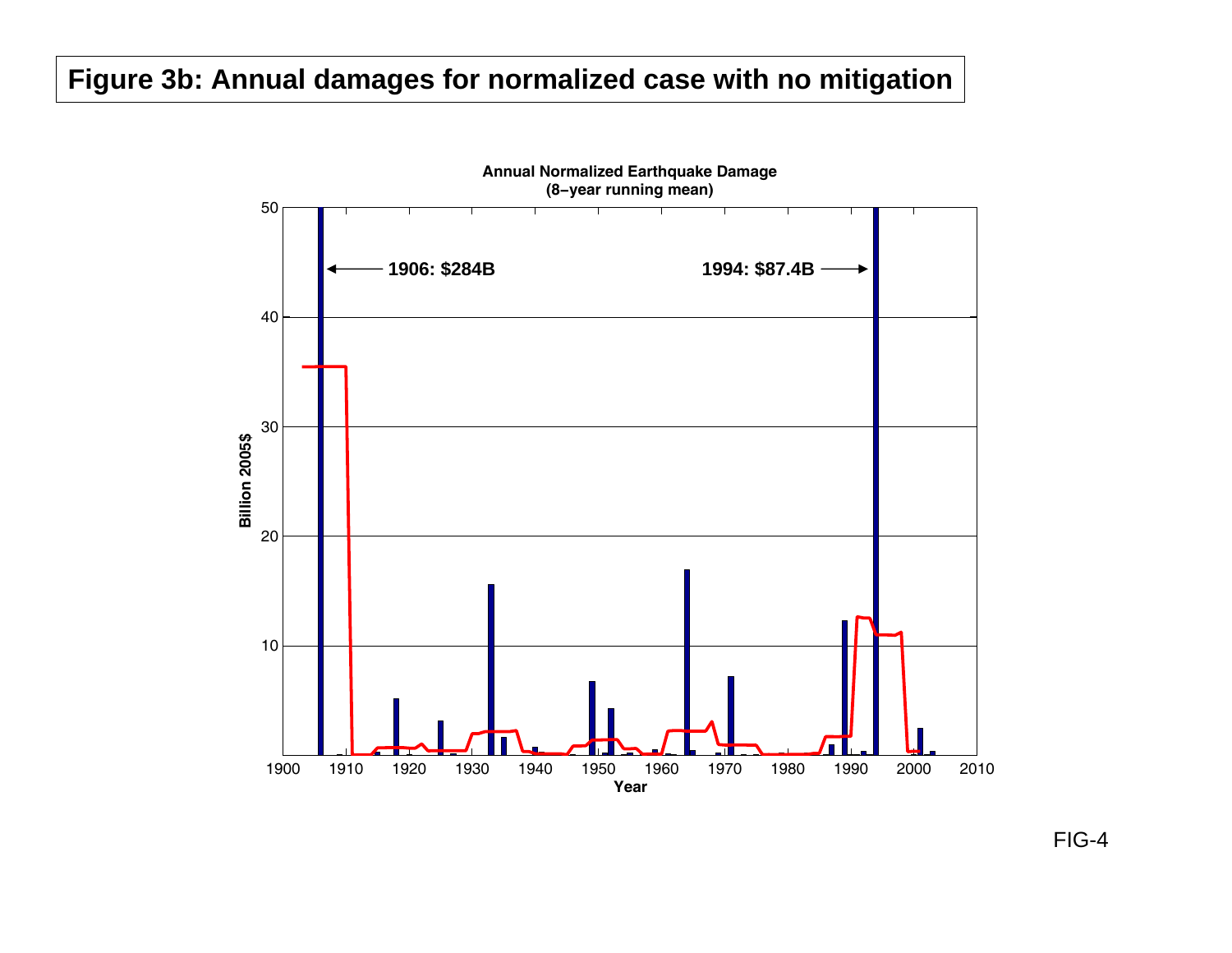# **Figure 3c: Annual damages for normalized 1% mitigation case**

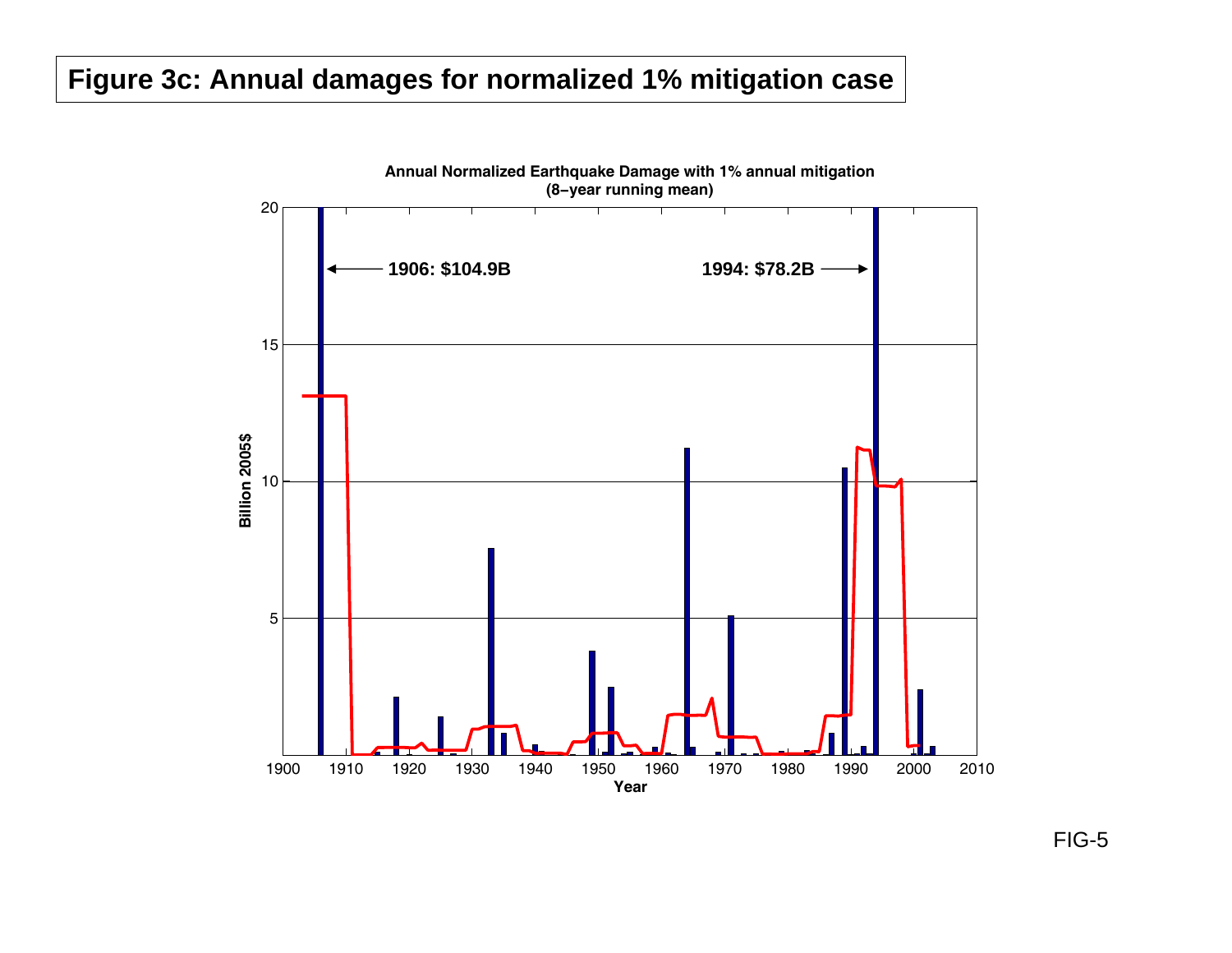# **Figure 3d: Annual damages for normalized 2% mitigation case**

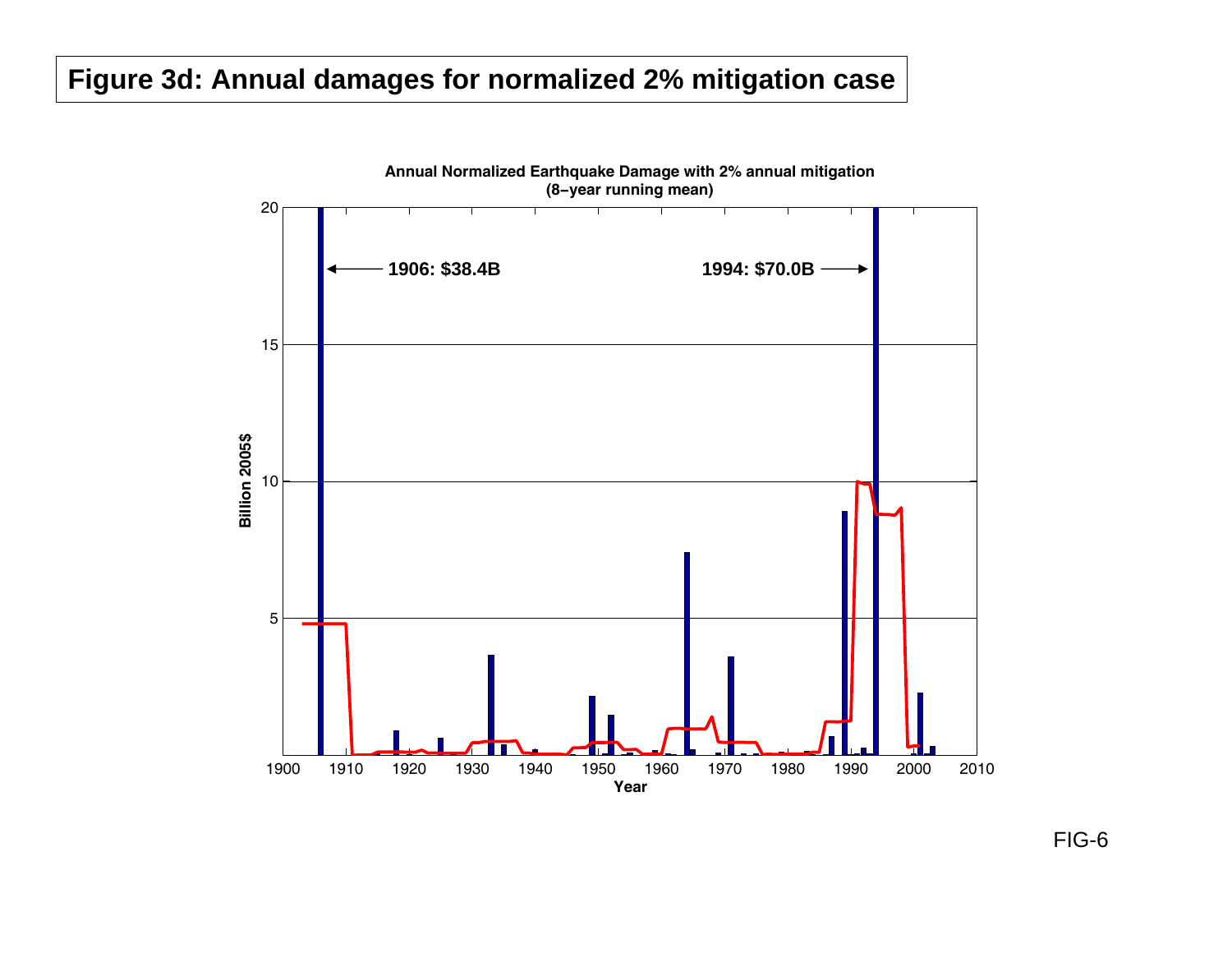# **Figure 4a: histogram of ACC with no mitigation**

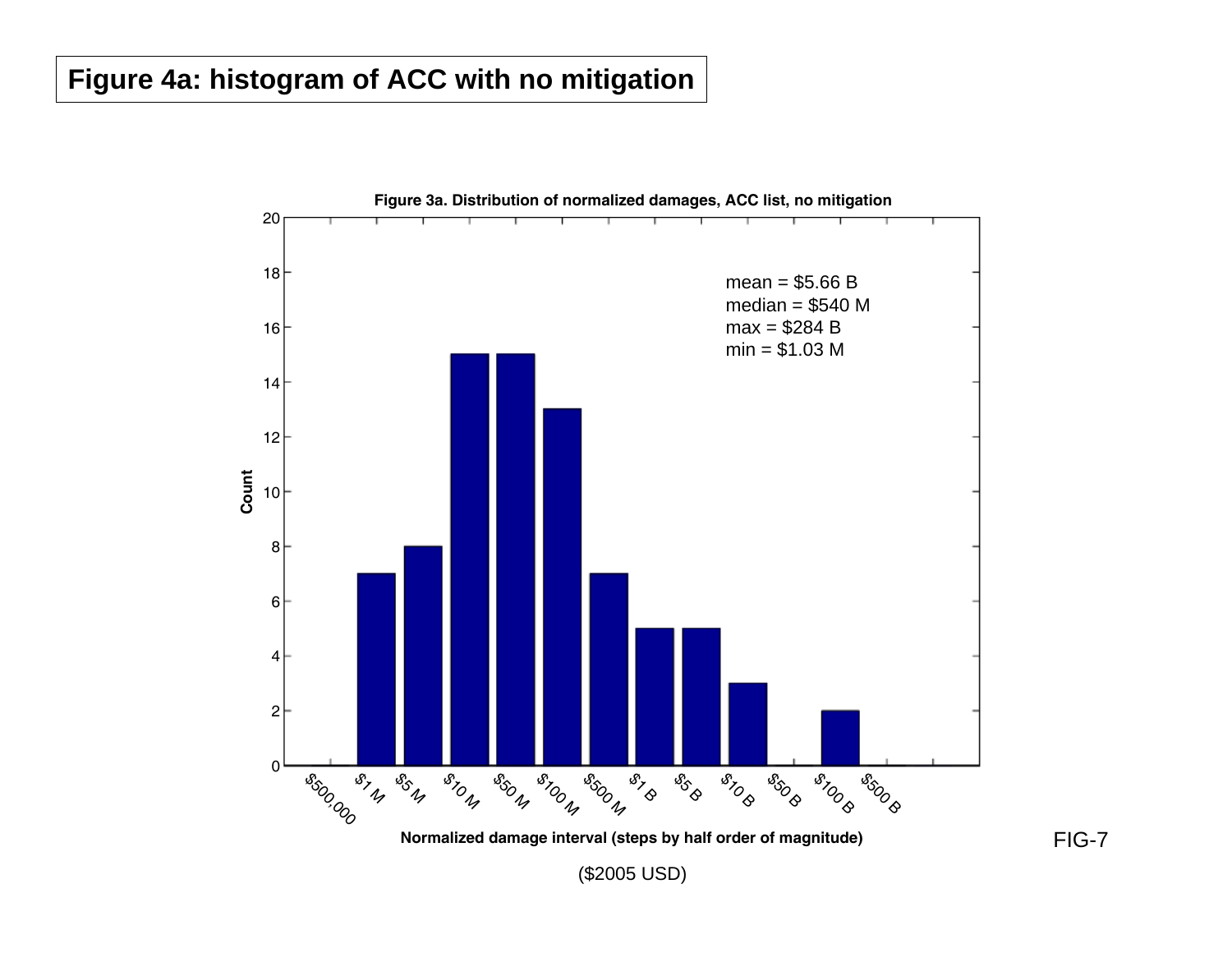# **Figure 4b: histogram of ACC with 1% mitigation**

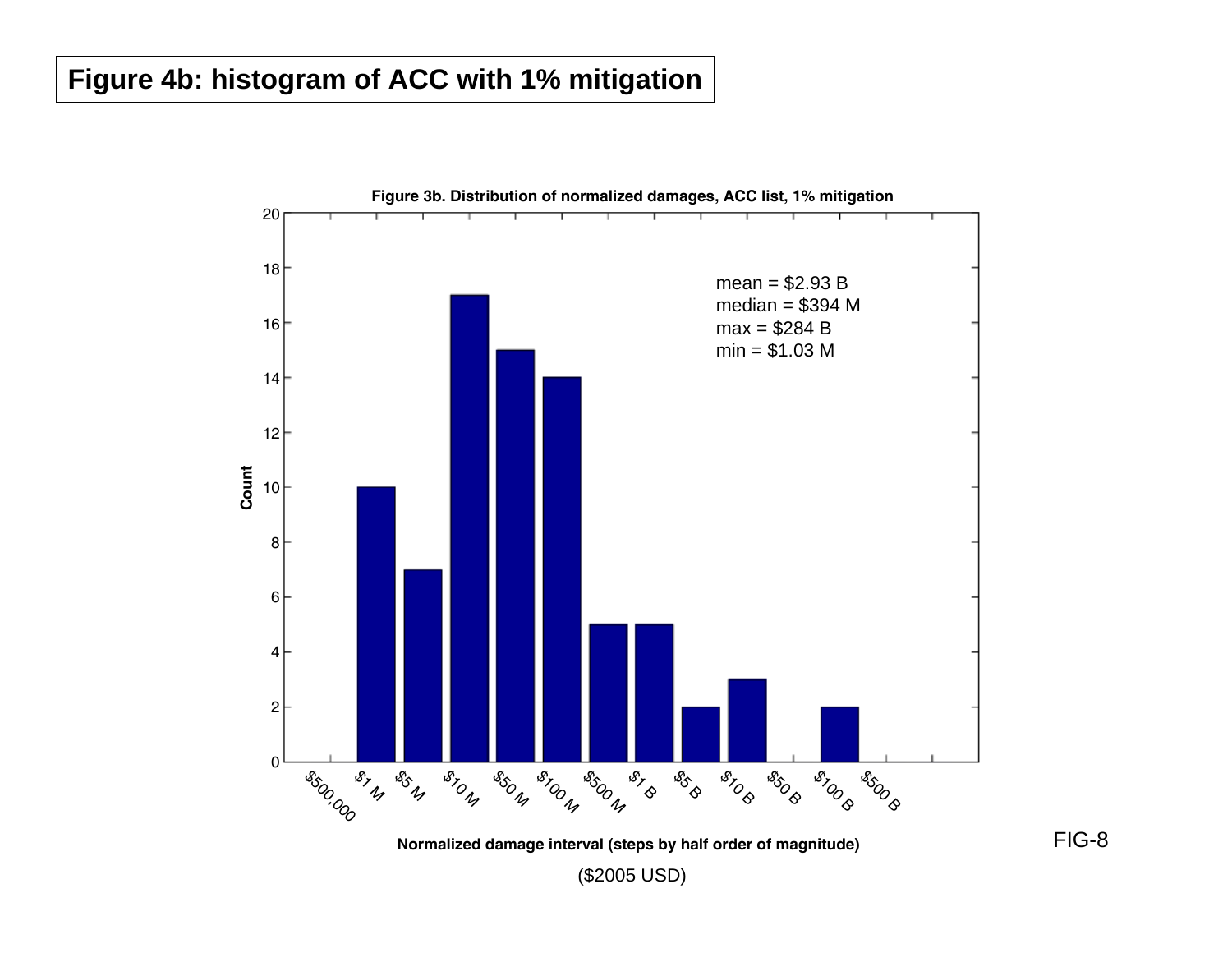# **Figure 4c: histogram of ACC with 2% mitigation**

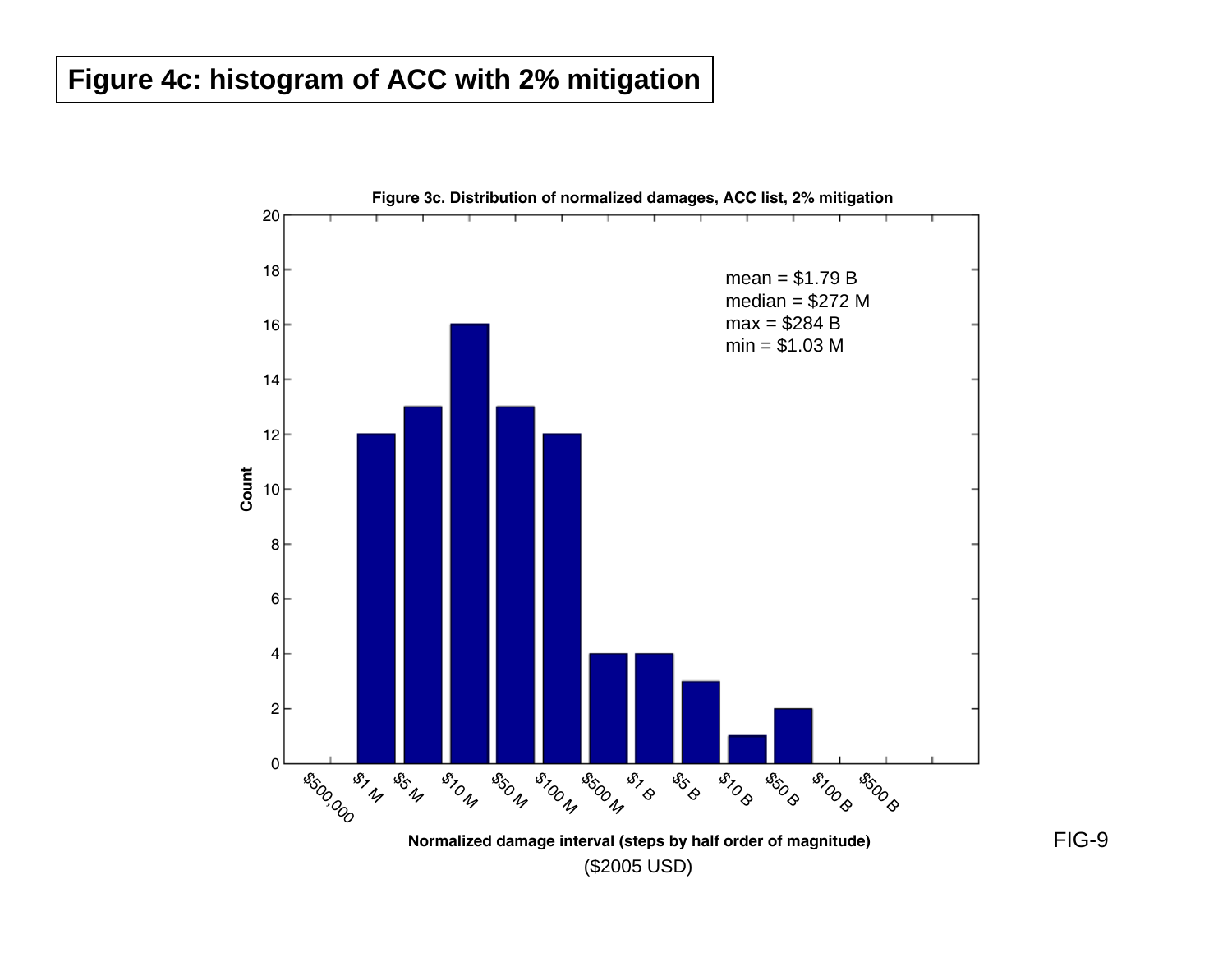# **Figure 5: log-log CDF of normalized cases**

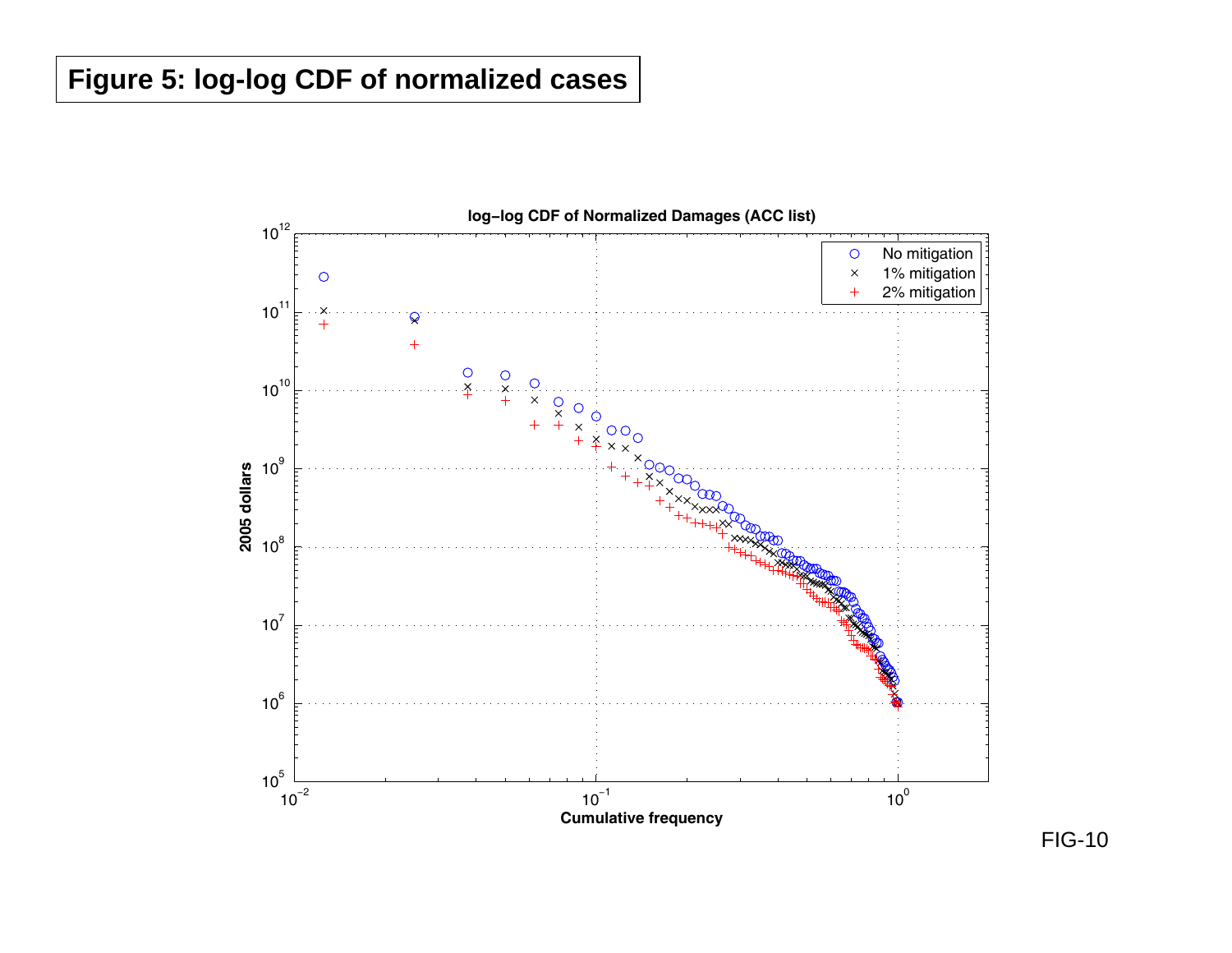# **Figure 6: Average annual losses by decade with and without mitigation**



Deca de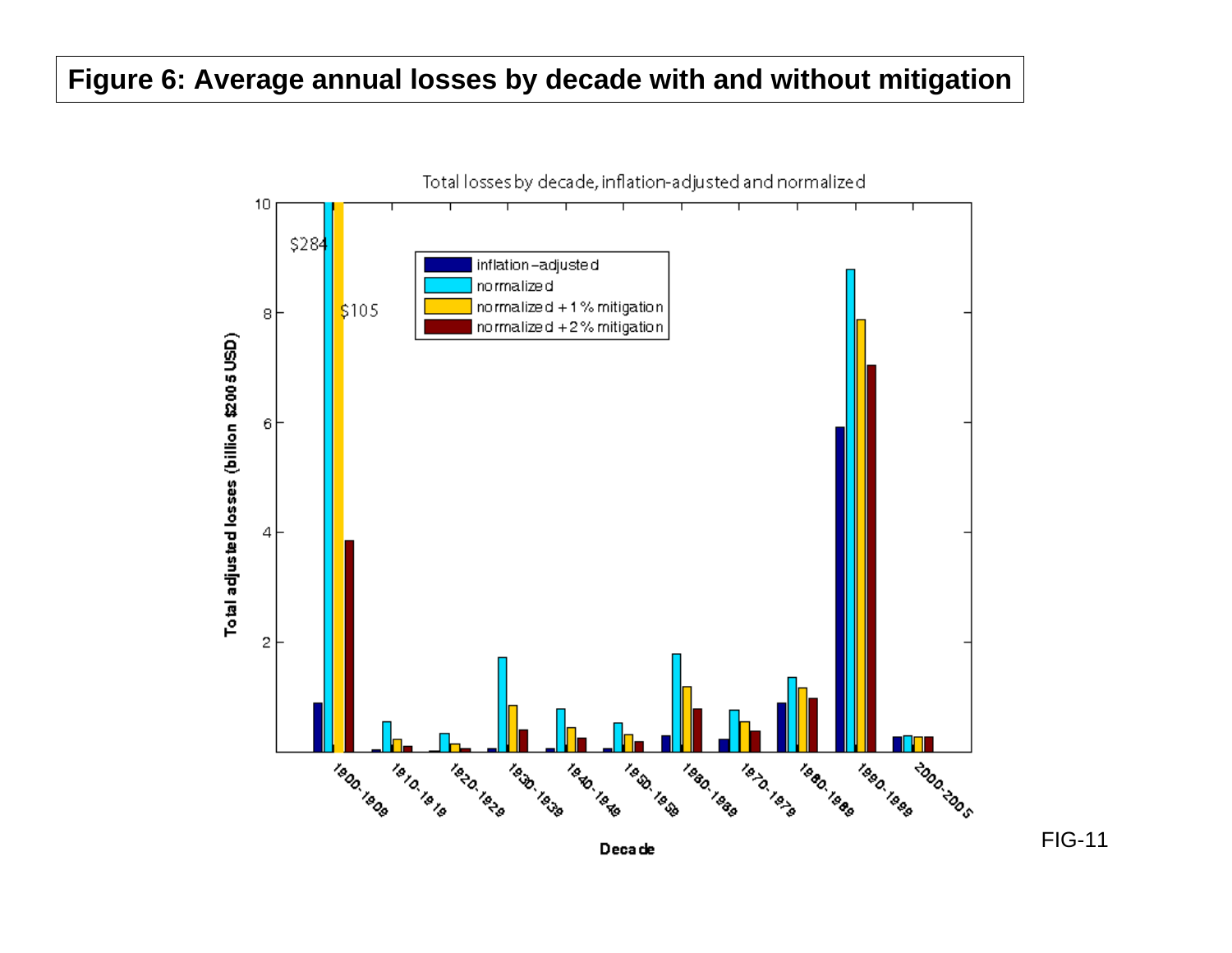#### **APPENDIX A: LOSS ESTIMATES**

In many of the 80 earthquake events cited in this paper, multiple sources for an event give conflicting damage estimates. The following is a brief discussion of those events with a discussion of the number used in this paper for the "middle" or "ACC" list. All available estimates are listed in Appendix B.

As a general rule, the most conservative estimate was used by Pielke and Landsea (1998) for hurricanes. However, in the case of earthquake losses, sometimes the most conservative estimate is clearly an outlier when all sources are taken into consideration. In all cases where discrepancies exist, an attempt is first made to find a consensus number. If a consensus does not clearly emerge, a judgment is made on whether one number or range of numbers is more credible than another. Finally, if no consensus or credible numbers emerge, an average of the high and low numbers is used.

• **San Francisco (CA), April 18, 1906.** Sources range between \$24M (Coffman et al. 1982) and \$80M to \$400M (Algermissen et al. 1972; Dunbar et al. 2006) to \$1B (Steinbrugge 1982), but the majority of sources list this event as costing \$524M, which is the figure used here. It should be noted that \$524M includes the fire and dynamiting of buildings for firefighting, but only counts building loss in the city of San Francisco (Munich Re 2006). Coffman et al. (1982) estimated that actual shaking produced only \$24M in damages, but it is impossible to differentiate between buildings that were only destroyed because of fire and would have otherwise been in acceptable condition in the absence of the fire. Munich Re (2006) states that the \$524M estimate is conservative.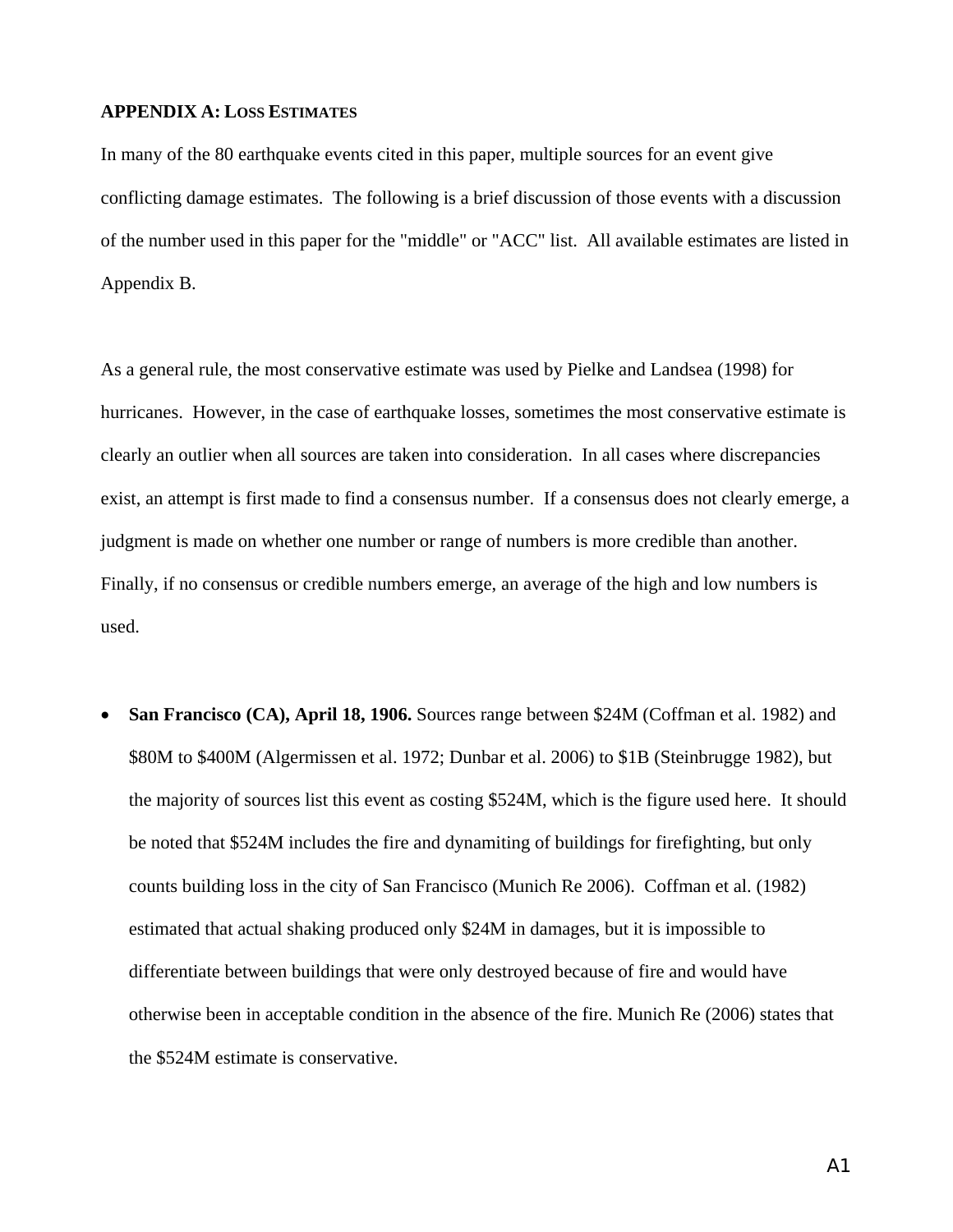- **Santa Barbara (CA), June 29, 1925.** NGDC-s gives estimates of \$8M and \$6M but only \$8M is supported in the literature cited. EM-DAT uses the \$8M estimate.
- **Helena (MT), October 1935.** There were over 1000 felt earthquakes in a swarm between October 12, 1935 and February 1936, but the October 19 and 31 events caused the most damage. Loss estimates vary widely, from a minimum of \$3M Stover and Coffman (1993) (hereafter referred to as "SC1527" using the USGS file report number) to a maximum of \$19M (EM-DAT) for the October 19 event. There is some confusion in the literature as to whether losses cited were for the aggregate of the 19-Oct and 31-Oct events, or whether losses for each were cited separately. Stover and Coffman (1993) cite \$3M for the 19-Oct event but newspaper sources indicate that the number was probably higher. The \$19M figure is plausible given the damage descriptions but is not supported in a scan of newspaper articles. Newspaper articles on the events were collected by the University of Utah Seismograph Stations (http://www.seis.utah.edu/lqthreat/nehrp\_htm/1935hele/1935he1.shtml). For the ACC list, the \$3.5M estimate in NGDC-s is used for the 19-Oct event and \$6M is used for the 31-Oct event. It is possible that \$6M estimate for the 31-Oct event is an estimate of total damage from both events, but it is the only number available. The \$3.5M number is probably conservative while the \$6M figure is likely an overestimate of single-event damages from the 31-Oct event.
- **El Centro (CA), May 19, 1940.** Two estimates are cited in various sources: \$6M and \$33M. The \$6M figure appears to refer to damage in Imperial Valley, El Centro and Holtsville while the \$33M figure encompasses damage that also occurred around Mexicali in Mexico. Some sources cite damage to irrigation systems that led to crop failures but no additional loss estimates are given. The \$6M figure is used for the ACC list and is probably conservative.

A2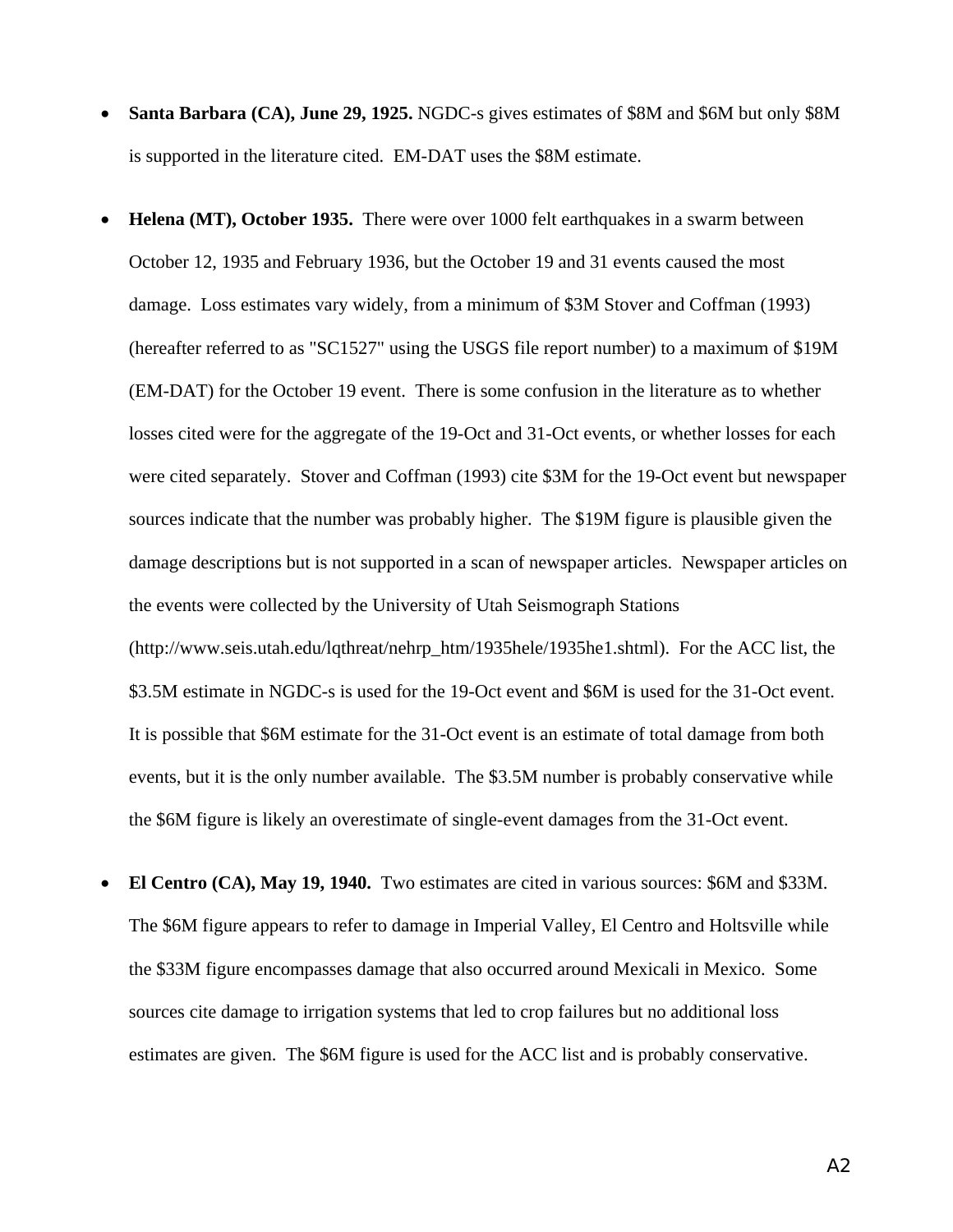- **Massena (NY), September 5, 1944.** The database sources used cite estimate of \$1.5M and \$2.0M but at least one source cites damages of \$18M. The event occurred on the New York – Ontario border and also affected Cornwall, Ontario. It is not clear if damages have been differentiated between Massena and Cornwall in any of the estimates. (Hodgson 1945) estimates Massena damage at \$1M and Cornwall damage at \$1M while noting that damage seemed more severe in Cornwall. An average of the \$1.5M and \$2.0M estimates are used for the ACC list.
- **Olympia/Puget Sound (WA), April 13, 1949.** The range of estimates is \$25M to \$80M and an average of those is used for the ACC list. List many other events, the difference in estimates is between SC1527 on the low side and EM-DAT on the high side. (Noson et al. 1988) give a figure of \$150M in 1984 dollars, which adjusts to approximately \$36M in 1949 dollars. One USGS page claims the event caused over \$250M in damages.
- **Bakersfield/Kern County (CA), July 21, 1952.** Damage estimates range from \$50M to \$60M and an average of the two figures is used here. This is one of the few events for which EM-DAT is on the low side of the estimates.
- **Bakersfield/Kern County (CA), August 22, 1952.** This event was the second largest of the July-August swarm. Stover and Coffman (1993) list \$10M in damages while EM-DAT gives a \$30M estimate. The average of the high and low estimates (\$20M) is used here.
- **Hebgen Lake (MT), August 18, 1959.** The largest earthquake in Montana history. All sources except for EM-DAT estimate losses at \$11M and no accounts can be founding supporting EM-DAT's estimate of \$26M, so \$11M is used.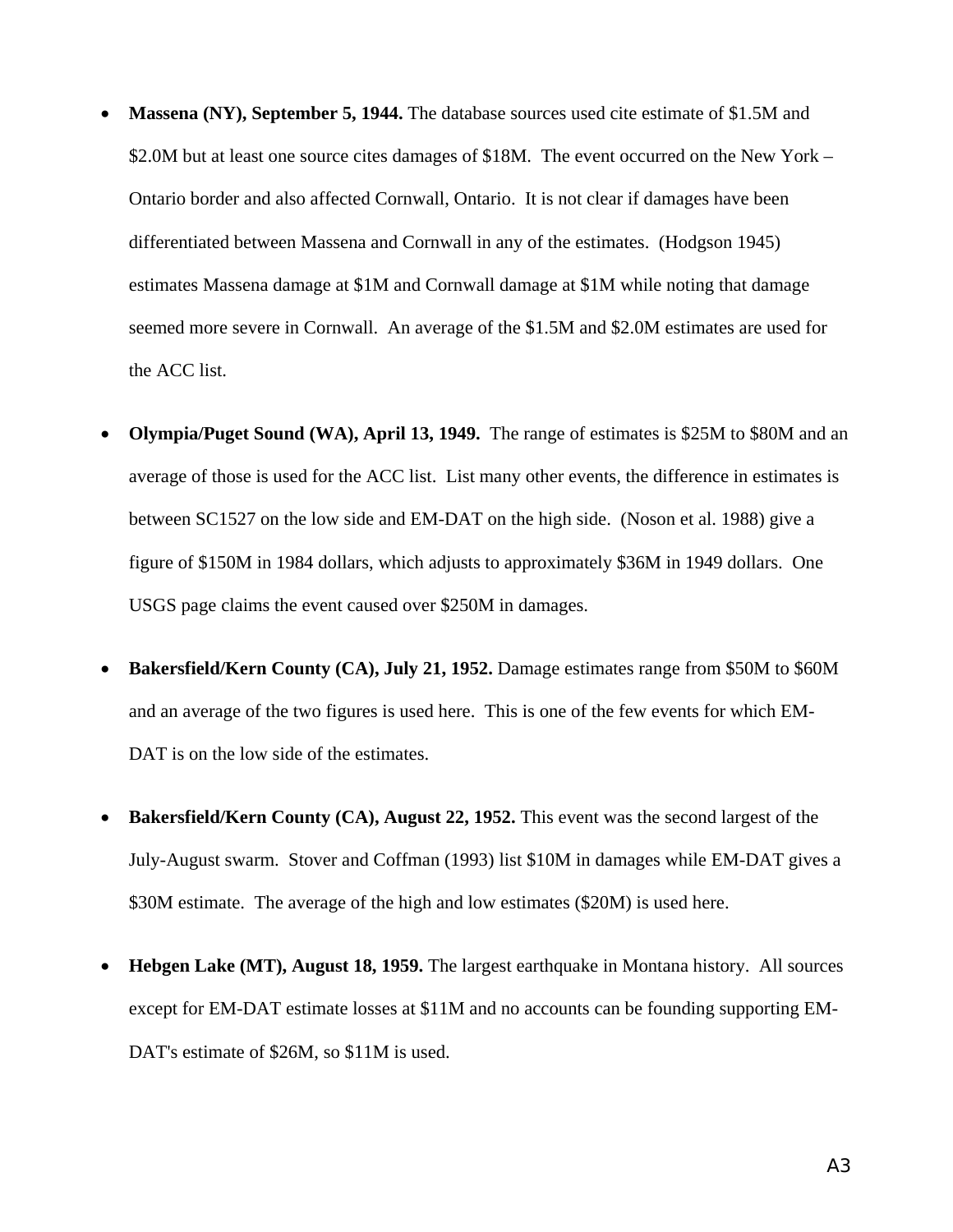- **Cache Valley (UT), August 30, 1962.** SC1527 cite \$1M in losses while NGDC-s cites \$2M based on UNESCO source. An average of the two is used.
- **Good Friday (AK), March 28, 1964.** EM-DAT gives an estimate of \$1.02B while NGDC-s gives an estimate of \$540M. The lower estimate is much better supported, so it used here.
- **Seattle-Tacoma (WA), April 29, 1965.** Two values are given in the databases: \$12.5M (SC1527) and \$28M (EM-DAT). (Noson et al. 1988) give damages of \$50M in 1984 dollars, adjusting to \$16.7M in 1965 dollars. An average of the \$12.5M and \$28M figures is used.
- **Santa Rosa/Sonoma County (CA), October 2, 1969.** Estimates range from \$7M to \$10M. An average of three estimates is used (\$8.45M).
- **San Fernando (CA), February 9, 1971.** All damage estimates for this event are within a few percent, from \$500M to \$570M. The CAGS estimate is \$505M, EM-DAT is \$535M and NGDC-s lists sources between \$500M to \$553M. The 1999 Economic Report of the President (Office of the President 1999) gives a value of \$1.7B in 1992 dollars, which adjusts to \$570M in 1971 dollars. An average of all estimates (\$539.5 million) is used.
- **Kilauea, Hawaii (HI), April 26, 1973.** Estimates differ slightly (\$5.6M vs. \$5.75M); an average is used.
- **Oroville Reservoir (CA), August 1, 1975.** SC1527 cite \$2.5M in damages but other sources cite \$6M. No other information could be found on the event. An average of the two values is used.
- **Goleta (CA), August 13, 1978.** Estimates range from a low of \$1.5M to a high of \$15M. (Miller 1979) cites an estimate of "more than \$7 million." The City of Santa Barbara General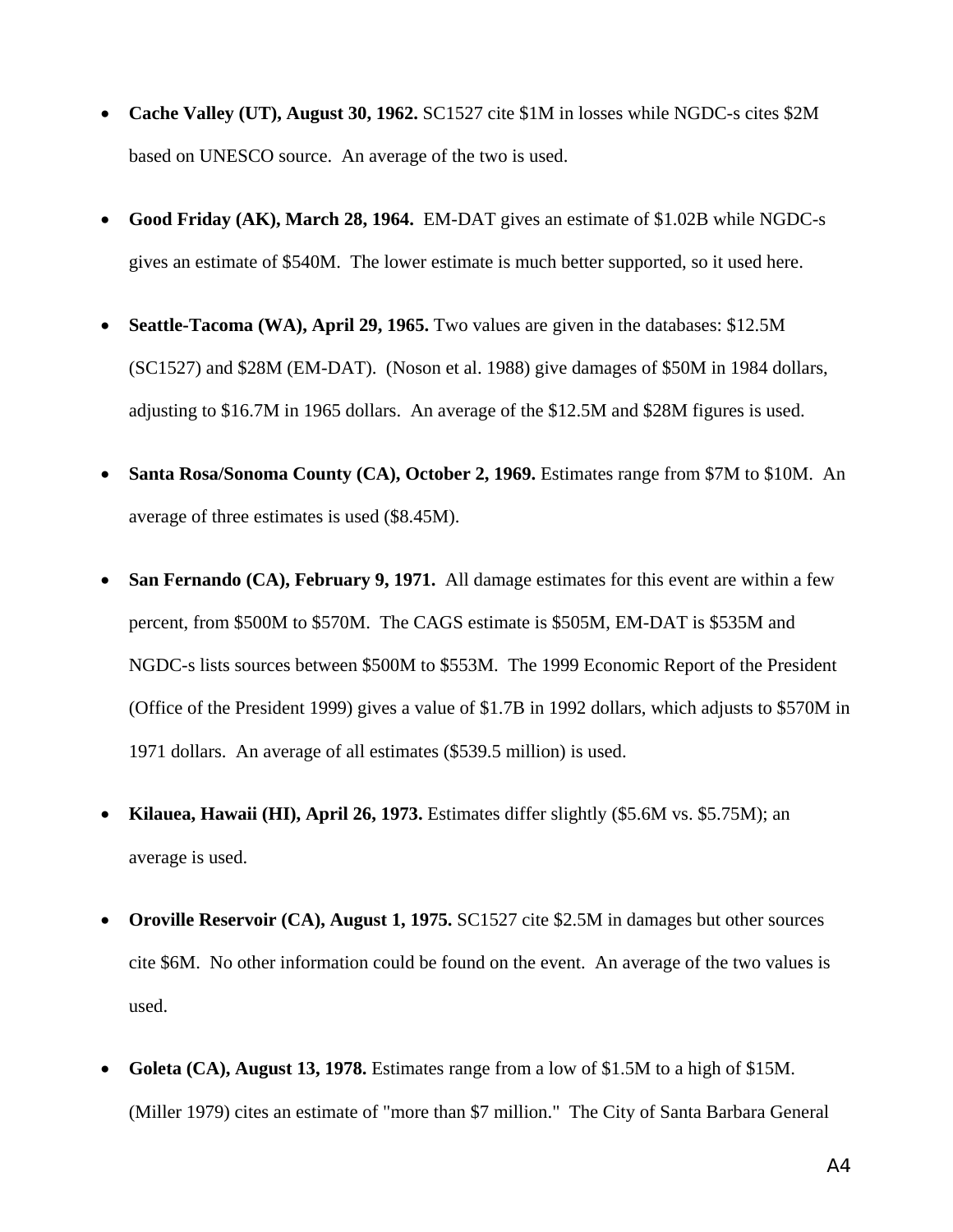Plan, dated August 1979, cites total damages of \$11.62M. Other sources give ranges from \$12M - \$15M. As the University of California – Santa Barbara campus alone reported damages over \$3M, the \$1.5M estimate is clearly incorrect. The \$15M estimate seems most plausible considering all sources, so it is used.

- **Imperial Valley (CA), October 15, 1979.** Two estimates differ by an order of magnitude (\$3M) vs. \$30M) but the higher number appears to be better supported and is used by the California Geological Survey.
- Livermore (CA), January 24, 1980. Estimates of \$3.5M and \$11.5M are available but the higher number appears better supported. The lower number is improbable as at least \$10M in damage was reported at the Lawrence Livermore National Laboratory.
- **Borah Peak (ID), October 28, 1983.** Estimates range from \$12.5M to \$15M to \$25M. An average of the highest and lowest estimates (\$18.75M) is used.
- **Kapapala, Hawaii (HI), November 16, 1983.** Estimates vary slightly from \$6.25M to \$6.5M; the average is used.
- **Morgan Hill/Santa Clara (CA), April 24, 1984.** Estimates range from \$7.5M to \$30M with \$8M and \$10M also given. An average of the highest and lowest estimates is used (\$18.75M).
- **Palm Springs (CA), July 8, 1986.** Two estimates are available, \$4.5M and \$6M. An average of the two is used.
- **San Diego/Newport Beach (CA), July 13, 1986.** An average of two available estimates (\$720K and \$1M) is used.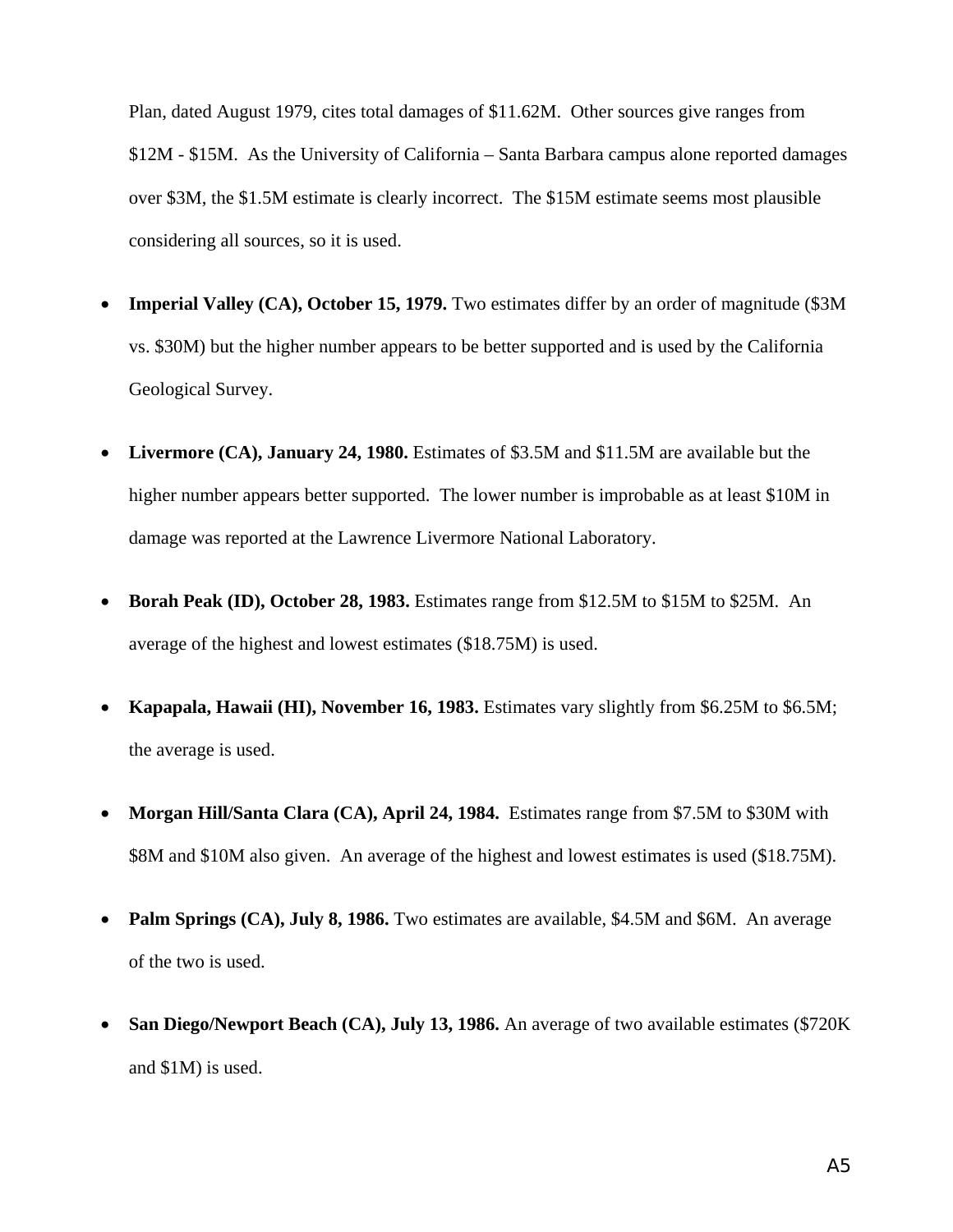- **Chalfant Valley/Bishop (CA), July 13, 1986.** Estimates of \$1M (NGDC) and \$2.7M (SC1527) are cited and an average is used.
- **Whittier/Los Angeles (CA), October 1, 1987.** Estimates range from \$213M (EM-DAT) to \$358M (NGDC based on SC1527). Two other records in NGDC cite \$350M, so the lower estimate is discarded and an average of the two higher estimates is used (\$354M).
- **Loma Prieta (CA), October 18, 1989.** NGDC-s lists an estimate of \$12B, but lists its source as EM-DAT. However, EM-DAT currently estimates \$5.6B in damages and SHELDUS estimates \$5.9B. The California Geological Survey and Munich Re list estimates of \$6B in damages, which may simply be a rounding of either of the \$5.6B or \$5.9B estimates. Table 2.2 of the 1999 Economic Report of the President cites an estimate of \$14.4B (adjusted to 1989 dollars, Office of the President 1999, pg. 82). Since this seems to be an outlier from a group of similar reports, an average of the three lower estimates, or \$5.8 billion, is used.
- **Ferndale/Petrolia/Humboldt County (CA), April 25, 1992.** Estimates range from \$66M (NGDC and SHELDUS) to \$75M (EM-DAT) to \$100M (NGDC), although the highest estimate references EM-DAT as its source. CAGS estimates damages at \$48.3M. A California State University – Humboldt (CSUH) web page cites \$60M. Most news reports in the two months following the event give a number of \$51M but some cite \$61M. \$66M is used as the best consensus figure.
- **Landers (CA), June 28, 1992.** Most sources cite a figure of \$100M although one source gives an estimate of \$92M. The former is used here as the consensus estimate.
- **Northridge (CA), January 17, 1994.** NGDC-s lists this event as costing \$40B, using the figure published by the California Geological Survey (CAGS). EM-DAT estimates the event at

A6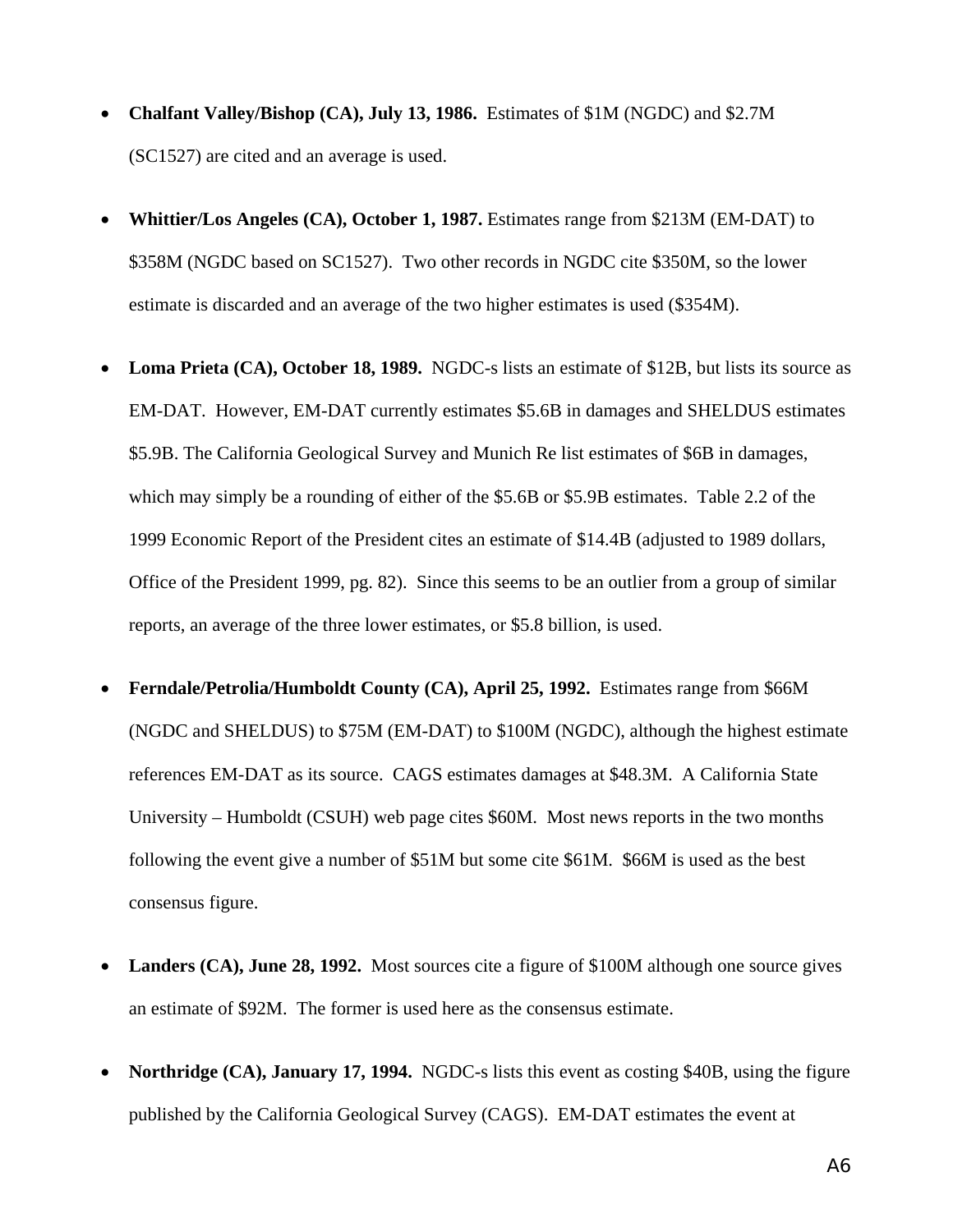\$16.5B and SHELDUS uses \$20B following the official U.S. Geologic Survey report (United States Geological Survey 1996). Many news and internet sources cite numbers in the \$12B- \$15B range. Table 2.2 of the 1999 Economic Report of the President estimates total damages at \$74.8B in 1992 dollars (\$78.2B in 1994, Office of the President 1999, pg. 82). Finding no clearly definitive source, the average of the low (EM-DAT) and high (President's Economic Report) are used for an estimate of \$47.35B.

- **Eureka/Arcata (CA), December 26, 1994.** A low of \$2.1M (EM-DAT) and high of \$5M (NGDC) are cited. CSUH cites \$5M but there is a lack of strong support for either number, so an average is used.
- **Nisqually/Seattle metro area (WA), February 28, 2001.** Although NGDC-s lists damages of \$2B and \$4B, most damage estimates for this earthquake, including the work of Beyers and Chang (2002) and Meszaros and Fiegener (2002), settle on \$2B as a conservative estimate.
- **Mentasta Lake/Denali Fault (AK), November 3, 2002.** Estimates range from \$20M to \$56M. News reports show a similar range so an average of the two is used.
- **Paso Robles/San Simeon (CA), December 22, 2003.** EM-DAT cites \$200M while NGDC and most other sources cite \$300M. Report number 04-02 of the California Seismic Safety Commission (dated May 5, 2004) reports, "FEMA, state and local officials estimate there were over \$239 million in direct losses." McEntire and Cope (2004) note, "Total financial losses along with the cost of debris removal and emergency protective measures amounted to \$226,557,500 for the entire county (County of San Luis Obispo 2004). These figures do not include state road systems and other damages or indirect losses/expenses." Since the \$200M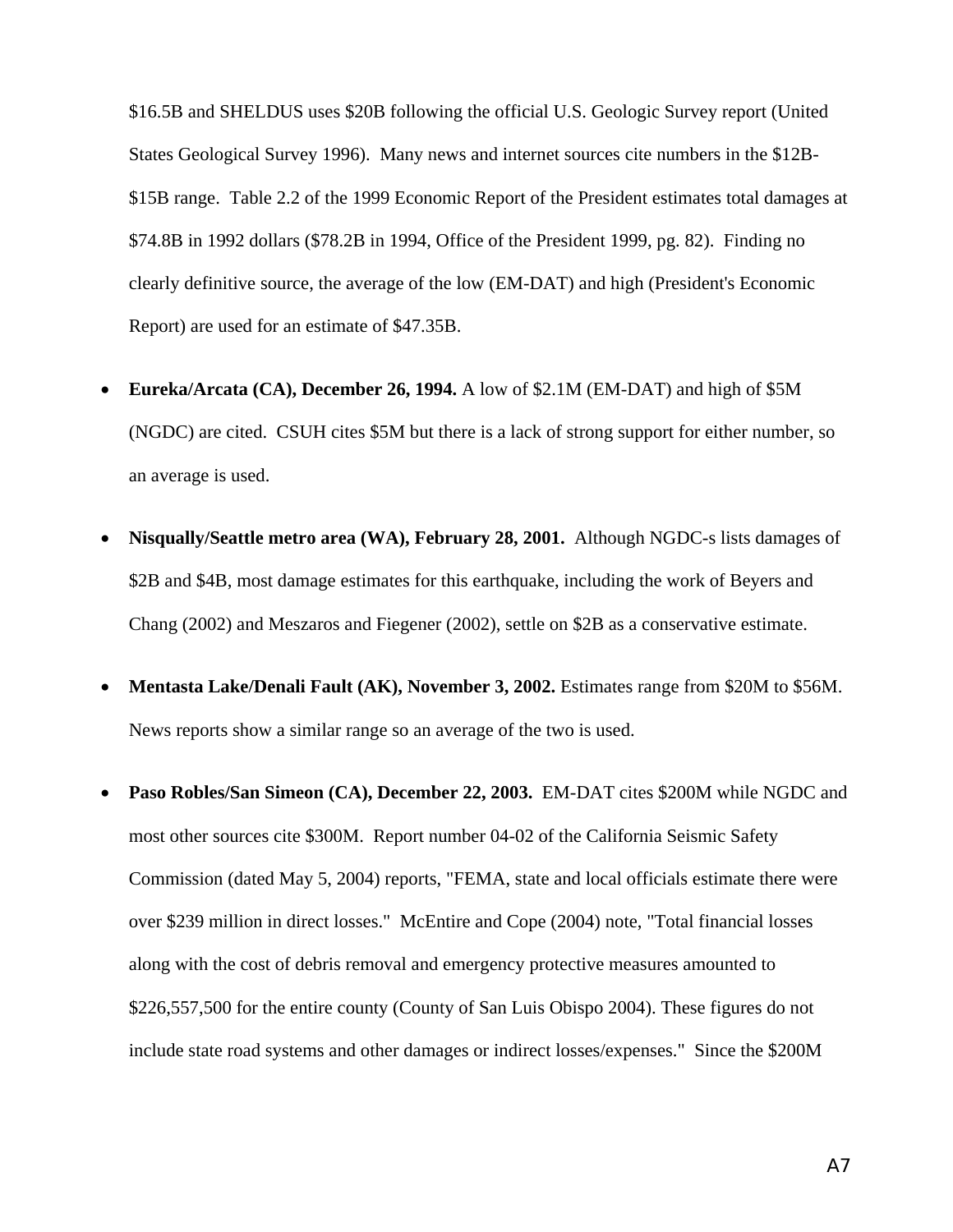estimate is contradicted by strong evidence and the specific figures cited are minimum estimates, the \$300M estimate is used.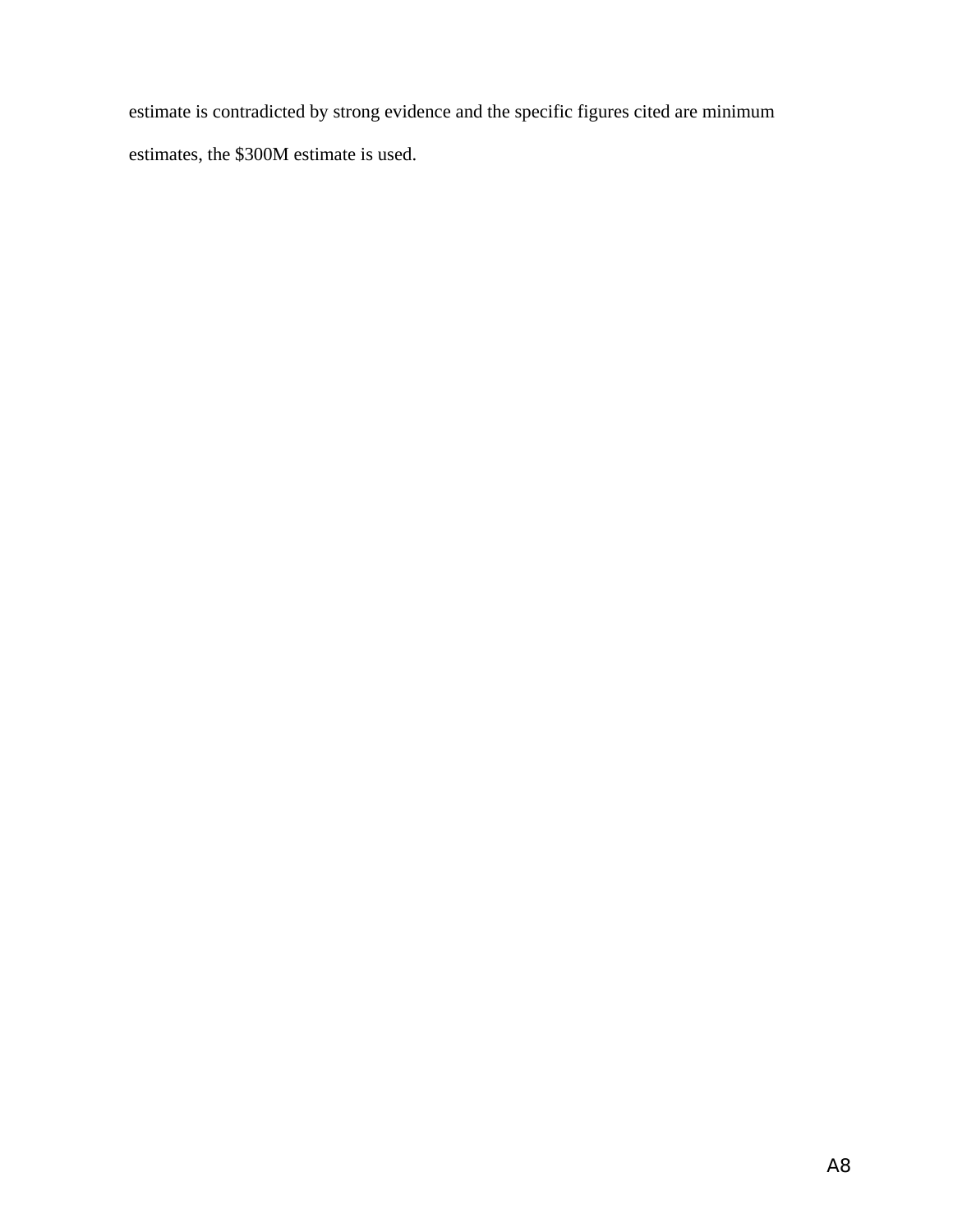#### **APPENDIX B: ALL EARTHQUAKES WITH KNOWN RECORDED DAMAGES**

See text for explanation of sources. "ACC" refers to the average, credible or consensus "middle" value chosen (see text and Appendix A). FIPS refers to the county code following the U.S. Census Bureau standard. When a CSA is used for the population factor (see text for further explanation) a FIPS code of 6901 denotes the SF CSA, 6902 denotes the LA CSA and 53999 denotes the Seattle CSA.

| <b>Event information</b>       |                         |              |                                                    |                        |                |                                  | <b>Adjustment multipliers</b>    |                                  |                                |                                  | Damage adjustments |                  |                              | <b>Fatalities</b>                 |                                             |                                             |                                              |                                        |                                 |
|--------------------------------|-------------------------|--------------|----------------------------------------------------|------------------------|----------------|----------------------------------|----------------------------------|----------------------------------|--------------------------------|----------------------------------|--------------------|------------------|------------------------------|-----------------------------------|---------------------------------------------|---------------------------------------------|----------------------------------------------|----------------------------------------|---------------------------------|
|                                |                         |              |                                                    |                        |                |                                  |                                  |                                  |                                |                                  |                    |                  |                              |                                   |                                             |                                             |                                              | Prop.                                  | Prop.                           |
| Source                         | Date                    | Year         | City / place name                                  | State                  | <b>FIPS</b>    | Deaths                           | Event-year<br>property<br>damage | Inflation<br>multiplier<br>(IPD) | Wealth<br>multiplier<br>(FRTW) | Population<br>multiplier<br>(DP) | 1%<br>mitigation   | 2%<br>mitigation | Inflation-only<br>adjustment | Normalized<br>Damages             | Normalized<br>damages with<br>1% mitigation | Normalized<br>damages with<br>2% mitigation | Proportional<br>fatalities                   | fatalities<br>1%<br>mitigation         | fatalities<br>2%<br>mitigation  |
|                                |                         |              |                                                    |                        |                |                                  |                                  |                                  |                                |                                  |                    |                  |                              |                                   |                                             |                                             |                                              |                                        |                                 |
| ACC                            | 4/18/1906               | 1906         | San Francisco                                      | CA                     | 6901           | 3000                             | 524.000.000                      | 17.06                            | 3.96                           | 8.02                             | 0.37               | 0.14             | 8.941.736.986                | 283.735.348.599                   | 104.905.367.626                             | 38.396.791.758                              | 24062                                        | 8896                                   | 3256                            |
| EM-DAT                         | 4/18/1906<br>4/18/1906  | 1906         | San Francisco                                      | CA<br>CA               | 6901<br>6901   | 2000                             | 524.000.000                      | 17.06<br>17.06                   | 3.96<br>3.96                   | 8.02                             | 0.37               | 0.14             | 8.941.736.986<br>409,545,205 | 283.735.348.599<br>12,995,512,150 | 104.905.367.626                             | 38.396.791.758                              | 16041<br>5614                                | 5931<br>2076                           | 2171                            |
| NGDC-s<br>NGDC-s               | 4/18/1906               | 1906<br>1906 | San Francisco<br>San Francisco                     | CA                     | 6901           | 700<br>700                       | 24,000,000<br>400,000,000        | 17.06                            | 3.96                           | 8.02<br>8.02                     | 0.37<br>0.37       | 0.14<br>0.14     | 6,825,753,425                | 216,591,869,159                   | 4,804,825,998<br>80,080,433,302             | 1,758,631,684<br>29,310,528,060             | 5614                                         | 2076                                   | 760<br>760                      |
| NGDC-s                         | 4/18/1906               | 1906         | San Francisco                                      | CA                     | 6901           | 2000                             | 524,000,000                      | 17.06                            | 3.96                           | 8.02                             | 0.37               | 0.14             | 8,941,736,986                | 283,735,348,599                   | 104,905,367,626                             | 38,396,791,758                              | 16041                                        | 5931                                   | 2171                            |
| <b>SC1527</b>                  | 10/29/1909              | 1909         | Scotia/Fortuna/Rohnerville                         | CA                     | 6023           |                                  | 100,000                          | 16.27                            | 4.00                           | 3.87                             | 0.38               | 0.14             | 1,627,184                    | 25,172,700                        | 9,591,985                                   | 3,619,371                                   |                                              |                                        |                                 |
| EM-DAT                         | 6/22/1915               | 1915         | El Centro                                          | CA                     | 6025           | 6                                | 1,000,000                        | 14.60                            | 4.06                           | 5.46                             | 0.40               | 0.16             | 14,598,047                   | 323,859,643                       | 131,076,352                                 | 52,565,844                                  | 33                                           | 13                                     | $\mathbf{r}$                    |
| NGDC-s<br>NGDC-s               | 6/23/1915<br>4/21/1918  | 1915<br>1918 | El Centro<br>San Jacinto/Riverside County          | CA<br>CA               | 6025<br>6065   | 6                                | 900,000<br>200,000               | 14.60<br>9.02                    | 4.06<br>6.25                   | 5.46<br>41.26                    | 0.40<br>0.42       | 0.16<br>0.17     | 13,138,242<br>1,803,910      | 291,473,678<br>465.069.251        | 117,968,717<br>193.990.095                  | 47,309,260<br>80.202.187                    | 33                                           | 13                                     |                                 |
| EM-DAT                         | 10/11/1918              | 1918         | Mona Passage                                       | <b>PR</b>              | 72000          | 116                              | 29,000,000                       | 9.02                             | 6.25                           | 2.85                             | 0.42               | 0.17             | 261,566,935                  | 4,660,408,782                     | 1,943,953,812                               | 803,697,463                                 | 331                                          | 138                                    | 57                              |
| NGDC-s                         | 10/11/1918              | 1918         | Mona Passage                                       | <b>PR</b>              | 72000          | 116                              | 29,000,000                       | 9.02                             | 6.25                           | 2.85                             | 0.42               | 0.17             | 261,566,935                  | 4,660,408,782                     | 1,943,953,812                               | 803,697,463                                 | 331                                          | 138                                    | 57                              |
| <b>SC1527</b>                  | 6/22/1920               | 1920         | Inglewood/Los Angeles                              | CA<br>MT               | 6902           |                                  | 100,000                          | 7.73                             | 7.05                           | 15.26                            | 0.43               | 0.18             | 772,660                      | 83,071,283                        | 35, 354, 317                                | 14,916,514                                  |                                              |                                        |                                 |
| SC1527<br><b>EM-DAT</b>        | 6/28/1925<br>6/29/1925  | 1925<br>1925 | <b>Clarkston Valley</b><br>Santa Barbara           | CA                     | 30031<br>6083  | 13                               | 150,000<br>8,000,000             | 9.28<br>9.28                     | 5.47<br>5.47                   | 4.89<br>7.54                     | 0.45<br>0.45       | 0.20<br>0.20     | 1.392.132<br>74,247,020      | 37.264.822<br>3.065.652.695       | 16,676,873<br>1,371,950,746                 | 7.402.614<br>608,988,383                    |                                              | 44                                     | 19                              |
| NGDC-s                         | 6/29/1925               | 1925         | Santa Barbara                                      | CA                     | 6083           | 13                               | 6,000,000                        | 9.28                             | 5.47                           | 7.54                             | 0.45               | 0.20             | 55,685,265                   | 2,299,239,521                     | 1,028,963,060                               | 456,741,287                                 | 98                                           | 44                                     | 19                              |
| NGDC-s                         | 6/29/1925               | 1925         | Santa Barbara                                      | CA                     | 6083           | 13                               | 8,000,000                        | 9.28                             | 5.47                           | 7.54                             | 0.45               | 0.20             | 74,247,020                   | 3,065,652,695                     | 1,371,950,746                               | 608.988.383                                 | 98                                           | 44                                     | 19                              |
| NGDC-s                         | 1/1/1927                | 1927         | Imperial Valley                                    | CΔ                     | 6025           |                                  | 1,000,000                        | 9.47                             | 5.20                           | 2.80                             | 0.46               | 0.21             | 9,469,003                    | 137,780,393                       | 62,911,870                                  | 28,498,455                                  |                                              |                                        |                                 |
| ACC<br>EM-DAT                  | 3/11/1933<br>3/11/1933  | 1933<br>1933 | Long Beach<br>Long Beach                           | CA<br>CA               | 6902<br>6902   | 116<br>116                       | 39,250,000<br>38,500,000         | 12.63<br>12.63                   | 4.95<br>4.95                   | 6.36<br>6.36                     | 0.48<br>0.48       | 0.23<br>0.23     | 495,767,829<br>486,294,558   | 15.598.670.404<br>15,300,606,638  | 7.565.220.534<br>7,420,662,179              | 3.642.210.411<br>3,572,614,034              | 737<br>737                                   | 358<br>358                             | 172<br>172                      |
| NGDC-s                         | 3/11/1933               | 1933         | Long Beach                                         | CA                     | 6902           | 100                              | 40,000,000                       | 12.63                            | 4.95                           | 6.36                             | 0.48               | 0.23             | 505,241,100                  | 15,896,734,169                    | 7,709,778,888                               | 3,711,806,789                               | 636                                          | 308                                    | 148                             |
| NGDC-s                         | 10/19/1935              | 1935         | Helena                                             | MT                     | 30049          | $\overline{4}$                   | 3,500,000                        | 11.73                            | 5.08                           | 2.90                             | 0.49               | 0.24             | 41,054,143                   | 604,011,985                       | 298,888,481                                 | 146,848,953                                 | 12                                           | 6                                      | $\mathbf{3}$                    |
| NGDC-s                         | 10/19/1935              | 1935         | Helena                                             | MT                     | 30049          | $\overline{2}$                   | 19,000,000                       | 11.73                            | 5.08                           | 2.90                             | 0.49               | 0.24             | 222,865,348                  | 3,278,922,204                     | 1,622,537,468                               | 797,180,031                                 | ĥ.                                           | $\overline{\mathbf{3}}$                |                                 |
| NGDC-s<br><b>SC1527</b>        | 10/31/1935<br>7/16/1936 | 1935<br>1936 | Helena<br>Milton-Freewater                         | MT<br><b>OR</b>        | 30049<br>41059 | $\overline{2}$                   | 6,000,000<br>100,000             | 11.73<br>11.60                   | 5.08<br>4.80                   | 2.90<br>2.91                     | 0.49<br>0.50       | 0.24<br>0.25     | 70,378,531<br>1.159.990      | 1,035,449,117<br>16.215.592       | 512,380,253<br>8.105.154                    | 251,741,062<br>4.022.833                    | 6                                            | 3                                      | 1                               |
| SC1527                         | 1/23/1938               | 1938         | Maui                                               | HI                     | 15009          |                                  | 150,000                          | 11.45                            | 4.58                           | 2.52                             | 0.51               | 0.26             | 1,717,768                    | 19,819,855                        | 10,107,844                                  | 5,119,736                                   |                                              |                                        |                                 |
| <b>EM-DAT</b>                  | 5/19/1940               | 1940         | El Centro/Imperial Valley                          | CA                     | 6025           | 9                                | 33,000,000                       | 11.43                            | 4.21                           | 2.61                             | 0.52               | 0.27             | 377,215,436                  | 139,551,757                       | 2,153,976,525                               | 1,113,392,360                               | 23                                           | 12                                     | $6\overline{6}$                 |
| NGDC-s                         | 5/19/1940               | 1940         | El Centro/Imperial Valley                          | CA                     | 6025           | $\mathbf{q}$                     | 6,000,000                        | 11.43                            | 4.21                           | 2.61                             | 0.52               | 0.27             | 68,584,625                   | 752,645,774                       | 391,632,095                                 | 202,434,975                                 | 23                                           | 12                                     | $\kappa$                        |
| NGDC-s                         | 5/19/1940               | 1940         | <b>FI Centro/Imperial Valley</b>                   | CA                     | 6025           | $\mathbf{a}$                     | 6,000,000                        | 11.43                            | 4.21                           | 2.61                             | 0.52               | 0.27             | 68.584.625                   | 752.645.774                       | 391.632.095                                 | 202.434.975                                 | 21                                           | 11                                     |                                 |
| NGDC-s<br><b>SC1527</b>        | 5/19/1940<br>7/1/1941   | 1940<br>1941 | FI Centro/Imperial Valley<br>Santa Barbara         | CA<br>CA               | 6025<br>6083   | 9                                | 33.000.000<br>100,000            | 11.43<br>10.71                   | 4.21<br>4.01                   | 2.61<br>5.47                     | 0.52<br>0.53       | 0.27<br>0.27     | 377,215,436<br>1,071,314     | 4.139.551.757<br>23,473,787       | 2.153.976.525<br>12,337,740                 | 1.113.392.360<br>6,442,464                  | 23                                           | 12                                     | 6                               |
| SC1527                         | 11/14/1941              | 1941         | Gardena-Torrance                                   | CA                     | 6902           |                                  | 1,100,000                        | 10.71                            | 4.01                           | 5.16                             | 0.53               | 0.27             | 11,784,453                   | 243,625,735                       | 128,048,831                                 | 66,863,947                                  |                                              |                                        |                                 |
| <b>ACC</b>                     | 9/5/1944                | 1944         | Massena                                            | <b>NY</b>              | 36089          |                                  | 1,750,000                        | 9.22                             | 3.54                           | 1.18                             | 0.54               | 0.29             | 16,126,726                   | 67,441,686                        | 36,532,155                                  | 19,666,136                                  |                                              |                                        |                                 |
| NGDC-s                         | 9/5/1944                | 1944         | Massena                                            | <b>NY</b>              | 36089          |                                  | 1,500,000                        | 9.22                             | 3.54                           | 1.18                             | 0.54               | 0.29             | 13,822,908                   | 57,807,159                        | 31,313,276                                  | 16,856,688                                  |                                              |                                        |                                 |
| NGDC-s<br>SC1527               | 9/5/1944<br>2/15/1946   | 1944<br>1946 | Massena<br>Puget Sound area                        | <b>NY</b><br><b>WA</b> | 36089<br>53067 |                                  | 2,000,000<br>250,000             | 9.22<br>8.02                     | 3.54<br>3.39                   | 1.18<br>5.47                     | 0.54<br>0.55       | 0.29<br>0.30     | 18.430.544<br>2,004,022      | 77,076,213<br>37, 192, 416        | 41,751,034<br>20,555,634                    | 22.475.584<br>11,292,572                    |                                              |                                        |                                 |
| EM-DAT                         | 4/1/1946                | 1946         | Unimak Island quake/Hilo Hawaii tsunami            | HI.                    | 15001          | 165                              | 25.000.000                       | 8.02                             | 3.39                           | 2.38                             | 0.55               | 0.30             | 200.402.188                  | 1.617.719.853                     | 894.087.033                                 | 491, 181, 251                               | 393                                          | 217                                    | 119                             |
| NGDC-s                         | 4/1/1946                | 1946         | Unimak Island quake/Hilo Hawaii tsunami            | HI                     | 15001          |                                  | 25,000,000                       | 8.02                             | 3.39                           | 2.38                             | 0.55               | 0.30             | 200,402,188                  | 1,617,719,853                     | 894,087,033                                 | 491, 181, 251                               |                                              |                                        |                                 |
| <b>ACC</b>                     | 4/13/1949               | 1949         | Puget Sound/Olympia                                | <b>WA</b>              | 53067          |                                  | 52,500,000                       | 6.86                             | 3.20                           | 5.19                             | 0.57               | 0.32             | 359,951,841                  | 5,975,383,570                     | 3,403,585,667                               | 1,927,640,434                               | 41                                           | 24                                     | 13                              |
| EM-DAT<br>NGDC-s               | 4/13/1949<br>4/13/1949  | 1949         | Puget Sound/Olympia                                | <b>WA</b><br><b>WA</b> | 53067<br>53067 | $\mathbf{a}$                     | 80,000,000<br>25,000,000         | 6.86<br>6.86                     | 3.20<br>3.20                   | 5.19<br>5.19                     | 0.57<br>0.57       | 0.32<br>0.32     | 548,498,043                  | 9,105,346,393<br>2.845.420.748    | 5,186,416,254<br>1.620.755.079              | 2,937,356,852<br>917.924.016                | 41<br>41                                     | 24<br>24                               | 13<br>13                        |
| NGDC-s                         | 4/13/1949               | 1949<br>1949 | Puget Sound/Olympia<br>Puget Sound/Olympia         | <b>WA</b>              | 53067          | $\mathbf{a}$<br>$\mathbf{a}$     | 80,000,000                       | 6.86                             | 3.20                           | 5.19                             | 0.57               | 0.32             | 171,405,638<br>548,498,043   | 9,105,346,393                     | 5,186,416,254                               | 2,937,356,852                               | 41                                           | 24                                     | 13                              |
| NGDC-s                         | 11/18/1949              | 1949         | <b>Terminal Island</b>                             | CA                     | 6902           |                                  | 9,000,000                        | 6.86                             | 3.20                           | 3.69                             | 0.57               | 0.32             | 61,706,030                   | 728,392,848                       | 414,893,442                                 | 234,977,301                                 |                                              |                                        |                                 |
| NGDC-s                         | 8/15/1951               | 1951         | <b>Terminal Island</b>                             | CA                     | 6902           |                                  | 3,000,000                        | 6.33                             | 2.95                           | 3.37                             | 0.58               | 0.34             | 18,982,899                   | 189, 125, 878                     | 109,913,608                                 | 63,527,102                                  |                                              |                                        |                                 |
| <b>ACC</b>                     | 7/21/1952               | 1952         | Kern County/Bakersfield                            | $C\Delta$              | 6029           | 14                               | 55,000,000                       | 6.22                             | 2.89                           | 3.14                             | 0.59               | 0.34             | 342,149,318                  | 3,101,503,444                     | 1,820,696,601                               | 1,063,051,438                               | $\overline{A}\overline{A}$<br>$\overline{A}$ | 26                                     | 15 <sup>15</sup>                |
| EM-DAT<br>NGDC-s               | 7/21/1952<br>7/21/1952  | 1952<br>1952 | Kern County/Bakersfield<br>Kern County/Bakersfield | CA<br>CA               | 6029<br>6029   | 14<br>12                         | 50,000,000<br>50,000,000         | 6.22<br>6.22                     | 2.89<br>2.89                   | 3.14<br>3.14                     | 0.59<br>0.59       | 0.34<br>0.34     | 311.044.834<br>311,044,834   | 2.819.548.585<br>2,819,548,585    | 1,655,178,728<br>1,655,178,728              | 966,410,399<br>966,410,399                  | 38                                           | 26<br>22                               | 15<br>13                        |
| NGDC-s                         | 7/21/1952               | 1952         | Kern County/Bakersfield                            | CA                     | 6029           | 13                               | 60,000,000                       | 6.22                             | 2.89                           | 3.14                             | 0.59               | 0.34             | 373,253,801                  | 3.383.458.303                     | 1.986.214.474                               | 1,159,692,478                               | 41                                           | 24                                     | 14                              |
| <b>ACC</b>                     | 8/22/1952               | 1952         | Kern County/Bakersfield                            | CA                     | 6029           | $\overline{2}$                   | 20,000,000                       | 6.22                             | 2.89                           | 3.14                             | 0.59               | 0.34             | 124,417,934                  | 1,127,819,434                     | 662,071,491                                 | 386,564,159                                 |                                              | $\overline{4}$                         | $\overline{2}$                  |
| EM-DAT<br>NGDC-s               | 8/22/1952<br>8/22/1952  | 1952         | Kern County/Bakersfield                            | CA<br>CA               | 6029<br>6029   | $\overline{2}$<br>$\overline{2}$ | 30,000,000                       | 6.22<br>6.22                     | 2.89<br>2.89                   | 3.14<br>3.14                     | 0.59<br>0.59       | 0.34<br>0.34     | 186,626,900<br>62,208,967    | 1,691,729,151                     | 993,107,237<br>331,035,746                  | 579,846,239<br>193.282.080                  | ĥ                                            | $\mathbf{A}$<br>$\boldsymbol{\Lambda}$ | $\mathcal{D}$<br>$\overline{2}$ |
| NGDC-s                         | 8/22/1952               | 1952<br>1952 | Kern County/Bakersfield<br>Kern County/Bakersfield | CA                     | 6029           | 2                                | 10,000,000<br>30.000.000         | 6.22                             | 2.89                           | 3.14                             | 0.59               | 0.34             | 186.626.900                  | 563,909,717<br>1.691.729.151      | 993.107.237                                 | 579.846.239                                 | $\epsilon$                                   | $\overline{4}$                         | $\overline{2}$                  |
| <b>SC1527</b>                  | 2/21/1954               | 1954         | Wilkes-Barre                                       | PA                     | 42079          |                                  | 1,000,000                        | 6.09                             | 2.81                           | 0.84                             | 0.60               | 0.36             | 6,087,474                    | 14,319,740                        | 8,576,894                                   | 5,110,519                                   |                                              |                                        |                                 |
| SC1527                         | 12/21/1954              | 1954         | Eureka-Arcata                                      | CA                     | 6023           | $\overline{1}$                   | 2,100,000                        | 6.09                             | 2.81                           | 1.54                             | 0.60               | 0.36             | 12,783,694                   | 55,286,764                        | 33, 114, 339                                | 19,731,088                                  | $\mathfrak{D}$                               | $\overline{1}$                         | $\overline{1}$                  |
| NGDC-s                         | 1/25/1955               | 1955         | <b>Terminal Island</b>                             | CA                     | 6902           |                                  | 3,000,000                        | 5.98                             | 2.71                           | 2.78                             | 0.61               | 0.36             | 17,944,779                   | 135,325,398                       | 81,872,687                                  | 49,281,407                                  |                                              |                                        |                                 |
| <b>SC1527</b><br><b>SC1527</b> | 9/5/1955<br>10/24/1955  | 1955<br>1955 | San Jose<br>Concord-Walnut Creek                   | CA<br>CA               | 6085<br>6013   |                                  | 100,000<br>1.000.000             | 5.98<br>5.98                     | 2.71<br>2.71                   | 3.64<br>2.88                     | 0.61<br>0.61       | 0.36<br>0.36     | 598.159<br>5.981.593         | 5.901.009<br>46.574.915           | 3,570,146<br>28.178.106                     | 2.148.969<br>16.961.172                     |                                              | $\overline{z}$                         |                                 |
| NGDC-s                         | 3/9/1957                | 1957         | Andreanof Islands quake/Hawaii tsunami             | AK                     | 2016           |                                  | 3,000,000                        | 5.60                             | 2.63                           | 0.93                             | 0.62               | 0.38             | 16,785,058                   | 41,025,225                        | 25,324,467                                  | 15,556,167                                  |                                              |                                        |                                 |
| <b>SC1527</b>                  | 3/9/1957                | 1957         | Andreanof Islands quake/Hawaii tsunam              | HI.                    | 15003          |                                  | 5,000,000                        | 5.60                             | 2.63                           | 1.98                             | 0.62               | 0.38             | 27,975,097                   | 146, 171, 526                     | 90,230,242                                  | 55,426,112                                  |                                              |                                        |                                 |
| SC1527                         | 3/22/1957               | 1957         | Daly City                                          | CA                     | 6081           | $\overline{1}$                   | 1,000,000                        | 5.60                             | 2.63                           | 1.83                             | 0.62               | 0.38             | 5,595,019                    | 26,997,253                        | 16,665,138                                  | 10,236,965                                  | $\mathcal{P}$                                | $\overline{1}$                         | $\sim$                          |
| <b>EM-DAT</b><br>NGDC-s        | 8/18/1959<br>8/18/1959  | 1959<br>1959 | <b>Hebgen Lake</b><br>Hebgen Lake                  | <b>MT</b><br>MT        | 30031<br>30031 | 28<br>28                         | 26,000,000<br>11,000,000         | 5.40<br>5.40                     | 2.62<br>2.62                   | 3.05<br>3.05                     | 0.63<br>0.63       | 0.39<br>0.39     | 140,472,170<br>59.430.533    | 1,122,319,913<br>474.827.656      | 706,863,603<br>299,057,678                  | 443,114,693<br>187.471.601                  | 85<br>85                                     | 54<br>54                               | 34<br>34                        |
| NGDC-s                         | 8/18/1959               | 1959         | Hebgen Lake                                        | MT                     | 30031          | 28                               | 26,000,000                       | 5.40                             | 2.62                           | 3.05                             | 0.63               | 0.39             | 140,472,170                  | 1,122,319,913                     | 706,863,603                                 | 443,114,693                                 | 85                                           | 54                                     | 34                              |
| NGDC-s                         | 4/4/1961                | 1961         | <b>Terminal Island</b>                             | CA                     | 6902           |                                  | 4,500,000                        | 5.27                             | 2.59                           | 2.22                             | 0.64               | 0.41             | 23,710,335                   | 136,623,087                       | 87,795,581                                  | 56, 165, 732                                |                                              |                                        |                                 |
| <b>SHLDS</b>                   | 4/4/1961                | 1961         | <b>Terminal Island</b>                             | CA                     | 6902           |                                  | 4,500,000                        | 5.27                             | 2.59                           | 2.22                             | 0.64               | 0.41             | 23,710,335                   | 136,623,087                       | 87,795,581                                  | 56, 165, 732                                |                                              |                                        |                                 |
| SC1527                         | 4/29/1961<br>8/30/1962  | 1961<br>1962 | Holister                                           | CA<br>UT               | 6069           |                                  | 250,000                          | 5.27                             | 2.59                           | 3.57                             | 0.64               | 0.41             | 1,317,241                    | 12,178,648<br>52.620.495          | 7,826,140                                   | 5,006,640                                   |                                              |                                        |                                 |
| ACC<br>NGDC-s                  | 8/30/1962               | 1962         | <b>Cache County</b><br>Cache Count                 | UT                     | 49005<br>49005 |                                  | 1,500,000<br>2.000.000           | 5.20<br>5.20                     | 2.55<br>2.55                   | 2.64<br>2.64                     | 0.65<br>0.65       | 0.42<br>0.42     | 7,796,815<br>10.395.753      | 70.160.659                        | 34, 156, 101<br>45.541.468                  | 22,073,753<br>29.431.671                    |                                              |                                        |                                 |
| <b>SC1527</b>                  | 8/30/1962               | 1962         | Cache Count                                        | UT                     | 49005          |                                  | 1,000,000                        | 5.20                             | 2.55                           | 2.64                             | 0.65               | 0.42             | 5,197,877                    | 35.080.330                        | 22,770,734                                  | 14,715,835                                  |                                              |                                        |                                 |
| SHLDS                          | 8/30/1962               | 1962         | Cache County                                       | UT                     | 49005          |                                  | 2,000,000                        | 5.20                             | 2.55                           | 2.64                             | 0.65               | 0.42             | 10,395,753                   | 70,160,659                        | 45,541,468                                  | 29,431,671                                  |                                              |                                        |                                 |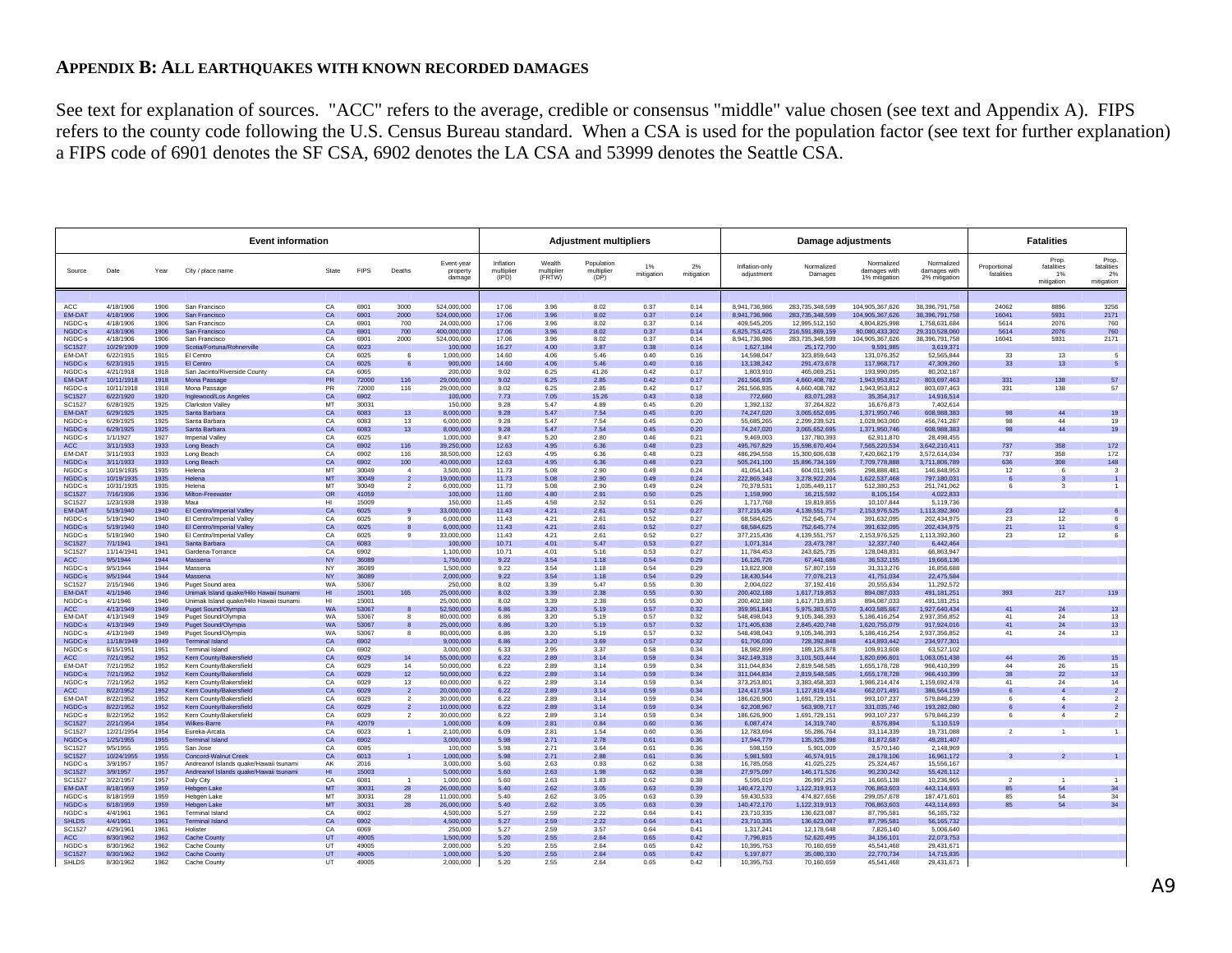| <b>EM-DAT</b> | 3/28/1964  | 1964 | Prince William Sound/Anchorage           | AK              | 2099  | 131                     | 1,020,000,000 | 5.07 | 2.44 | 2.54 | 0.66 | 0.44 | 5,167,198,048 | 31,981,914,028 | 21, 181, 047, 297 | 13,969,264,962 | 332                                       | 220                 | 145            |
|---------------|------------|------|------------------------------------------|-----------------|-------|-------------------------|---------------|------|------|------|------|------|---------------|----------------|-------------------|----------------|-------------------------------------------|---------------------|----------------|
| NGDC-s        | 3/28/1964  | 1964 | Prince William Sound/Anchorage           | AK              | 2099  | 131                     | 540,000,000   | 5.07 | 2.44 | 2.54 | 0.66 | 0.44 | 2,735,575,437 | 16,931,601,544 | 11,213,495,628    | 7.395.493.215  | 332                                       | 220                 | 145            |
| SC1527        | 3/28/1964  | 1964 | Prince William Sound, Anchorage (Alaska) | AK              | 2099  | 125                     | 311,000,000   | 5.07 | 2.44 | 5.47 | 0.66 | 0.44 | 1,575,488,817 | 21,026,877,327 | 13,925,723,232    | 9,184,253,964  | 684                                       | 453                 | 299            |
| SHLDS         | 3/28/1964  | 1964 | Prince William Sound, Anchorage (Alaska) | AK              | 2099  | 131                     | 540,000,000   | 5.07 | 2.44 | 2.54 | 0.66 | 0.44 | 2,735,575,437 | 16.931.601.544 | 11.213.495.628    | 7.395.493.215  | 332                                       | 220                 | 145            |
| ACC           | 4/29/1965  | 1965 | Seattle                                  | <b>WA</b>       | 53999 |                         | 20,250,000    | 4.98 | 2.36 | 1.88 | 0.67 | 0.45 | 100,744,986   | 447,245,997    | 299, 194, 941     | 199,337,722    | 13                                        | 9                   | 6              |
| EM-DAT        | 4/29/1965  | 1965 | Seattle                                  | <b>WA</b>       | 53999 | -7                      | 28,000,000    | 4.98 | 2.36 | 1.88 | 0.67 | 0.45 | 139,301,708   | 618,414,218    | 413.701.647       | 275,627,467    | 13                                        | -9                  | 6              |
| NGDC-s        | 4/29/1965  | 1965 | Seattle                                  | <b>WA</b>       | 53999 |                         | 12,500,000    | 4.98 | 2.36 | 1.88 | 0.67 | 0.45 | 62,188,263    | 276,077,776    | 184,688,235       | 123,047,976    | 13                                        |                     | 6              |
| NGDC-s        | 4/29/1965  | 1965 | Seattle                                  | WA              | 53999 | $\overline{7}$          | 28,000,000    | 4.98 | 2.36 | 1.88 | 0.67 | 0.45 | 139,301,708   | 618.414.218    | 413.701.647       | 275.627.467    | 13                                        | -9                  | 6              |
| <b>SHLDS</b>  | 4/29/1965  | 1965 | Seattle                                  | <b>WA</b>       | 53999 |                         | 12,500,000    | 4.98 | 2.36 | 1.88 | 0.67 | 0.45 | 62,188,263    | 276,077,776    | 184,688,235       | 123,047,976    | 13                                        |                     |                |
| SC1527        | 1/23/1966  | 1966 | Dulce/Rio Arriba County                  | <b>NM</b>       | 35039 |                         | 200,000       | 4.84 | 2.27 | 1.65 | 0.68 | 0.45 | 967,492       | 3.615.756      | 2,443,272         | 1.644.433      |                                           |                     |                |
| SC1527        | 5/21/1967  | 1967 | Anza/Riverside                           | CA              | 6065  |                         | 40,000        | 4.69 | 2.20 | 4.71 | 0.68 | 0.46 | 187,692       | 1,944,115      | 1,326,965         | 902,221        |                                           |                     |                |
| NGDC-s        | 10/2/1969  | 1969 | Santa Rosa                               | CA              | 6097  |                         | 7,000,000     | 4.29 | 2.06 | 2.34 | 0.70 | 0.48 | 30,012,276    | 144,601,883    | 100,702,662       | 69,873,528     |                                           |                     |                |
| NGDC-s        | 10/2/1969  | 1969 | Santa Rosa                               | CA              | 6097  |                         | 10,000,000    | 4.29 | 2.06 | 2.34 | 0.70 | 0.48 | 42,874,680    | 206,574,118    | 143,860,946       | 99,819,326     |                                           |                     |                |
|               |            |      |                                          |                 |       |                         |               |      |      |      |      |      |               |                |                   |                |                                           |                     |                |
| SC1527        | 10/2/1969  | 1969 | Santa Rosa                               | CA              | 6097  | $\overline{1}$          | 8,350,000     | 4.29 | 2.06 | 2.34 | 0.70 | 0.48 | 35,800,358    | 172,489,388    | 120,123,890       | 83,349,137     | $\overline{2}$                            | $\overline{2}$      | 1              |
| <b>SHLDS</b>  | 10/2/1969  | 1969 | Santa Rosa                               | CA              | 6097  |                         | 10,000,000    | 4.29 | 2.06 | 2.34 | 0.70 | 0.48 | 42.874.680    | 206,574,118    | 143,860,946       | 99,819,326     |                                           |                     |                |
| ACC           | 2/9/1971   | 1971 | San Fernando                             | CA              | 6902  | 65                      | 539,500,000   | 3.88 | 1.95 | 1.76 | 0.71 | 0.50 | 2,092,109,007 | 7,154,916,482  | 5.083.948.997     | 3.599.905.847  | 114                                       | 81                  | 57             |
| EM-DAT        | 2/9/1971   | 1971 | San Fernando                             | CA              | 6902  | 65                      | 535,000,000   | 3.88 | 1.95 | 1.76 | 0.71 | 0.50 | 2,074,658,607 | 7,095,236,919  | 5,041,543,491     | 3,569,878,829  | 114                                       | 81                  | 57             |
| NGDC-s        | 2/9/1971   | 1971 | San Fernando                             | CA              | 6902  | 58                      | 500,000,000   | 3.88 | 1.95 | 1.76 | 0.71 | 0.50 | 1,938,933,278 | 6,631,062,542  | 4,711,722,889     | 3.336.335.354  | 102                                       | 72                  | 51             |
| NGDC-s        | 2/9/1971   | 1971 | San Fernando                             | CA              | 6902  | 65                      | 553,000,000   | 3.88 | 1.95 | 1.76 | 0.71 | 0.50 | 2,144,460,205 | 7,333,955,171  | 5,211,165,515     | 3,689,986,902  | 114                                       | 81                  | 57             |
| SHLDS         | 2/9/1971   | 1971 | San Fernando                             | CA              | 6037  | 65                      | 500,000,000   | 3.88 | 1.95 | 1.40 | 0.71 | 0.50 | 1,938,933,278 | 5,296,973,108  | 3.763.781.336     | 2.665.105.108  | 91                                        | 65                  | 46             |
| NGDC-s        | 2/21/1973  | 1973 | Oxnard                                   | CA              | 6902  |                         | 1,000,000     | 3.52 | 1.76 | 1.71 | 0.72 | 0.52 | 3,520,142     | 10,592,786     | 7,679,561         | 5,549,382      |                                           |                     |                |
| <b>SHLDS</b>  | 2/21/1973  | 1973 | Oxnard                                   | CA              | 6902  |                         | 1.000.000     | 3.52 | 1.76 | 1.71 | 0.72 | 0.52 | 3,520,142     | 10,592,786     | 7,679,561         | 5,549,382      |                                           |                     |                |
| ACC           | 4/26/1973  | 1973 | Kilauea/Hawa                             | HI              | 15001 |                         | 5,675,000     | 3.52 | 1.76 | 2.32 | 0.72 | 0.52 | 19,976,805    | 81,850,069     | 59,339,690        | 42,879,871     |                                           |                     |                |
| NGDC-s        | 4/26/1973  | 1973 | Kilauea/Hawaii                           | H <sub>1</sub>  | 15001 |                         | 5,600,000     | 3.52 | 1.76 | 2.32 | 0.72 | 0.52 | 19.712.795    | 80,768,350     | 58,555,465        | 42.313.177     |                                           |                     |                |
|               |            |      |                                          |                 |       |                         |               |      |      |      |      |      |               |                |                   |                |                                           |                     |                |
| SC1527        | 4/26/1973  | 1973 | Kilauea/Hawaii                           | H <sub>II</sub> | 15001 |                         | 5,750,000     | 3.52 | 1.76 | 2.32 | 0.72 | 0.52 | 20,240,816    | 82,931,788     | 60,123,915        | 43,446,565     |                                           |                     |                |
| <b>SHLDS</b>  | 4/26/1973  | 1973 | Kilauea/Hawaii                           | HI              | 15001 |                         | 5,600,000     | 3.52 | 1.76 | 2.32 | 0.72 | 0.52 | 19,712,795    | 80,768,350     | 58,555,465        | 42,313,177     |                                           |                     |                |
| NGDC-s        | 3/28/1975  | 1975 | Pocatello Valley                         | ID              | 16071 |                         | 1,000,000     | 2.95 | 1.68 | 1.38 | 0.74 | 0.55 | 2,950,187     | 6,804,602      | 5,033,366         | 3,711,803      |                                           |                     |                |
| SHLDS         | 3/28/1975  | 1975 | Pocatello Valley                         | ID              | 16071 |                         | 1.000.000     | 2.95 | 1.68 | 1.38 | 0.74 | 0.55 | 2,950,187     | 6.804.602      | 5,033,366         | 3.711.803      |                                           |                     |                |
| ACC           | 8/1/1975   | 1975 | Oroville Reservoir                       | CA              | 6007  |                         | 4,250,000     | 2.95 | 1.68 | 1.74 | 0.74 | 0.55 | 12,538,294    | 36,650,328     | 27,110,261        | 19,992,179     |                                           |                     |                |
| NGDC-s        | 8/1/1975   | 1975 | Oroville Reservoir                       | CA              | 6007  |                         | 6,000,000     | 2.95 | 1.68 | 1.74 | 0.74 | 0.55 | 17,701,121    | 51,741,639     | 38,273,310        | 28,224,253     |                                           |                     |                |
| SC1527        | 8/1/1975   | 1975 | Oroville Reservoir                       | CA              | 6007  |                         | 2,500,000     | 2.95 | 1.68 | 1.74 | 0.74 | 0.55 | 7,375,467     | 21,559,016     | 15,947,212        | 11,760,105     |                                           |                     |                |
| SHLDS         | 8/1/1975   | 1975 | Oroville Reservoir                       | CA              | 6007  |                         | 6,000,000     | 2.95 | 1.68 | 1.74 | 0.74 | 0.55 | 17,701,121    | 51,741,639     | 38,273,310        | 28.224.253     |                                           |                     |                |
| NGDC-s        | 11/29/1975 | 1975 | Hilo/Hawaii                              | HI              | 15001 |                         | 4,000,000     | 2.95 | 1.68 | 2.15 | 0.74 | 0.55 | 11,800,747    | 42,585,625     | 31,500,603        | 23,229,791     |                                           |                     | $\overline{2}$ |
| <b>SHLDS</b>  | 11/29/1975 | 1975 | Hilo/Hawai                               | HI              | 15001 | $\overline{2}$          | 4.100.000     | 2.95 | 1.68 | 2.15 | 0.74 | 0.55 | 12,095,766    | 43,650,265     | 32,288,118        | 23.810.535     | $\overline{4}$                            | 3                   | $\overline{2}$ |
| NGDC-s        | 8/13/1978  | 1978 | Goleta/Santa Barbara                     | CA              | 6083  |                         | 15,000,000    | 2.45 | 1.51 | 1.37 | 0.76 | 0.58 | 36,752,737    | 76,412,348     | 58,252,397        | 44,286,116     |                                           |                     |                |
|               |            |      |                                          |                 |       |                         |               |      |      |      |      |      |               |                |                   |                |                                           |                     |                |
| SC1527        | 8/13/1978  | 1978 | Goleta/Santa Barbara                     | CA              | 6083  |                         | 1,200,000     | 2.45 | 1.51 | 1.37 | 0.76 | 0.58 | 2.940.219     | 6.112.988      | 4.660.192         | 3.542.889      |                                           |                     |                |
| <b>SHLDS</b>  | 8/13/1978  | 1978 | Goleta/Santa Barbara                     | CA              | 6083  |                         | 15,000,000    | 2.45 | 1.51 | 1.37 | 0.76 | 0.58 | 36,752,737    | 76,412,348     | 58,252,397        | 44,286,116     |                                           |                     |                |
| SC1527        | 8/6/1979   | 1979 | Gilroy                                   | CA              | 6085  |                         | 500,000       | 2.26 | 1.44 | 1.34 | 0.77 | 0.59 | 1.131.357     | 2,175,824      | 1,675,478         | 1.286,772      |                                           |                     |                |
| <b>SHLDS</b>  | 8/6/1979   | 1979 | Gilroy                                   | CA              | 6085  |                         | 500,000       | 2.26 | 1.44 | 1.34 | 0.77 | 0.59 | 1,131,357     | 2,175,824      | 1,675,478         | 1,286,772      |                                           |                     |                |
| NGDC-s        | 10/15/1979 | 1979 | <b>Imperial Valley</b>                   | CA              | 6025  |                         | 3,000,000     | 2.26 | 1.44 | 1.72 | 0.77 | 0.59 | 6,788,145     | 16,857,005     | 12.980.621        | 9.969.156      |                                           |                     |                |
| NGDC-s        | 10/15/1979 | 1979 | <b>Imperial Valley</b>                   | CA              | 6025  |                         | 30,000,000    | 2.26 | 1.44 | 1.72 | 0.77 | 0.59 | 67,881,448    | 168,570,053    | 129,806,214       | 99,691,560     |                                           |                     |                |
| <b>SHLDS</b>  | 10/15/1979 | 1979 | <b>Imperial Valley</b>                   | CA              | 6025  |                         | 3,000,000     | 2.26 | 1.44 | 1.72 | 0.77 | 0.59 | 6,788,145     | 16.857.005     | 12,980,621        | 9.969.156      |                                           |                     |                |
| NGDC-s        | 1/24/1980  | 1980 | Livermore                                | CA              | 6901  |                         | 3,500,000     | 2.07 | 1.40 | 1.29 | 0.78 | 0.60 | 7,260,802     | 13,056,369     | 10, 155, 522      | 7,879,058      |                                           |                     |                |
| NGDC-s        | 1/24/1980  | 1980 | Livermore                                | CA              | 6901  | $\overline{1}$          | 11,500,000    | 2.07 | 1.40 | 1.29 | 0.78 | 0.60 | 23,856,919    | 42,899,497     | 33,368,145        | 25,888,333     | $\overline{1}$                            | $\mathbf{1}$        | $\overline{1}$ |
| <b>SHLDS</b>  | 1/24/1980  | 1980 | Livermore                                | CA              | 6901  |                         | 11,500,000    | 2.07 | 1.40 | 1.29 | 0.78 | 0.60 | 23,856,919    | 42,899,497     | 33,368,145        | 25,888,333     |                                           |                     |                |
| NGDC-s        | 5/18/1980  | 1980 | Mt. St. Helens eruption                  | WA              | 53059 | 31                      | 2,000,000,000 | 2.07 | 1.40 | 1.35 | 0.78 | 0.60 | 4,149,029,477 | 7.804.588.125  | 6.070.575.345     | 4,709,793,664  | 42                                        | 32                  | 25             |
| <b>SHLDS</b>  |            |      |                                          |                 |       |                         |               |      |      |      |      |      |               |                |                   |                | 43                                        |                     |                |
|               | 5/18/1980  | 1980 | Mt. St. Helens eruption                  | WA              | 53059 | 32                      | 2,000,000,000 | 2.07 | 1.40 | 1.35 | 0.78 | 0.60 | 4,149,029,477 | 7,804,588,125  | 6,070,575,345     | 4,709,793,664  |                                           | 34                  | 26             |
| NGDC-s        | 5/25/1980  | 1980 | Mammoth Lakes                            | CA              | 6051  |                         | 2.000.000     | 2.07 | 1.40 | 1.46 | 0.78 | 0.60 | 4.149.029     | 8.452.543      | 6,574,568         | 5.100.811      |                                           |                     |                |
| SC1527        | 5/25/1980  | 1980 | Mammoth Lakes                            | CA              | 6051  |                         | 1,500,000     | 2.07 | 1.40 | 1.46 | 0.78 | 0.60 | 3,111,772     | 6,339,407      | 4,930,926         | 3,825,609      |                                           |                     |                |
| <b>SHLDS</b>  | 5/25/1980  | 1980 | Mammoth Lakes                            | CA              | 6051  |                         | 2,000,000     | 2.07 | 1.40 | 1.46 | 0.78 | 0.60 | 4,149,029     | 8,452,543      | 6,574,568         | 5,100,811      |                                           |                     |                |
| NGDC-s        | 7/27/1980  | 1980 | Maysville                                | KY              | 21011 |                         | 1,000,000     | 2.07 | 1.40 | 1.16 | 0.78 | 0.60 | 2,074,515     | 3.360.595      | 2,613,942         | 2,028,000      |                                           |                     |                |
| SHLDS         | 7/27/1980  | 1980 | Maysville                                | KY              | 21011 |                         | 1.000.000     | 2.07 | 1.40 | 1.16 | 0.78 | 0.60 | 2,074,515     | 3.360.595      | 2.613.942         | 2.028.000      |                                           |                     |                |
| NGDC-s        | 11/8/1980  | 1980 | <b>Humboldt County</b>                   | CA              | 6023  |                         | 2,750,000     | 2.07 | 1.40 | 1.18 | 0.78 | 0.60 | 5,704,916     | 9,427,596      | 7,332,985         | 5,689,222      |                                           |                     | $\overline{4}$ |
| SC1527        | 11/8/1980  | 1980 | <b>Humboldt County</b>                   | CA              | 6023  |                         | 2.000.000     | 2.07 | 1.40 | 1.18 | 0.78 | 0.60 | 4,149,029     | 6,856,433      | 5,333,080         | 4,137,616      |                                           |                     |                |
| <b>SHLDS</b>  | 11/8/1980  | 1980 | <b>Humboldt County</b>                   | CA              | 6023  |                         | 2,750,000     | 2.07 | 1.40 | 1.18 | 0.78 | 0.60 | 5,704,916     | 9,427,596      | 7,332,985         | 5,689,222      |                                           |                     | $\overline{4}$ |
| NGDC-s        | 4/26/1981  |      | Westmorland/Calipatria                   | CA              | 6025  |                         | 1,500,000     | 1.90 | 1.40 | 1.66 | 0.79 | 0.62 | 2,844,593     | 6.629.340      | 5.208.527         | 4.082.217      |                                           |                     |                |
|               |            | 1981 |                                          |                 |       |                         |               |      |      |      |      |      |               |                |                   |                |                                           |                     |                |
| SC1527        | 4/26/1981  | 1981 | Westmorland/Calipatria                   | CA              | 6025  |                         | 1,000,000     | 1.90 | 1.40 | 1.66 | 0.79 | 0.62 | 1,896,395     | 4,419,560      | 3,472,351         | 2,721,478      |                                           |                     |                |
| SC1527        | 4/26/1981  | 1981 | Westmorland/Calipatria                   | CA              | 6025  |                         | 3,000,000     | 1.90 | 1.40 | 1.66 | 0.79 | 0.62 | 5,689,186     | 13,258,679     | 10,417,054        | 8.164.434      |                                           |                     |                |
| <b>SHLDS</b>  | 4/26/1981  | 1981 | Westmorland/Calipatria                   | CA              | 6025  |                         | 1,500,000     | 1.90 | 1.40 | 1.66 | 0.79 | 0.62 | 2,844,593     | 6,629,340      | 5,208,527         | 4,082,217      |                                           |                     |                |
| EM-DAT        | 5/2/1983   | 1983 | Coalinga area                            | CA              | 6019  |                         | 31,000,000    | 1.72 | 1.45 | 1.57 | 0.80 | 0.64 | 53,299,538    | 120,899,296    | 96,916,574        | 77,517,086     |                                           |                     |                |
| NGDC-s        | 5/2/1983   | 1983 | Coalinga area                            | CA              | 6019  |                         | 31,000,000    | 1.72 | 1.45 | 1.57 | 0.80 | 0.64 | 53,299,538    | 120,899,296    | 96,916,574        | 77,517,086     |                                           |                     |                |
| SC1527        | 5/2/1983   | 1983 | Coalinga area                            | CA              | 6019  |                         | 10,000,000    | 1.72 | 1.45 | 1.57 | 0.80 | 0.64 | 17,193,399    | 38,999,773     | 31,263,411        | 25.005.512     |                                           |                     |                |
| <b>SHLDS</b>  | 5/2/1983   | 1983 | Coalinga area                            | CA              | 6019  |                         | 31,000,000    | 1.72 | 1.45 | 1.57 | 0.80 | 0.64 | 53,299,538    | 120,899,296    | 96,916,574        | 77,517,086     |                                           |                     |                |
| NGDC-s        | 7/12/1983  | 1983 | Prince William Sound/Valdez-Cordova      | AK              | 2261  |                         | 1.000.000     | 1.72 | 1.45 | 1.12 | 0.80 | 0.64 | 1,719,340     | 2.792.639      | 2.238.665         | 1.790.559      |                                           |                     |                |
| <b>SHLDS</b>  | 7/12/1983  | 1983 | Prince William Sound/Valdez-Cordova      | AK              | 2261  |                         | 1,000,000     | 1.72 | 1.45 | 1.12 | 0.80 | 0.64 | 1,719,340     | 2,792,639      | 2,238,665         | 1,790,559      |                                           |                     |                |
| ACC           | 10/28/1983 | 1983 | <b>Borah Peak</b>                        | ID              | 16037 |                         | 18,750,000    | 1.72 | 1.45 | 1.13 | 0.80 | 0.64 | 32,237,624    | 52,758,222     | 42,292,605        | 33.827.026     |                                           |                     | $\overline{2}$ |
| EM-DAT        |            |      |                                          | ID              | 16037 | $\overline{\mathbf{3}}$ |               |      |      |      |      |      |               |                |                   |                | $\overline{\mathbf{3}}$<br>$\overline{2}$ | 3<br>$\overline{2}$ | $\mathbf{1}$   |
|               | 10/28/1983 | 1983 | <b>Borah Peak</b>                        |                 |       | $\overline{2}$          | 15,000,000    | 1.72 | 1.45 | 1.13 | 0.80 | 0.64 | 25,790,099    | 42,206,578     | 33,834,084        | 27,061,621     |                                           |                     |                |
| NGDC-s        | 10/28/1983 | 1983 | <b>Borah Peak</b>                        | ID              | 16037 | $\overline{2}$          | 12,500,000    | 1.72 | 1.45 | 1.13 | 0.80 | 0.64 | 21.491.749    | 35,172,148     | 28,195,070        | 22.551.351     | $\overline{2}$                            | $\overline{2}$      | 1              |
| NGDC-s        | 10/28/1983 | 1983 | <b>Borah Peak</b>                        | ID              | 16037 | $\overline{2}$          | 12,500,000    | 1.72 | 1.45 | 1.13 | 0.80 | 0.64 | 21,491,749    | 35, 172, 148   | 28,195,070        | 22,551,351     | $\overline{2}$                            |                     |                |
| NGDC-s        | 10/28/1983 | 1983 | <b>Borah Peak</b>                        | ID              | 16037 | $\overline{2}$          | 15,000,000    | 1.72 | 1.45 | 1.13 | 0.80 | 0.64 | 25,790,099    | 42,206,578     | 33,834,084        | 27.061.621     | $\overline{2}$                            | $\overline{2}$      | 1              |
| NGDC-s        | 10/28/1983 | 1983 | <b>Borah Peak</b>                        | ID              | 16037 | $\mathbf{3}$            | 25,000,000    | 1.72 | 1.45 | 1.13 | 0.80 | 0.64 | 42.983.499    | 70,344,296     | 56,390,140        | 45,102,701     |                                           |                     | $\overline{2}$ |
| SHLDS         | 10/28/1983 | 1983 | Borah Peak                               | ID              | 16037 | $\overline{2}$          | 12,500,000    | 1.72 | 1.45 | 1.13 | 0.80 | 0.64 | 21,491,749    | 35, 172, 148   | 28,195,070        | 22,551,351     | $\overline{2}$                            | $\overline{2}$      | 1              |
| ACC           | 11/16/1983 | 1983 | Kapapala/Hawai                           | H <sub>II</sub> | 15001 |                         | 6,375,000     | 1.72 | 1.45 | 1.66 | 0.80 | 0.64 | 10,960,792    | 26,423,399     | 21,181,805        | 16,941,909     |                                           |                     |                |
| EM-DAT        | 11/16/1983 | 1983 | Kapapala/Hawai                           | H <sub>II</sub> | 15001 |                         | 6.250.000     | 1.72 | 1.45 | 1.66 | 0.80 | 0.64 | 10,745,875    | 25,905,293     | 20,766,476        | 16,609,715     |                                           |                     |                |
| NGDC-s        | 11/16/1983 | 1983 | Kapapala/Hawai                           | H <sub>II</sub> | 15001 |                         | 6,500,000     | 1.72 | 1.45 | 1.66 | 0.80 | 0.64 | 11,175,710    | 26,941,505     | 21,597,135        | 17,274,104     |                                           |                     |                |
| SHLDS         | 11/16/1983 | 1983 | Kapapala/Hawai                           | H <sub>II</sub> | 15001 |                         | 6,500,000     | 1.72 | 1.45 | 1.66 | 0.80 | 0.64 | 11,175,710    | 26.941.505     | 21,597,135        | 17.274.104     |                                           |                     |                |
| ACC           | 4/24/1984  | 1984 | Morgan Hill                              | CA              | 6903  |                         | 18,750,000    | 1.66 | 1.44 | 1.18 | 0.81 | 0.65 | 31,071,151    | 52,568,609     | 42,566,267        | 34,393,318     |                                           |                     |                |
| NGDC-s        | 4/24/1984  | 1984 | Morgan Hill                              | CA              | 6903  |                         | 7,500,000     | 1.66 | 1.44 | 1.18 | 0.81 | 0.65 | 12,428,461    | 21,027,443     | 17,026,507        | 13,757,327     |                                           |                     |                |
| NGDC-s        | 4/24/1984  | 1984 | Morgan Hill                              | CA              | 6903  |                         | 10,000,000    | 1.66 | 1.44 | 1.18 | 0.81 | 0.65 | 16,571,281    | 28,036,591     | 22,702,009        | 18,343,103     |                                           |                     |                |
| NGDC-s        | 4/24/1984  | 1984 | Morgan Hill                              | CA              | 6903  |                         | 30,000,000    | 1.66 | 1.44 | 1.18 | 0.81 | 0.65 | 49,713,842    | 84,109,774     | 68,106,028        | 55.029.309     |                                           |                     |                |
|               |            |      |                                          | CA              |       |                         |               |      |      |      |      |      |               |                |                   |                |                                           |                     |                |
| SC1527        | 4/24/1984  | 1984 | Morgan Hill                              |                 | 6903  |                         | 8,000,000     | 1.66 | 1.44 | 1.18 | 0.81 | 0.65 | 13,257,025    | 22,429,273     | 18, 161, 607      | 14,674,482     |                                           |                     |                |
| SHLDS         | 4/24/1984  | 1984 | Morgan Hill                              | CA              | 6903  |                         | 7,500,000     | 1.66 | 1.44 | 1.18 | 0.81 | 0.65 | 12,428,461    | 21.027.443     | 17,026,507        | 13,757,327     |                                           |                     |                |
| SC1527        | 1/26/1986  | 1986 | Paicines/San Benito                      | CA              | 6069  |                         | 800,000       | 1.57 | 1.37 | 1.75 | 0.83 | 0.68 | 1.258.813     | 3,021,937      | 2,496,629         | 2,058,642      |                                           |                     |                |
| SHLDS         | 1/26/1986  | 1986 | Paicines/San Benito                      | CA              | 6069  |                         | 800,000       | 1.57 | 1.37 | 1.75 | 0.83 | 0.68 | 1.258.813     | 3.021.937      | 2.496.629         | 2.058.642      |                                           |                     |                |
| ACC           | 7/8/1986   | 1986 | Palm Springs                             | CA              | 6065  |                         | 5,250,000     | 1.57 | 1.37 | 2.01 | 0.83 | 0.68 | 8,260,958     | 22,838,295     | 18,868,282        | 15,558,191     |                                           |                     |                |
| NGDC-s        | 7/8/1986   | 1986 | Palm Springs                             | CA.             | 6065  |                         | 4.500.000     | 1.57 | 1.37 | 2.01 | 0.83 | 0.68 | 7.080.821     | 19.575.681     | 16.172.813        | 13.335.593     |                                           |                     |                |
| SC1527        | 7/8/1986   | 1986 | Palm Springs                             | CA              | 6065  |                         | 6,000,000     | 1.57 | 1.37 | 2.01 | 0.83 | 0.68 | 9,441,095     | 26,100,908     | 21,563,751        | 17,780,790     |                                           |                     |                |
| <b>SHLDS</b>  | 7/8/1986   | 1986 | Palm Springs                             | CA              | 6065  |                         | 4,500,000     | 1.57 | 1.37 | 2.01 | 0.83 | 0.68 | 7,080,821     | 19,575,681     | 16,172,813        | 13,335,593     |                                           |                     |                |
| <b>ACC</b>    | 7/13/1986  | 1986 | San Diego/Newport Beach                  | CA              | 6904  |                         | 860,000       | 1.57 | 1.37 | 1.33 | 0.83 | 0.68 | 1,353,224     | 2,467,371      | 2,038,465         | 1,680,854      |                                           |                     |                |
| EM-DAT        | 7/13/1986  | 1986 | San Diego/Newport Beach                  | CA              | 6904  |                         | 720,000       | 1.57 | 1.37 | 1.33 | 0.83 | 0.68 | 1,132,931     | 2,065,706      | 1,706,622         | 1,407,226      |                                           |                     |                |
| NGDC-s        | 7/13/1986  | 1986 | San Diego/Newport Beach                  | <b>CA</b>       | 6904  |                         | 720,000       | 1.57 | 1.37 | 1.33 | 0.83 | 0.68 | 1,132,931     | 2,065,706      | 1,706,622         | 1,407,226      |                                           |                     |                |
| NGDC-s        | 7/13/1986  | 1986 | San Diego/Newport Beach                  | CA              | 6904  |                         | 1,000,000     | 1.57 | 1.37 | 1.33 | 0.83 | 0.68 | 1,573,516     | 2,869,036      | 2,370,308         | 1,954,481      |                                           |                     |                |
| <b>SHLDS</b>  |            | 1986 |                                          | CA              | 6904  |                         |               | 1.57 |      |      |      | 0.68 |               |                |                   |                |                                           |                     |                |
|               | 7/13/1986  |      | San Diego/Newport Beach                  |                 |       |                         | 720,000       |      | 1.37 | 1.33 | 0.83 |      | 1,132,931     | 2,065,706      | 1,706,622         | 1,407,226      |                                           |                     |                |
| ACC           | 7/21/1986  | 1986 | Chalfant Valley/Bishop                   | CA              | 6027  |                         | 1,850,000     | 1.57 | 1.37 | 1.00 | 0.83 | 0.68 | 2,911,004     | 4,006,741      | 3,310,244         | 2,729,523      |                                           |                     |                |
| NGDC-s        | 7/21/1986  | 1986 | Chalfant Valley/Bishop                   | CA              | 6027  |                         | 1,000,000     | 1.57 | 1.37 | 1.00 | 0.83 | 0.68 | 1,573,516     | 2,165,806      | 1,789,321         | 1,475,418      |                                           |                     |                |
| SC1527        | 7/21/1986  | 1986 | Chalfant Valley/Bishop                   | CA              | 6027  |                         | 2,700,000     | 1.57 | 1.37 | 1.00 | 0.83 | 0.68 | 4,248,493     | 5,847,676      | 4,831,166         | 3,983,628      |                                           |                     |                |
| <b>SHLDS</b>  | 7/21/1986  | 1986 | Chalfant Valley/Bishop                   | CA              | 6027  |                         | 1,000,000     | 1.57 | 1.37 | 1.00 | 0.83 | 0.68 | 1,573,516     | 2,165,806      | 1,789,321         | 1,475,418      |                                           |                     |                |
| ACC           | 10/1/1987  | 1987 | Whittier/Los Angeles                     | CA              | 6902  | 8                       | 354,000,000   | 1.53 | 1.35 | 1.30 | 0.83 | 0.70 | 542,215,449   | 953,715,053    | 795,888,336       | 662, 961, 029  | 10                                        | 9                   | $\overline{7}$ |
| EM-DAT        | 10/1/1987  | 1987 | Whittier/Los Angeles                     | CA              | 6037  | 8                       | 213,000,000   | 1.53 | 1.35 | 1.18 | 0.83 | 0.70 | 326.248.279   | 518,414,889    | 432.624.359       | 360.368.505    | 9                                         |                     | $7^{\circ}$    |
| NGDC-s        | 10/1/1987  | 1987 | Whittier/Los Angeles                     | CA              | 6902  | 8                       | 350,000,000   | 1.53 | 1.35 | 1.30 | 0.83 | 0.70 | 536,088,721   | 942,938,612    | 786,895,248       | 655,469,944    | 10                                        | $\mathbf{a}$        |                |
|               |            |      |                                          |                 |       |                         |               |      |      |      |      |      |               |                |                   |                |                                           |                     |                |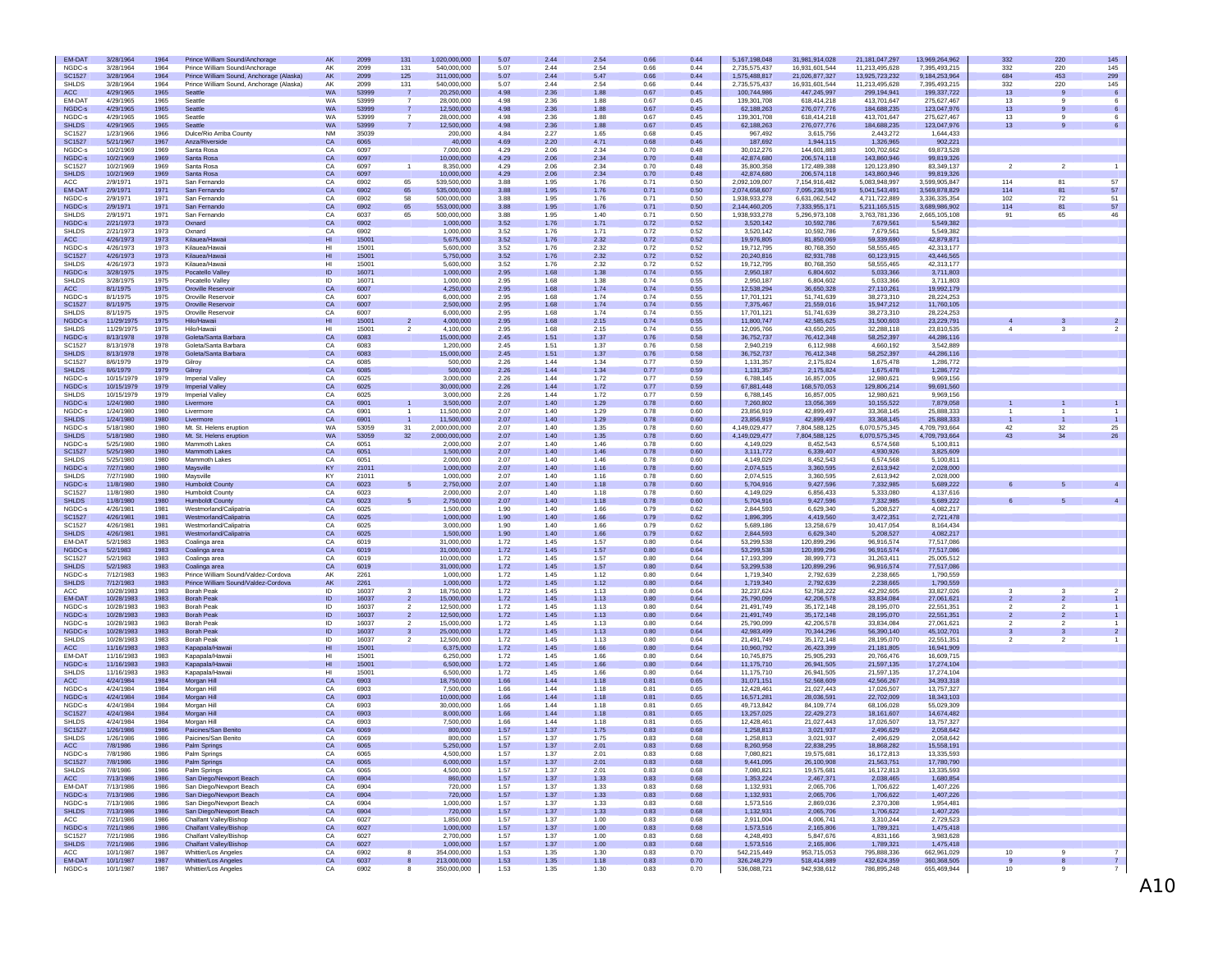| NGDC-s        | 10/1/1987  | 1987 | <b>Whittier/Los Angeles</b>        | CA              | 6902  |                         | 358.000.000    | 1.53 | 1.35 | 1.30 | 0.83 | 0.70 | 548.342.177    | 964.491.495    | 804.881.425    | 670.452.114    | 10                       |                          |                          |
|---------------|------------|------|------------------------------------|-----------------|-------|-------------------------|----------------|------|------|------|------|------|----------------|----------------|----------------|----------------|--------------------------|--------------------------|--------------------------|
| SHI DS        | 10/1/1987  | 1987 | <b>Whittier/Los Angeles</b>        | CA              | 6037  |                         | 350.000.000    | 1.53 | 1.35 | 1.18 | 0.83 | 0.70 | 536.088.721    | 851.855.451    | 710.885.097    | 592.154.821    | $\mathfrak{g}$           | 8                        | $\overline{7}$           |
| <b>EM-DAT</b> | 11/24/1987 | 1987 | Superstition Hills/Imperial County | CA              | 6025  |                         | 4.000.000      | 1.53 | 1.35 | 1.50 | 0.83 | 0.70 | 6,126,728      | 12.384.795     | 10.335.282     | 8,609,108      |                          |                          |                          |
| NGDC-s        | 11/24/1987 | 1987 | Superstition Hills/Imperial County | CA              | 6025  |                         | 4.000.000      | 1.53 | 1.35 | 1.50 | 0.83 | 0.70 | 6,126,728      | 12,384,795     | 10,335,282     | 8,609,108      |                          |                          |                          |
| <b>SHLDS</b>  | 11/24/1987 | 1987 | Superstition Hills/Imperial County | CA              | 6025  |                         | 4.000.000      | 1.53 | 1.35 | 1.50 | 0.83 | 0.70 | 6,126,728      | 12,384,795     | 10,335,282     | 8,609,108      |                          |                          |                          |
| SC1527        | 6/26/1989  | 1989 | Kalapana/Puna District             | H <sub>II</sub> | 15001 |                         | 1,000,000      | 1.43 | 1.31 | 1.42 | 0.85 | 0.72 | 1,427,173      | 2,668,320      | 2,271,961      | 1,931,324      |                          |                          |                          |
| <b>SHLDS</b>  | 6/26/1989  | 1989 | Kalapana/Puna District             | H <sub>II</sub> | 15001 |                         | 1.000.000      | 1.43 | 1.31 | 1.42 | 0.85 | 0.72 | 1.427.173      | 2.668.320      | 2.271.961      | 1.931.324      | <b>Q</b>                 |                          | 6                        |
| EM-DAT        | 10/18/1989 | 1989 | Loma Prieta/San Francisco          | CA              | 6901  | 62                      | 5.600.000.000  | 1.43 | 1.31 | 1.14 | 0.85 | 0.72 | 7.992.168.644  | 11.993.348.683 | 10.211.829.938 | 8.680.758.439  | 71                       | 60                       | 51                       |
| NGDC-s        | 10/18/1989 | 1989 | Loma Prieta/San Francisco          | CA              | 6901  | 62                      | 12.000.000.000 | 1.43 | 1.31 | 1.14 | 0.85 | 0.72 | 17.126.075.666 | 25.700.032.892 | 21.882.492.724 | 18.601.625.227 | 71                       | 60                       | 51                       |
| SHLDS         | 10/18/1989 | 1989 | Loma Prieta/San Francisco          | CA              | 6901  | 62                      | 5.900.000.000  | 1.43 | 1.31 | 1.14 | 0.85 | 0.72 | 8.420.320.536  | 12.635.849.505 | 10,758,892,256 | 9.145.799.070  | 71                       | 60                       | 51                       |
| <b>EM-DAT</b> | 2/28/1990  | 1990 | Covina/Claremont                   | CA              | 6905  |                         | 12,700,000     | 1.37 | 1.31 | 1.16 | 0.86 | 0.74 | 17,451,098     | 26,521,805     | 22,810,300     | 19,588,186     |                          |                          |                          |
| NGDC-s        | 2/28/1990  | 1990 | Covina/Claremont                   | CA              | 6905  |                         | 12,700,000     | 1.37 | 1.31 | 1.16 | 0.86 | 0.74 | 17,451,098     | 26,521,805     | 22,810,300     | 19,588,186     |                          |                          |                          |
| <b>SHLDS</b>  | 2/28/1990  | 1990 | Covina/Claremont                   | CA              | 6905  |                         | 12,700,000     | 1.37 | 1.31 | 1.16 | 0.86 | 0.74 | 17.451.098     | 26.521.805     | 22.810.300     | 19,588,186     |                          |                          |                          |
| EM-DAT        | 6/28/1991  | 1991 | Glendale/Arcadia/Los Angeles       | CA              | 6037  | $\overline{2}$          | 33,500,000     | 1.33 | 1.34 | 1.11 | 0.87 | 0.75 | 44.476.641     | 66.495.041     | 57.767.289     | 50.113.452     | $\mathcal{P}$            | $\overline{\phantom{a}}$ | $\overline{\phantom{a}}$ |
| NGDC-s        | 6/28/1991  | 1991 | Glendale/Arcadia/Los Angeles       | CA              | 6037  | $\overline{2}$          | 33,500,000     | 1.33 | 1.34 | 1.11 | 0.87 | 0.75 | 44.476.641     | 66.495.041     | 57.767.289     | 50.113.452     | $\overline{2}$           | $\overline{2}$           | $\overline{2}$           |
| SHLDS         | 6/28/1991  | 1991 | Glendale/Arcadia/Los Angeles       | CA              | 6037  | $\overline{2}$          | 33,500,000     | 1.33 | 1.34 | 1.11 | 0.87 | 0.75 | 44,476,641     | 66.495.041     | 57,767,289     | 50.113.452     | $\mathcal{P}$            | $\overline{2}$           | $\overline{2}$           |
| ACC           | 4/25/1992  | 1992 | Femdale/Fortuna/Petrolia           | CA              | 6023  |                         | 66,000,000     | 1.30 | 1.34 | 1.06 | 0.88 | 0.77 | 85.656.746     | 121,902,196    | 106.971.740    | 93.745.518     |                          |                          |                          |
| EM-DAT        | 4/25/1992  | 1992 | Ferndale/Fortuna/Petrolia          | CA              | 6023  |                         | 75,000,000     | 1.30 | 1.34 | 1.06 | 0.88 | 0.77 | 97.337.211     | 138.525.223    | 121.558.795    | 106.528.998    |                          |                          |                          |
| NGDC-s        | 4/25/1992  | 1992 |                                    | CA              | 6023  |                         | 66,000,000     | 1.30 | 1.34 | 1.06 | 0.88 | 0.77 | 85.656.746     | 121,902,196    | 106,971,740    | 93,745,518     |                          |                          |                          |
| NGDC-s        | 4/25/1992  | 1992 | Femdale/Fortuna/Petrolia           | CA              | 6023  |                         | 100.000.000    | 1.30 | 1.34 | 1.06 | 0.88 | 0.77 | 129.782.948    | 184,700,297    | 162.078.394    | 142.038.664    |                          |                          |                          |
| <b>SHLDS</b>  | 4/25/1992  | 1992 | Ferndale/Fortuna/Petrolia          | CA              | 6023  |                         | 66,000,000     | 1.30 | 1.34 | 1.06 | 0.88 | 0.77 | 85,656,746     | 121,902,196    | 106,971,740    | 93,745,518     |                          |                          |                          |
| <b>ACC</b>    | 6/28/1992  | 1992 | Landers/Yucca Valley               | CA              | 6071  | $\overline{\mathbf{3}}$ | 100.000.000    | 1.30 | 1.34 | 1.33 | 0.88 | 0.77 | 129.782.948    | 230.358.463    | 202.144.394    | 177.150.816    | $\overline{4}$           | $\overline{\mathbf{3}}$  | $\overline{\mathbf{3}}$  |
| <b>EM-DAT</b> | 6/28/1992  | 1992 | Landers/Yucca Valley               | CA              | 6071  |                         | 100,000,000    | 1.30 | 1.34 | 1.33 | 0.88 | 0.77 | 129.782.948    | 230, 358, 463  | 202.144.394    | 177, 150, 816  |                          |                          |                          |
| NGDC-s        | 6/28/1992  | 1992 | Landers/Yucca Valley               | C.A             | 6071  | $\mathbf{3}$            | 92.000.000     | 1.30 | 1.34 | 1.33 | 0.88 | 0.77 | 119,400,313    | 211,929,786    | 185,972,843    | 162,978,751    | $\boldsymbol{\Lambda}$   | $\mathbf{3}$             | $\mathbf{3}$             |
| NGDC-s        | 6/28/1992  | 1992 | Landers/Yucca Valley               | CA              | 6071  | $\mathbf{3}$            | 100.000.000    | 1.30 | 1.34 | 1.33 | 0.88 | 0.77 | 129.782.948    | 230.358.463    | 202.144.394    | 177, 150, 816  | $\boldsymbol{\Lambda}$   | $\mathbf{3}$             | $\overline{\mathbf{3}}$  |
| <b>SHLDS</b>  | 6/28/1992  | 1992 | Landers/Yucca Valley               | CA              | 6071  | $\mathbf{3}$            | 100,000,000    | 1.30 | 1.34 | 1.33 | 0.88 | 0.77 | 129,782,948    | 230, 358, 463  | 202,144,394    | 177,150,816    | $\boldsymbol{\Lambda}$   | $\mathbf{3}$             | $\mathbf{3}$             |
| NGDC-s        | 3/25/1993  | 1993 | Clackamas                          | OR              | 41005 |                         | 28,400,000     | 1.27 | 1.32 | 1.24 | 0.89 | 0.78 | 36.025.947     | 58.810.258     | 52.128.523     | 46.149.393     |                          |                          |                          |
| SHLDS         | 3/25/1993  | 1993 | Clackamas                          | OR              | 41005 |                         | 28,400,000     | 1.27 | 1.32 | 1.24 | 0.89 | 0.78 | 36.025.947     | 58.810.258     | 52.128.523     | 46, 149, 393   |                          |                          |                          |
| <b>EM-DAT</b> | 9/21/1993  | 1993 | <b>Klamath Falls</b>               | OR              | 41035 | $\overline{2}$          | 7,500,000      | 1.27 | 1.32 | 1.11 | 0.89 | 0.78 | 9.513.894      | 13.913.876     | 12.333.049     | 10.918.451     | $\overline{\phantom{0}}$ | $\overline{z}$           | $\overline{\phantom{a}}$ |
| NGDC-s        | 9/21/1993  | 1993 | Klamath Falls                      | OR              | 41035 | $\overline{2}$          | 7,500,000      | 1.27 | 1.32 | 1.11 | 0.89 | 0.78 | 9.513.894      | 13.913.876     | 12.333.049     | 10.918.451     | $\mathcal{P}$            | $\overline{2}$           | $\overline{2}$           |
| <b>SHLDS</b>  | 9/21/1993  | 1993 | <b>Klamath Falls</b>               | OR              | 41035 | $\overline{2}$          | 7,500,000      | 1.27 | 1.32 | 1.11 | 0.89 | 0.78 | 9.513.894      | 13,913,876     | 12,333,049     | 10.918.451     |                          | $\overline{2}$           | $\overline{2}$           |
| ACC.          | 1/17/1994  | 1994 | Northridge/Los Angeles             | CA              | 6902  | 60                      | 47.350.000.000 | 1.24 | 1.28 | 1.16 | 0.90 | 0.80 | 58.814.639.537 | 87,380,606,298 | 78,235,199,499 | 69.968.390.910 | 69                       | 62                       | 56                       |
| EM-DAT        | 1/17/1994  | 1994 | Northridge/Los Angeles             | CA              | 6902  | 60                      | 16,500,000,000 | 1.24 | 1.28 | 1.16 | 0.90 | 0.80 | 20,495,069,744 | 30,449,419,301 | 27,262,529,920 | 24,381,804,647 | 69                       | 62                       | 56                       |
| NGDC-s        | 1/17/1994  | 1994 | Northridge/Los Angeles             | CA              | 6902  | 60                      | 40,000,000,000 | 1.24 | 1.28 | 1.16 | 0.90 | 0.80 | 49.685.017.561 | 73.816.774.064 | 66.090.981.625 | 59,107,405,204 | 69                       | 62                       | 56                       |
| <b>SHLDS</b>  | 1/17/1994  | 1994 | Northridge/Los Angeles             | CA              | 6902  | 60                      | 20.000.000.000 | 1.24 | 1.28 | 1.16 | 0.90 | 0.80 | 24.842.508.780 | 36.908.387.032 | 33.045.490.813 | 29.553.702.602 | 69                       | 62                       | 56                       |
| ACC           | 12/26/1994 | 1994 | Eureka/Arcata/Humboldt County      | C.A             | 6023  |                         | 3.550.000      | 1.24 | 1.28 | 1.05 | 0.90 | 0.80 | 4.409.545      | 5.955.819      | 5.332.473      | 4.769.011      |                          |                          |                          |
| <b>EM-DAT</b> | 12/26/1994 | 1994 | Eureka/Arcata/Humboldt County      | CA              | 6023  |                         | 2.100.000      | 1.24 | 1.28 | 1.05 | 0.90 | 0.80 | 2.608.463      | 3.523.161      | 3.154.421      | 2.821.105      |                          |                          |                          |
| NGDC-s        | 12/26/1994 | 1994 | Eureka/Arcata/Humboldt County      | CA              | 6023  |                         | 2,100,000      | 1.24 | 1.28 | 1.05 | 0.90 | 0.80 | 2,608,463      | 3.523.161      | 3,154,421      | 2,821,105      |                          |                          |                          |
| NGDC-s        | 12/26/1994 | 1994 | Eureka/Arcata/Humboldt County      | CA              | 6023  |                         | 5,000,000      | 1.24 | 1.28 | 1.05 | 0.90 | 0.80 | 6.210.627      | 8.388.478      | 7.510.525      | 6,716,917      |                          |                          |                          |
| SHLDS         | 12/26/1994 | 1994 | Eureka/Arcata/Humboldt County      | CA              | 6023  |                         | 2,100,000      | 1.24 | 1.28 | 1.05 | 0.90 | 0.80 | 2,608,463      | 3,523,161      | 3,154,421      | 2,821,105      |                          |                          |                          |
| <b>EM-DAT</b> | 9/3/2000   | 2000 | Yountville/Napa                    | CA              | 6055  |                         | 50,000,000     | 1.12 | 1.11 | 1.07 | 0.95 | 0.90 | 56.056.500     | 66,250,163     | 63,003,246     | 59,884,900     |                          |                          |                          |
| NGDC-s        | 9/3/2000   | 2000 | Yountville/Napa                    | CA              | 6055  |                         | 50,000,000     | 1.12 | 1.11 | 1.07 | 0.95 | 0.90 | 56.056.500     | 66.250.163     | 63.003.246     | 59.884.900     |                          |                          |                          |
| <b>SHLDS</b>  | 9/3/2000   | 2000 | Yountville/Napa                    | CA              | 6055  |                         | 50,000,000     | 1.12 | 1.11 | 1.07 | 0.95 | 0.90 | 56.056.500     | 66.250.163     | 63.003.246     | 59.884.900     |                          |                          |                          |
| ACC           | 2/28/2001  | 2001 | Seattle/Tacoma/Olympia             | <b>WA</b>       | 53999 | 1                       | 2.000.000.000  | 1.09 | 1.09 | 1.03 | 0.96 | 0.92 | 2.189.728.415  | 2.475.801.901  | 2.378.245.427  | 2.283.600.844  | $\overline{1}$           | $\overline{1}$           |                          |
| <b>EM-DAT</b> | 2/28/2001  | 2001 | Seattle/Tacoma/Olympia             | <b>WA</b>       | 53999 |                         | 2,000,000,000  | 1.09 | 1.09 | 1.03 | 0.96 | 0.92 | 2,189,728,415  | 2,475,801,901  | 2,378,245,427  | 2.283.600.844  |                          |                          |                          |
| NGDC-s        | 2/28/2001  | 2001 | Seattle/Tacoma/Olympia             | WA              | 53999 | $\overline{1}$          | 2.000.000.000  | 1.09 | 1.09 | 1.03 | 0.96 | 0.92 | 2,189,728,415  | 2,475,801,901  | 2,378,245,427  | 2.283.600.844  | $\overline{1}$           | $\overline{1}$           | $\overline{1}$           |
| NGDC-s        | 2/28/2001  | 2001 | Seattle/Tacoma/Olympia             | <b>WA</b>       | 53999 |                         | 4.000.000.000  | 1.09 | 1.09 | 1.03 | 0.96 | 0.92 | 4.379.456.831  | 4.951.603.801  | 4.756.490.854  | 4.567.201.687  |                          |                          |                          |
| SHLDS         | 2/28/2001  | 2001 | Seattle/Tacoma/Olympia             | WA              | 53999 | $\overline{1}$          | 2,000,000,000  | 1.09 | 1.09 | 1.03 | 0.96 | 0.92 | 2,189,728,415  | 2,475,801,901  | 2,378,245,427  | 2,283,600,844  | $\overline{1}$           | $\overline{1}$           | $\overline{1}$           |
| ACC           | 11/3/2002  | 2002 | Denali Fault/Mentasa Lake          | AK              | 2099  |                         | 38,000,000     | 1.08 | 1.07 | 1.03 | 0.97 | 0.94 | 40.890.841     | 44.786.329     | 43.456.130     | 42.152.534     |                          |                          |                          |
| NGDC-s        | 11/3/2002  | 2002 | Denali Fault/Mentasa Lake          | AK              | 2099  |                         | 20,000,000     | 1.08 | 1.07 | 1.03 | 0.97 | 0.94 | 21,521,495     | 23.571.752     | 22.871.647     | 22,185,544     |                          |                          |                          |
| NGDC-s        | 11/3/2002  | 2002 | Denali Fault/Mentasa Lake          | AK              | 2099  |                         | 56,000,000     | 1.08 | 1.07 | 1.03 | 0.97 | 0.94 | 60.260.186     | 66,000,906     | 64.040.613     | 62.119.524     |                          |                          |                          |
| SHLDS         | 11/3/2002  | 2002 | Denali Fault/Mentasa Lake          | AK              | 2099  |                         | 20,000,000     | 1.08 | 1.07 | 1.03 | 0.97 | 0.94 | 21.521.495     | 23.571.752     | 22.871.647     | 22.185.544     |                          |                          |                          |
| <b>ACC</b>    | 12/22/2003 | 2003 | Paso Robles/San Simeon             | CA              | 6079  | $\overline{2}$          | 300,000,000    | 1.05 | 1.05 | 1.01 | 0.98 | 0.96 | 316,390,574    | 334,948,813    | 328.283.332    | 321,684,840    | $\overline{\phantom{0}}$ | $\overline{2}$           | $\overline{2}$           |
| EM-DAT        | 12/22/2003 | 2003 | Paso Robles/San Simeon             | CA              | 6079  | $\overline{2}$          | 200,000,000    | 1.05 | 1.05 | 1.01 | 0.98 | 0.96 | 210.927.050    | 223.299.209    | 218.855.555    | 214.456.560    | $\mathcal{P}$            | $\overline{2}$           | $\overline{2}$           |
| NGDC-s        | 12/22/2003 | 2003 | Paso Robles/San Simeon             | CA              | 6079  | $\overline{2}$          | 300,000,000    | 1.05 | 1.05 | 1.01 | 0.98 | 0.96 | 316,390,574    | 334,948,813    | 328.283.332    | 321,684,840    | $\overline{\phantom{0}}$ | $\overline{2}$           | $\overline{2}$           |
| SHLDS         | 12/22/2003 | 2003 | Paso Robles/San Simeon             | CA              | 6079  | $\overline{2}$          | 300.000.000    | 1.05 | 1.05 | 1.01 | 0.98 | 0.96 | 316,390,574    | 334.948.813    | 328.283.332    | 321.684.840    | $\mathcal{P}$            | $\overline{2}$           | $\overline{2}$           |
| <b>SHLDS</b>  | 7/26/2004  | 2004 | <b>Twin Bridges</b>                | MT              | 30999 |                         | 1,000,000      | 1.03 | 1.00 | 1.01 | 0.99 | 0.98 | 1,027,626      | 1,039,028      | 1.028.638      | 1,018,248      |                          |                          |                          |
| SHLDS         | 9/28/2004  | 2004 | San Miguel                         | CA              | 6079  |                         | 1.000.000      | 1.03 | 1.00 | 1.00 | 0.99 | 0.98 | 1.027.626      | 1.034.758      | 1.024.411      | 1.014.063      |                          |                          |                          |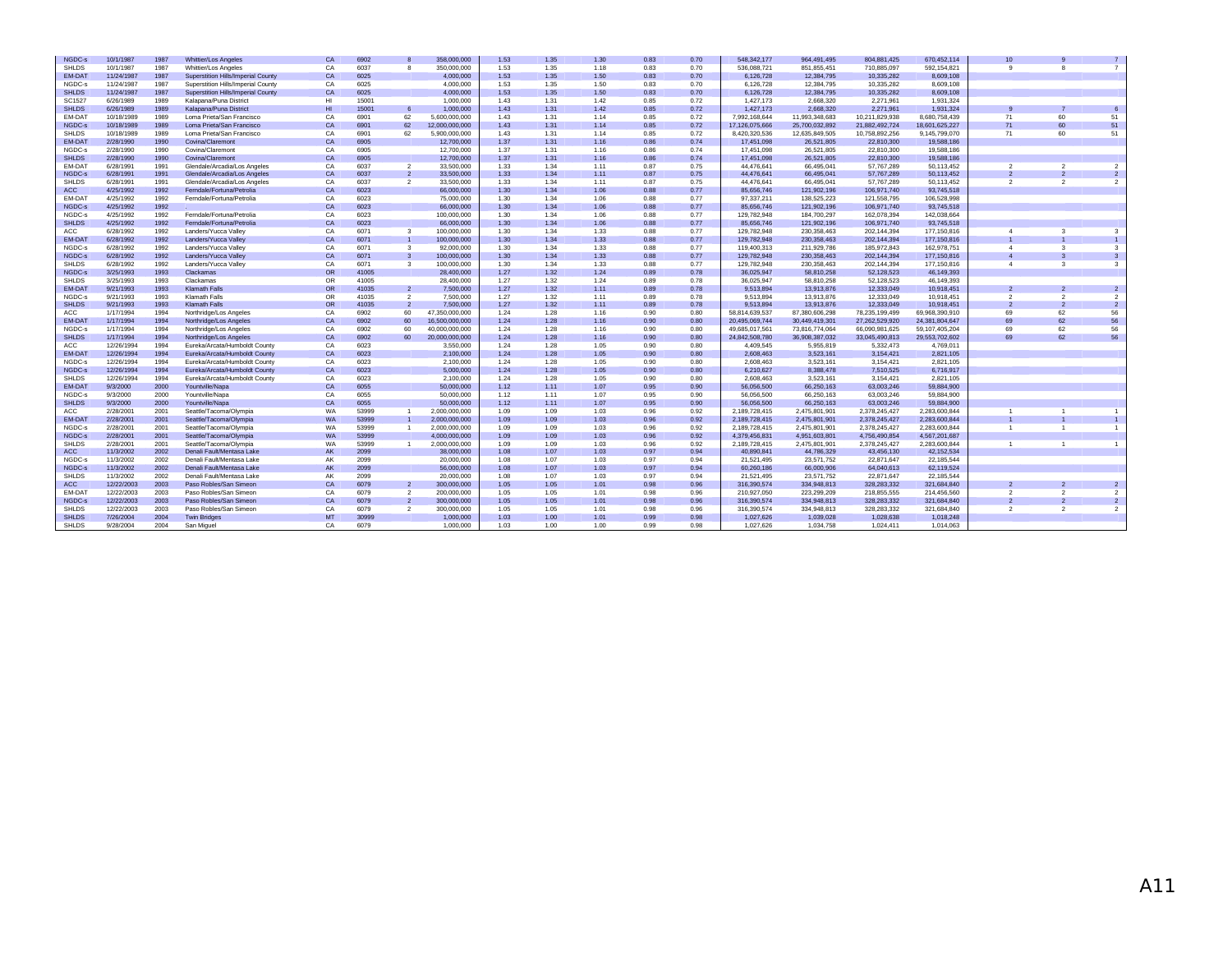#### **APPENDIX C: SIGNIFICANT EARTHQUAKES WITH NO DAMAGE ESTIMATE**

The following is a list of events from Stover and Coffman (1993) with damage descriptions that imply that considerable economic losses, but for which no estimates are available. Events for which damage reports are confined to chimney collapses, broken windows and/or falling plaster are not included in the list. In general, events with a Modified Mercalli Intensity (MMI) of VIII probably caused damages in the hundreds of thousands to millions of dollars. Extreme events with MMI of IX or X are included even where they did not produce extensive damage due to occurrence in sparsely populated areas. The table is sorted by state and then by date.

 $MMI = Modified Mercalli Intensity (I - XII)$  $M<sub>S</sub>$  = Surface-wave magnitude  $m_b = Body-wave$  magnitude  $M_L$  = Local (Richter) magnitude (Western U.S.)  $M_{La} = Local (California)$  magnitude

 $M_N$  = Local and regional magnitude (Eastern U.S.)

Unk = Unknown computational method

| Date        | Place                                 | State | MMI  | Magnitude          | Comment                                                                                                                                              |
|-------------|---------------------------------------|-------|------|--------------------|------------------------------------------------------------------------------------------------------------------------------------------------------|
| 16-Oct-1947 | Fairbanks area                        | AK    | VIII | 7.2M <sub>s</sub>  | Extensive infrastructure damage reported.                                                                                                            |
| 3-Oct-1954  | Kenai Peninsula                       | AK    | VIII | 6.5Unk             | Damage to buildings and infrastructure.                                                                                                              |
| 9-Mar-1957  | Andreanof Islands                     | AK    | VIII | 8.1M <sub>s</sub>  | Hawaiian tsunami losses given in Appendix B. Extensive<br>damage also reported in Alaska, including two bridges<br>destroyed, but no loss estimates. |
| 2-Feb-1975  | Aleutian Islands                      | AK    | IX   | 7.4M <sub>s</sub>  | Severe damage on Shemya Island, home of an Air Force<br>base.                                                                                        |
| 28-Jul-1902 | Los Alamos/Santa Barbara County       | CA    | VIII | 5.4M <sub>La</sub> | Extensive damage from this and a 31-Jul aftershock.                                                                                                  |
| 3-Aug-1903  | San Jose                              | CA    | VII  | 5.3M <sub>s</sub>  | Many buildings damaged severely.                                                                                                                     |
| 19-Apr-1906 | Brawley/Imperial Valley               | CA    | VIII | $6+M_s$            | Every building in Brawley damaged, minor damage in four<br>other towns.                                                                              |
| 10-Mar-1922 | Cholame Valley/San Luis Obispo County | CA    | IX   | $6.5M_s$           | Many houses severely damaged along the San Andreas<br>fault.                                                                                         |